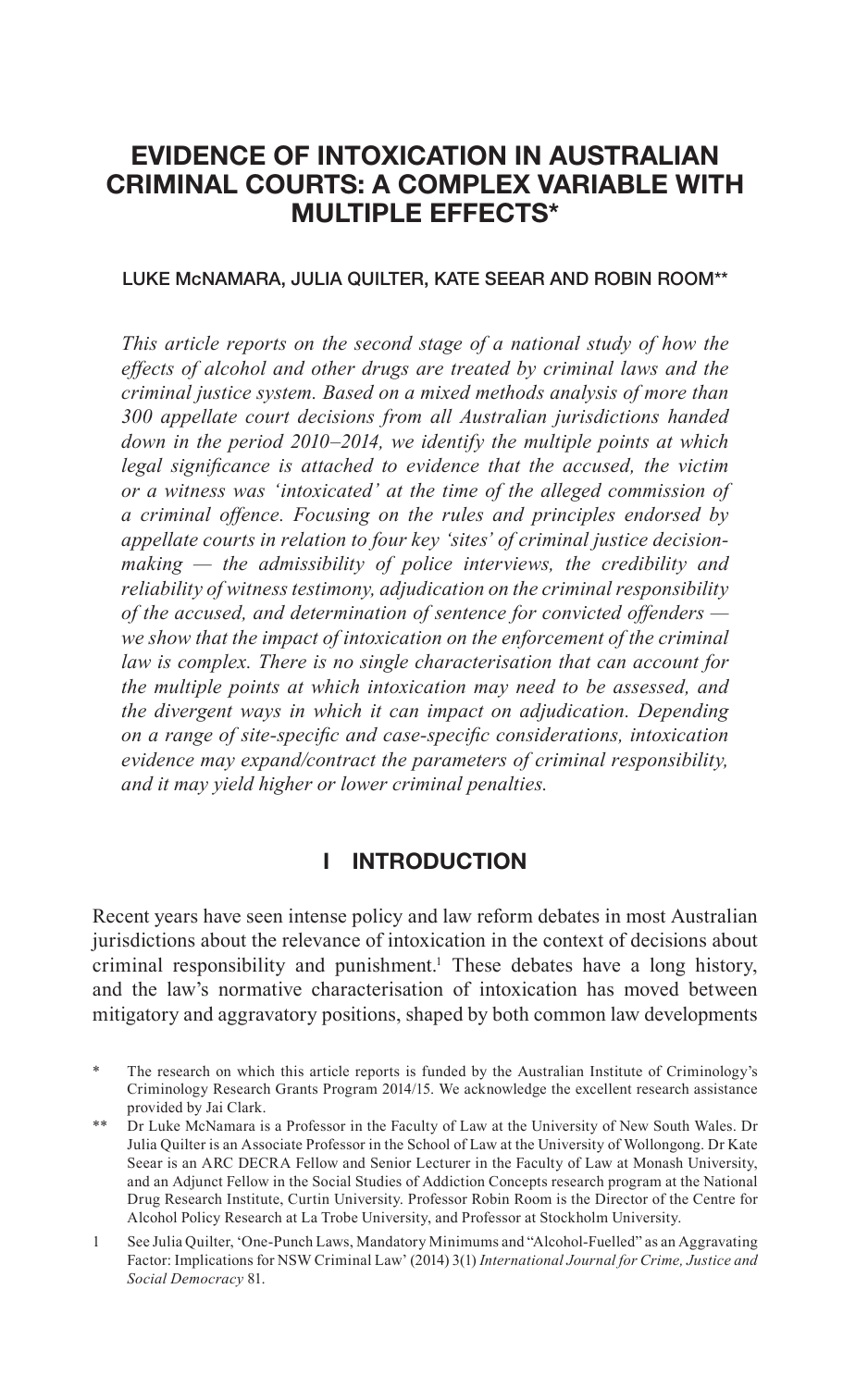and statutory reforms. The topic of the so-called 'defence' of intoxication in Australian criminal law has received considerable attention, in the journal literature,<sup>2</sup> and in textbooks,<sup>3</sup> although often in a way that is largely abstracted from specific case contexts. There is a heavy emphasis on normative discussion of the controversial specific/general intent distinction which is central to the rules governing the availability of the intoxication 'defence'.4 The multiple other ways in which intoxication evidence impacts on the administration of criminal justice and the operation of the criminal law have been largely ignored in the literature.<sup>5</sup> This article represents the first attempt to illuminate how the concept of 'intoxication' is given meaning in Australian appellate courts.

This article is part of a larger study of the 'knowledges' and assumptions about the intoxication-violence relationship that are reflected in Australian criminal laws.<sup>6</sup> The study seeks to map and assess the several and diverse ways that the effects of alcohol and other drugs ('AOD') are implicated in the construction and enforcement of the criminal law, and the administration of criminal justice generally. The larger ambition is that the generation of a more robust and nuanced empirical foundation than has previously been available in the scholarly literature can improve the quality and integrity of policy-making and law reform in relation to how the criminal law might better meet the needs of the community with

- 2 See, eg, Andrew Hemming, 'Banishing Evidence of Intoxication in Determining Whether a Defendant Acted Voluntarily and Intentionally' (2010) 29 *University of Tasmania Law Review* 1; A P Simester, 'Intoxication is Never a Defence' [2009] *Criminal Law Review* 3; Julia Tolmie, 'Intoxication and Criminal Liability in New South Wales: A Random Patchwork?' (1999) 23 *Criminal Law Journal* 218; Mitchell Keiter, 'Just Say No Excuse: The Rise and Fall of the Intoxication Defense' (1997) 87 *Journal of Criminal Law and Criminology* 482; Stephen Gough, 'Intoxication and Criminal Liability: The Law Commission's Proposed Reforms' (1996) 112 *Law Quarterly Review* 335; Jeremy Horder, 'Sobering Up? The Law Commission on Criminal Intoxication' (1995) 58 *Modern Law Review* 534; David McCord, 'The English and American History of Voluntary Intoxication to Negate *Mens Rea*' (1990) 11 *Journal of Legal History* 372; Alan R Ward, 'Making Some Sense of Self-Induced Intoxication' (1986) 45 *Cambridge Law Journal* 247; Paul H Robinson, 'Causing the Conditions of One's Own Defense: A Study in the Limits of Theory in Criminal Law Doctrine' (1985) 71 *Virginia Law Review* 1; Alan D Gold, 'An Untrimmed "Beard": The Law of Intoxication as a Defence to a Criminal Charge' (1976) 19 *Criminal Law Quarterly* 34.
- 3 See, eg, Simon Bronitt and Bernadette McSherry, *Principles of Criminal Law* (Thomson Reuters, 4th ed, 2017) 283–303; Thalia Anthony et al, *Waller & Williams Criminal Law: Text and Cases*  (LexisNexis Butterworths, 12th ed, 2013) ch 15; E Colvin, J McKechnie and J O'Leary, *Criminal Law in Queensland and Western Australia: Cases and Commentary (LexisNexis Butterworths, 7th ed,* 2015) ch 18.
- 4 See, eg, Bronitt and McSherry, above n 3, 290–33; Colvin, McKechnie and O'Leary, above n 3, 450; Anthony et al, above n 3, 994; Andreas Schloenhardt, *Queensland Criminal Law* (Oxford University Press, 3rd ed, 2013) 566–7; Jeremy Gans, *Modern Criminal Law of Australia* (Cambridge University Press, 2012) 153.
- 5 For an exception, see Mirko Bagaric, *Ross on Crime* (Thomson Reuters, 6th ed, 2013) 833. See also the work on intoxication and sentencing undertaken periodically by the New South Wales Judicial Commission and the New South Wales Sentencing Council: Ivan Potas and Donna Spears, 'Alcohol as a Sentencing Factor: A Survey of Attitudes of Judicial Officers' (Monograph Series No 8, Judicial Commission of New South Wales, June 1994); New South Wales Sentencing Council, 'Sentencing for Alcohol-Related Violence' (Report, March 2009); New South Wales Sentencing Council, 'Alcohol and Drug Fuelled Violence' (Report, August 2015).
- 6 Julia Quilter et al, 'New National Study Examines Intoxication in Criminal Law' (2015) 2 *Law Society of New South Wales Journal* 76; Julia Quilter et al, 'The Definition and Significance of "Intoxication" in Australian Criminal Law: A Case Study of Queensland's "Safe Night Out" Legislation' (2016) 16(2) *Queensland University of Technology Law Review* 42.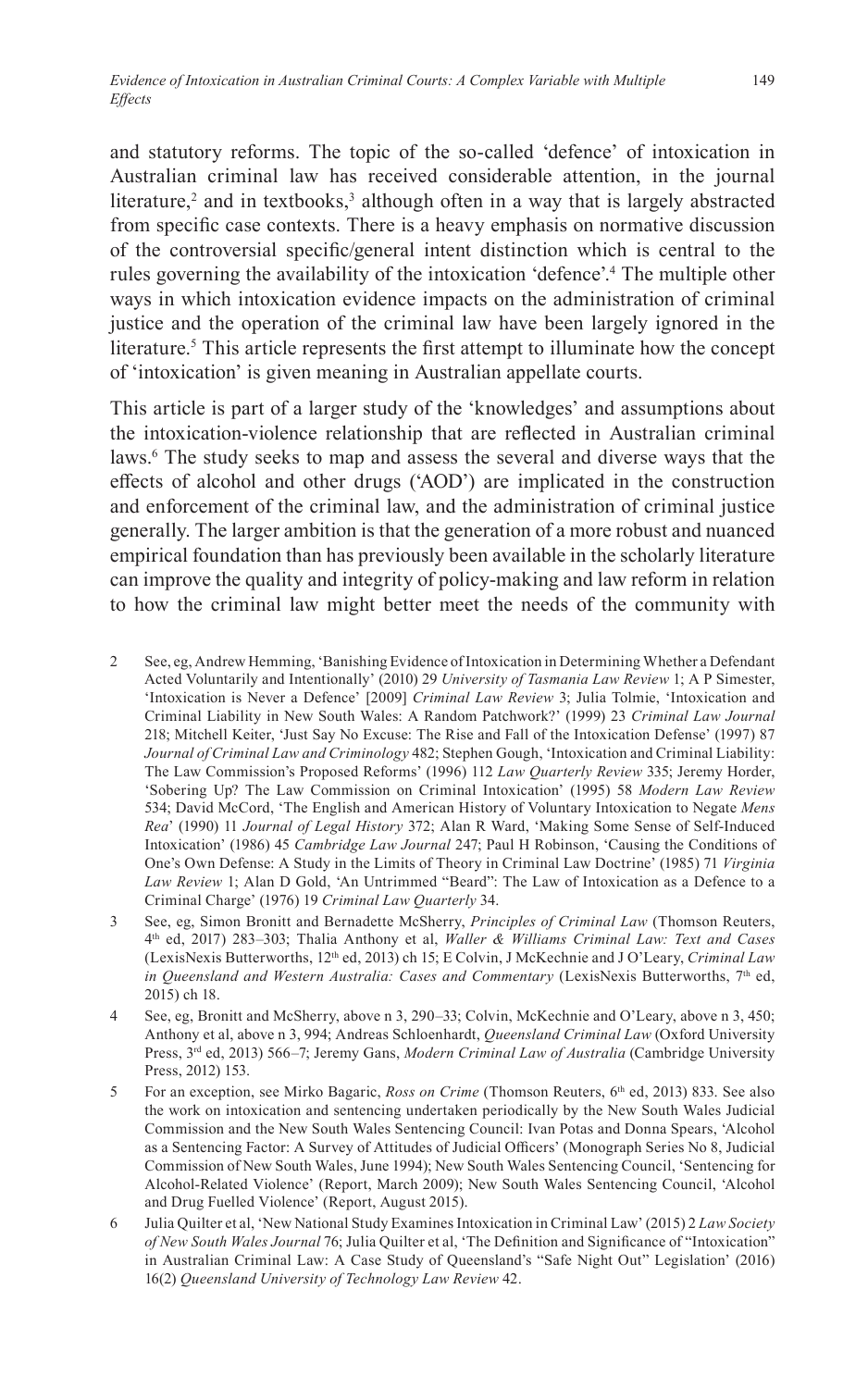respect to the attribution of criminal responsibility for AOD-related anti-social behaviour, harms and risks.

The first stage of our larger study focused on the *legislative* approach to intoxication, by examining the definition and significance of intoxication in Australian criminal law statutes and regulations. We identified and analysed more than 500 criminal law provisions that attach significance to a person's intoxication, for a wide variety of purposes — from enlivening a coercive police power to influencing the sentencing process.<sup>7</sup>

This article reports on the second stage of the study, which is concerned with illuminating *judicial* approaches to intoxication, with a focus on appellate courts. Although the legislative arm of government has been more heavily involved in the *creation* of criminal laws that attach significance to intoxication,<sup>8</sup> the judiciary remains an important part of the criminal justice system in relation to the *operation* of many of these laws (in addition to relevant statutory provisions and common law rules), as well as making assessments in relation to the relevance of intoxication evidence. Magistrates and judges are regularly called upon to adjudicate on the relevance that should be attached to intoxication evidence, whether for assessing evidence admissibility or weight, the utility or otherwise of warnings and directions, adjudicating on criminal responsibility or deciding on the sentence to be handed down. We recognise appellate courts as an authoritative voice of 'knowledge' on the nature and relevance of intoxication for criminal law purposes, and therefore, equally deserving of scholarly attention. Their public pronouncements are designed not only to influence future criminal law enforcement and court room practices, but also to communicate with and educate the wider community about the significance of alcohol and drug use for the criminal law.

In conceiving the larger study of which this article is a part, we identified appellate decisions in criminal cases as a fertile source of data regarding the manner in which the criminal law concept of intoxication is interpreted and operationalised. We recognised that the judiciary continues to play an important role in monitoring past, and guiding future, approaches to the treatment of intoxication evidence in criminal trials. In deciding how to 'access' the judicial dimension of how intoxication is treated in Australian criminal law, we determined that a traditional doctrinal approach to case law research, in which we limited ourselves to locating, describing and discussing the rules contained in authoritative precedents, would be inadequate to meet our objectives.<sup>9</sup> We concluded that a more wide-ranging and systematic review, across all Australian jurisdictions, would support a valuable contribution to the literature. This article provides a snapshot of how and where 'intoxication' features in higher appellate court decisions in criminal cases. It illuminates how appellate courts approach the concept of intoxication,

8 Ibid.

<sup>7</sup> See Julia Quilter et al, 'Criminal Law and the Effects of Alcohol and Other Drugs: A National Study of the Significance of "Intoxication" in Australian Legislation' (2016) 39 *University of New South Wales Law Journal* 913.

<sup>9</sup> Cf Catriona Cook et al, *Laying Down the Law* (LexisNexis Butterworths, 9<sup>th</sup> ed, 2015) ch 6.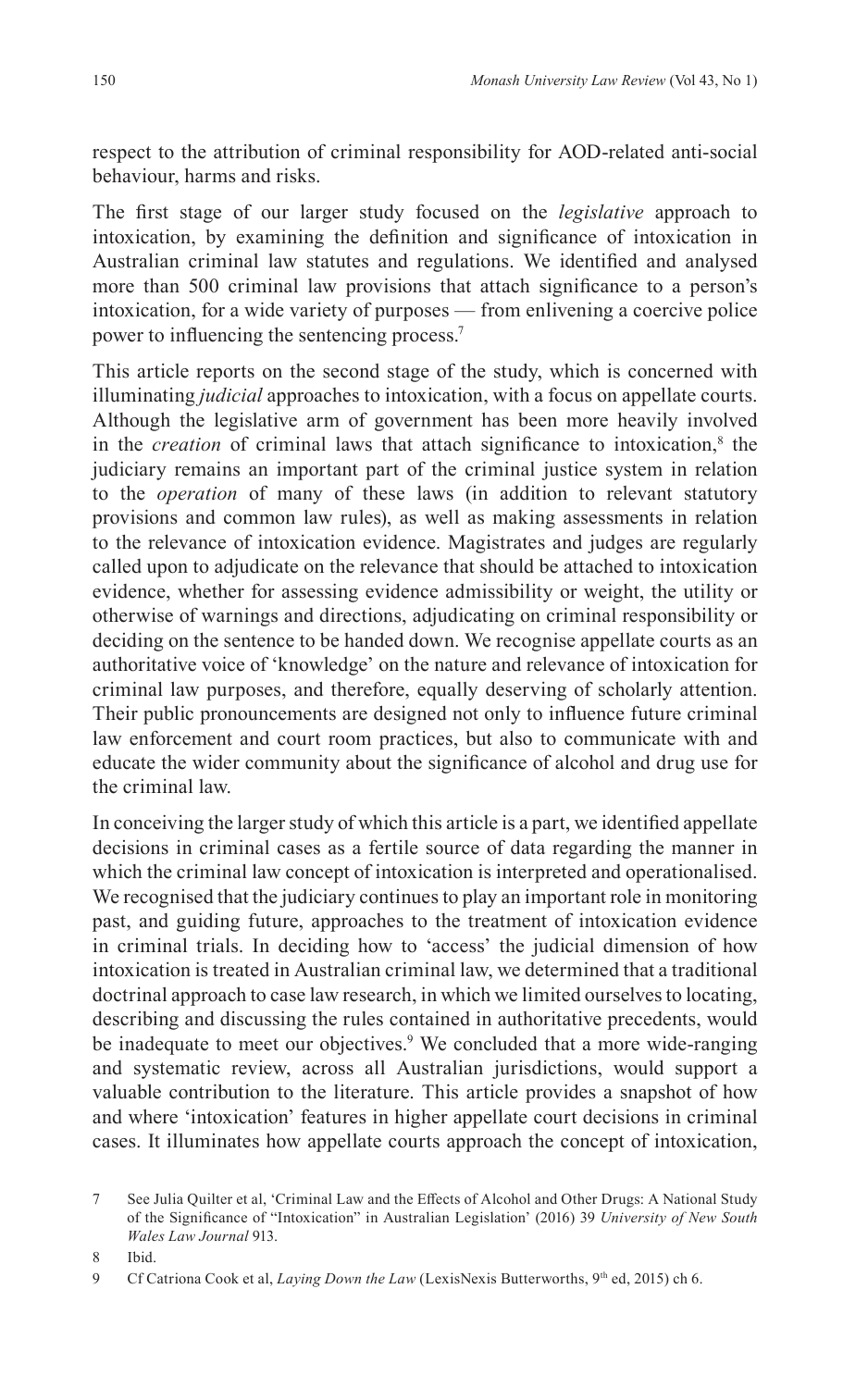in criminal cases where the use of alcohol and/or other drugs form part of the evidence before the court, and how they guide first instance trial and sentencing courts to approach intoxication evidence.

To these ends, this article reports on the collection, categorisation and analysis of more than 300 higher appellate court decisions in Australia, in which there was evidence that the accused, the victim and/or a witness was intoxicated at the time of the commission of the offence. Its primary aims are to: (i) determine how and where intoxication evidence arises for consideration in the judicial phase of criminal justice administration; (ii) identify the rules, practices and tests for assessing intoxication that are endorsed and employed by appellate courts in relation to the relevance of intoxication and how the state of 'intoxication' should be defined and evidenced; and (iii) assess the role that intoxication plays in shaping the operational parameters of criminal responsibility and influencing the nature and severity of sentences handed down.

Our chief conclusions are that: decisions about intoxication are made at multiple points in the criminal court process; the absence of a widely understood definition of intoxication for criminal law purposes produces a variety of approaches to establishing whether an accused person, victim or witness was relevantly intoxicated; and, contrary to the dominant contemporary political narrative that adverse moral judgment should always attach to criminal offending associated with alcohol and drug use, Australian courts recognise the complex relationship between intoxication and criminalisation. Depending on a range of site-specific and case-specific considerations, intoxication evidence may expand or contract the parameters of criminal responsibility, and it may yield higher or lower criminal penalties.

### **II METHODOLOGY**

We collected all decisions of the highest criminal appellate court in each state and territory,<sup>10</sup> and the High Court of Australia, which were handed down in a five-year period from January 2010 to December 2014,<sup>11</sup> in which the intoxication of the accused, the victim or a witness formed part of the evidence in the case. We determined that a five-year time period would yield a data-set of a sufficient size and composition to illustrate contemporary appellate court approaches to intoxication evidence across the range of evidentiary, substantive offence and

<sup>10</sup> Australian Capital Territory Court of Appeal, New South Wales Court of Criminal Appeal, Northern Territory Court of Criminal Appeal, Queensland Court of Appeal, South Australian Court of Criminal Appeal, Tasmanian Court of Criminal Appeal, Victorian Court of Appeal, Western Australian Court of Appeal.

<sup>11</sup> We note that two Australian jurisdictions made relevant changes to sentencing laws during 2014. In New South Wales and Queensland self-induced intoxication was expressly excluded as a mitigating factor: see New South Wales Sentencing Council, 'Alcohol and Drug Fuelled Violence', above n 5. Because these changes occurred late in the period under review they will not be reflected in New South Wales Court of Criminal Appeal and Queensland Court of Appeal decisions in our data-set.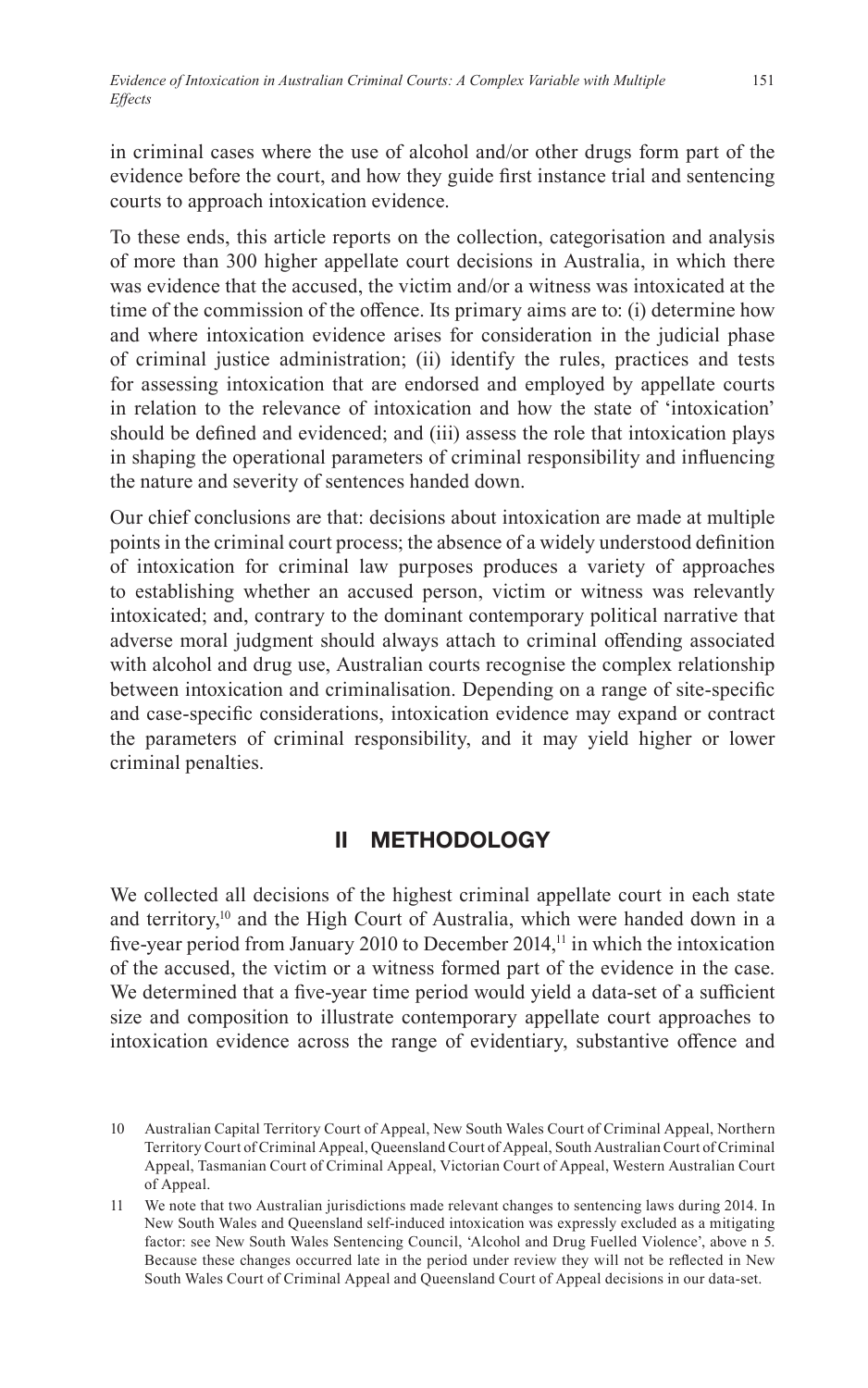sentencing questions identified in our pilot research — in the context of conviction appeals, sentence appeals, and Crown appeals against sentence.

While noting that we did not set out to select a representative sample of Australian criminal cases, $12$  we do acknowledge the limitations of including only higher appellate court decisions in our data-set, in a context where the vast majority of criminal law matters are finalised at the lower levels of the criminal court hierarchy, without appeal to a State/Territory Court of Appeal/Court of Criminal Appeal,<sup>13</sup> and where most appeals from Magistrates/Local Courts are heard by single judge intermediate courts (such as the Victorian County Court or the WA District Court). Nonetheless, in our view, so little empirical research has been done on how the concept of 'intoxication' operates in Australian criminal courts that, even with these limitations, the study represents an important and original contribution to the literature.

To ensure comprehensive inclusion of all publicly available judgments handed down in the review period (whether officially reported or not), the primary mechanism for identification of relevant cases was online searching using the web-based open access Austlii database. Secondary searches were conducted using LexisNexis and relevant court websites.<sup>14</sup> We searched each of the nine Australian jurisdictions in turn, for the identified time frame (2010–2014). Our primary search term was 'intoxication', with variations employed to maximise search accuracy.<sup>15</sup> Search results were filtered to ensure that only criminal law cases were included, and that all cases did, in fact, involve evidence of intoxication in some way.16 A full list of cases is contained in Appendix A.

- 12 The rules governing access to appeal (whether by right or with leave) obviously influence the types of matters that come before higher appellate courts, and it is not possible to assess whether the frequency with which certain issues recurred in our sample is illustrative of patterns at first instance trials or sentencing hearings. We note that the appellate court decisions we reviewed regularly summarised extracts from jury directions, trial transcripts, expert evidence and sentencing remarks, and so, to that extent, provide something of a 'window' into how intoxication evidence is addressed in lower and intermediate courts.
- 13 Given that intoxication features in numerous criminal law statutes and given the available evidence of the involvement of AOD use in a significant proportion of the high-volume offences in lower courts (eg driving offences, public order offences, assaults; see Quilter et al, 'Criminal Law and the Effects of Alcohol and Other Drugs', above n 7), how intoxication evidence plays out in this major tier of the criminal court system will be an important topic for future research.
- 14 See, eg, the cases database available on the website of the Supreme Court of Queensland: Supreme Court Library Queensland, (25 July 2017) CaseLaw <http://www.sclqld.org.au/caselaw/>.
- 15 Search terms used in combination with 'intoxication' included 'victim', 'offence element', 'mitigating', 'aggravating' and 'sentencing'. Alternative search terms were used to pick up cases where intoxication was in issue even if the word was not used in the judgment (eg 'drugs', 'alcohol' and 'intoxicating substances').
- 16 In a small number of criminal cases the judgment had used the word 'intoxication' (or a variation) — eg in one case, to note that the accused was *not* intoxicated at the time — but closer review confirmed that the case was not one in which there was any evidence of the accused, the victim or a witness being intoxicated. Such cases were excluded from the data. A case qualified for inclusion if it included evidence of accused/victim/witness intoxication. We did not additionally require that intoxication was directly germane to a ground of appeal for a case to be included. One case was included even though the accused was not intoxicated at the time of the offence in question: *Bugmy v The Queen* (2013) 249 CLR 571 ('*Bugmy*'). This decision of the High Court of Australia was included because of its wider significance on the sentencing of intoxicated offenders, specifically Indigenous offenders (see discussion below).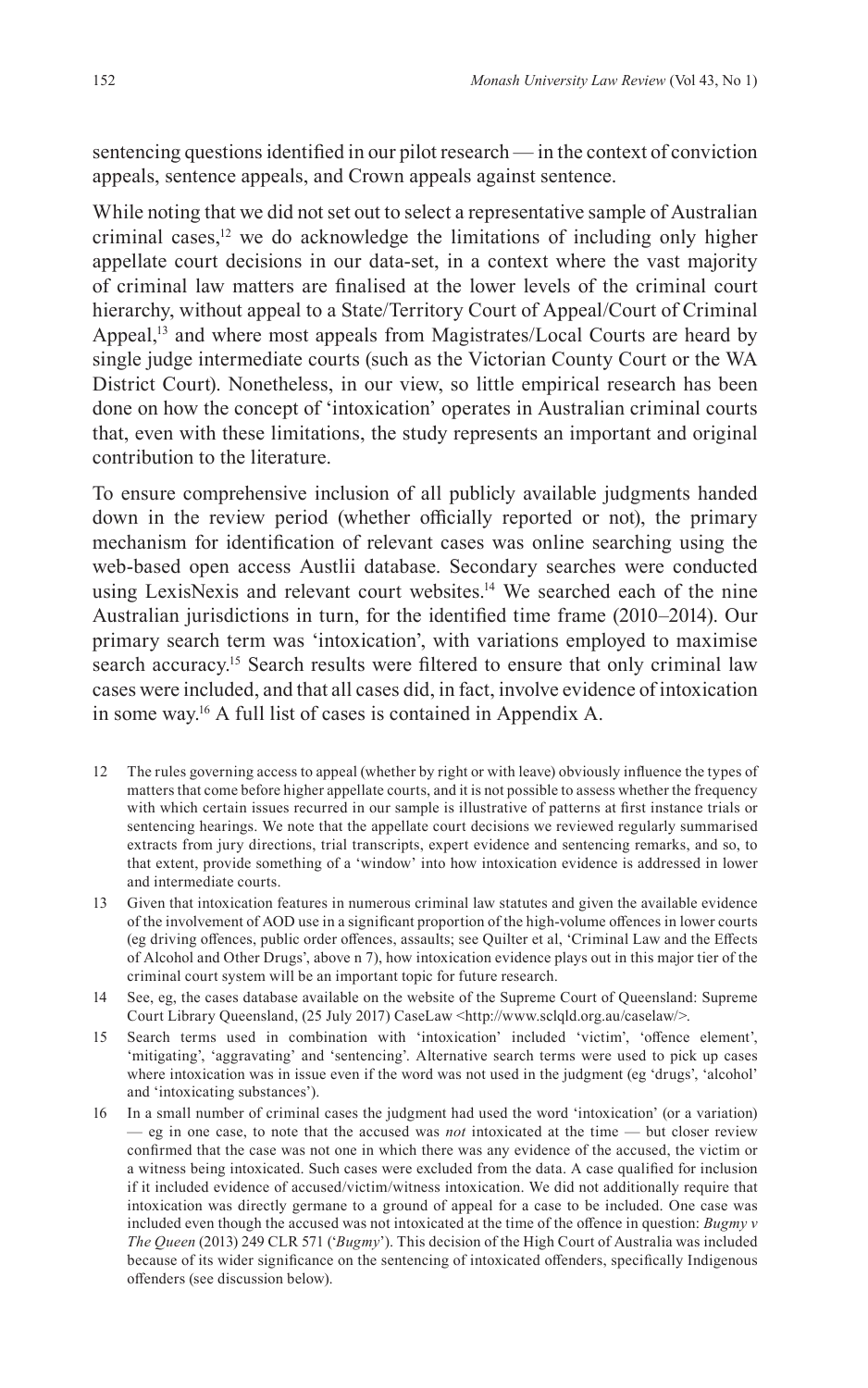The collected cases ( $n = 327$ ) were analysed using a two-step process. The first *quantitative* stage involved reading and categorising each case according to jurisdiction, offence type, $\frac{17}{2}$  type of appeal (conviction, sentence or Crown appeal) and the purpose(s) for which intoxication evidence was said to be relevant. In relation to the purposes for which intoxication evidence was considered relevant, we used a 12-part typology (see Figure 1). In addition to allowing us to determine the relative frequency with which different types of intoxication inquiries were undertaken, this exercise also allowed us to identify sub-sets of cases for the second stage of *qualitative* analysis (on which we expand below).



**Figure 1: Purposes of Intoxication Evidence in Criminal Cases**

\* Or to support proof of an element of an offence

# **III QUANTITATIVE FINDINGS**

Although the word 'intoxication' has traditionally been associated with the effects of *alcohol* consumption, it is now routinely used more broadly in Australian criminal laws to refer to the effects of alcohol and a long list of other drugs.18 We found, however, that alcohol was the drug that was most frequently involved in the cases we reviewed. The majority of the cases in our data-set were concerned with intoxication by *alcohol* alone (220 cases or 67 per cent of the total). Cannabis was involved in 41 cases and amphetamine/methamphetamine in only 18 cases. 34 cases involved multiple substances (usually including alcohol). Other drugs

<sup>17</sup> Where the case involved multiple charges, we categorised according to the most serious charge (as defined by maximum penalty).

<sup>18</sup> See, eg, s 428A of the *Crimes Act 1900* (NSW) states: '"intoxication" means intoxication because of the influence of alcohol, a drug or any other substance', and '"drug" includes a drug within the meaning of the *Drug Misuse and Trafficking Act 1985* and a poison, restricted substance or drug of addiction within the meaning of the *Poisons and Therapeutic Goods Act 1966*'; see also Quilter et al, 'The Definition and Significance of "Intoxication" in Australian Criminal Law', above n 6, 47–8.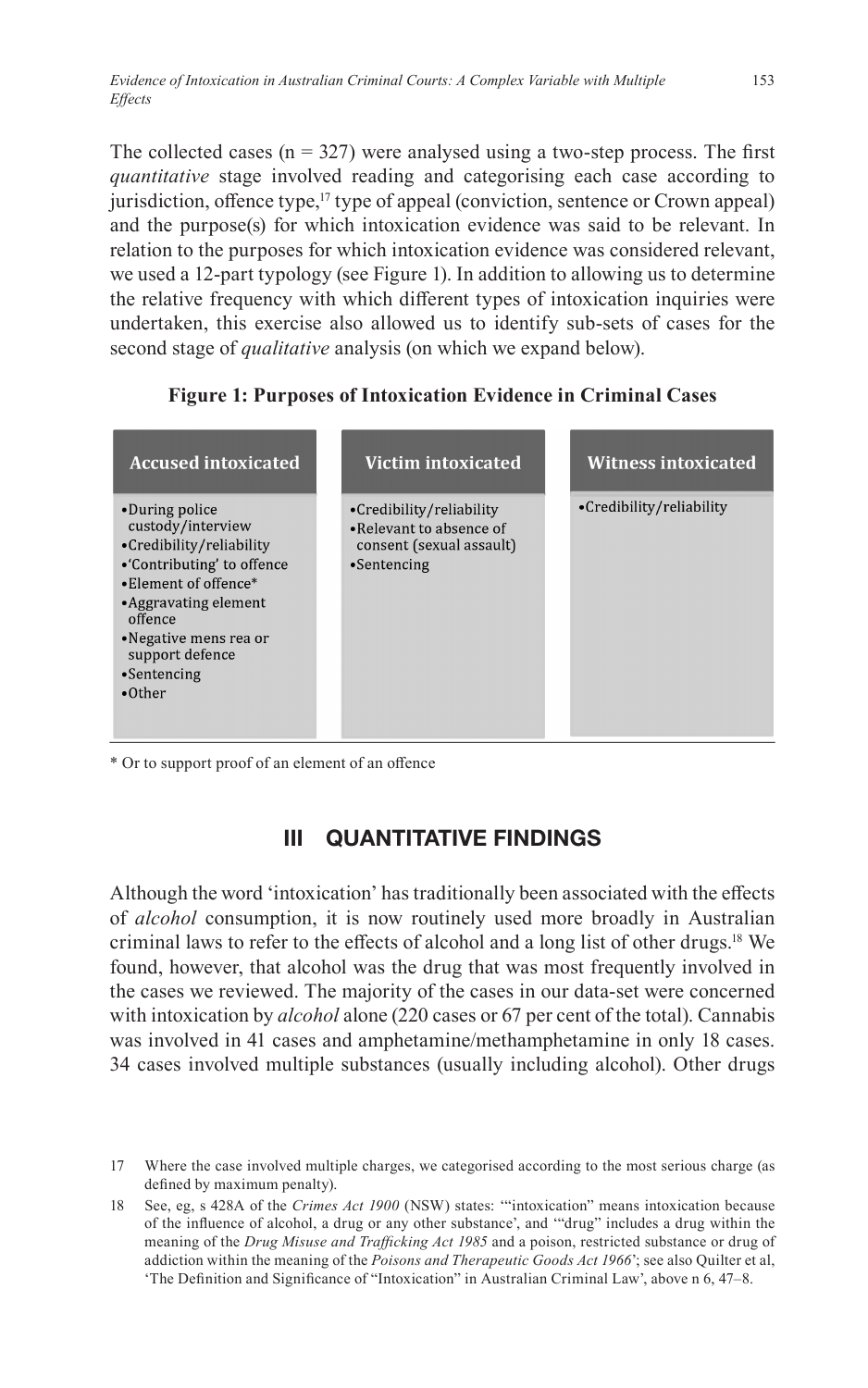featured very rarely.19 Because our methodology focused on appellate decisions, we are unable to claim that our data-set was necessarily representative of the frequency with which different drugs are associated with criminal charges. However, in light of the intense media scrutiny, in recent years, of the role of 'ice' (crystal methamphetamine) in contributing to criminal violence,<sup>20</sup> it is worth noting that this category of illicit drug featured in just six per cent of cases in our sample.<sup>21</sup> Alcohol was 10 times more likely to be the drug involved in criminal appeal cases that raised intoxication issues.<sup>22</sup>

Table 1 summarises the distribution of the sample of 327 cases across jurisdictions and offence type. More than three-quarters of the cases involved serious charges of homicide (25 per cent), non-fatal violence (27 per cent) or sexual offences (28 per cent). Only a relatively small number of cases arose out of the driving context, and the majority of these involved serious charges where drunk (or drug) driving had caused serious harm or death. Although worth noting, the concentration of cases at the more serious end of the spectrum is unsurprising given that the seriousness of the crime(s) of which a person has been convicted and/or length of sentence are likely to influence decisions about whether to appeal.

Table 2 summarises the outcome of our categorisation of the cases according to the 12-part typology of *purposes* for which intoxication evidence may be relevant. For offender and victim intoxication respectively, Tables 3 and 4 cross-match the quantitative data according to offence type and the purpose for which intoxication evidence was considered.

- 19 Heroin (seven), cocaine (two), methadone (two), valium (two), oxyconton, zolpidem ('Stilnox'), benzodiazepine ('Xanax'), flunitrazepam ('Rohypnol'), LSD, venlafaxine ('Effexor'), anabolic steroid. Elsewhere, we have examined whether trial and appellate processes and decision-making in relation to intoxication are sufficiently sensitive to the different effects of different drugs: Julia Quilter and Luke McNamara, 'The Meaning of "Intoxication" in Australian Criminal Cases: Origins and Operation' *New Criminal Law Review* (forthcoming).
- 20 See, eg, David Meddows, 'Ice Killers: How the Toxic Drug Affects the Brain to Fuel Rage and Violence', *The Daily Telegraph* (online), 7 December 2015 <http://www.dailytelegraph.com.au/ news/nsw/ice-killers-how-the-toxic-drug-effects-the-brain-to-fuel-rage-and-violence/news-story/ f4b941de52807a7a811297f4b3c486f3>.
- 21 Noting that the data-set consists of appellate decisions handed down in the period 2010–2014, we acknowledge that there may be a 'lag' between the increase in ice usage that has occurred in Australia during the early 2010s (Commonwealth of Australia, Department of the Prime Minister and Cabinet, 'National Ice Action Strategy 2015' (Report, 2015) 9) and the appearance of ice-related intoxication cases in appellate courts, such that the proportion of cases where methamphetamine features may be higher in the second half of the 2010s and the future.
- 22 For a review of the evidence on the relationship between violence, alcohol and other drugs, see Julia Quilter et al, '"Intoxication" and Australian Criminal Law: Implications for Addressing Alcohol and Other Drug-Related Harms and Risks' (Report, Australian Institute of Criminology, forthcoming).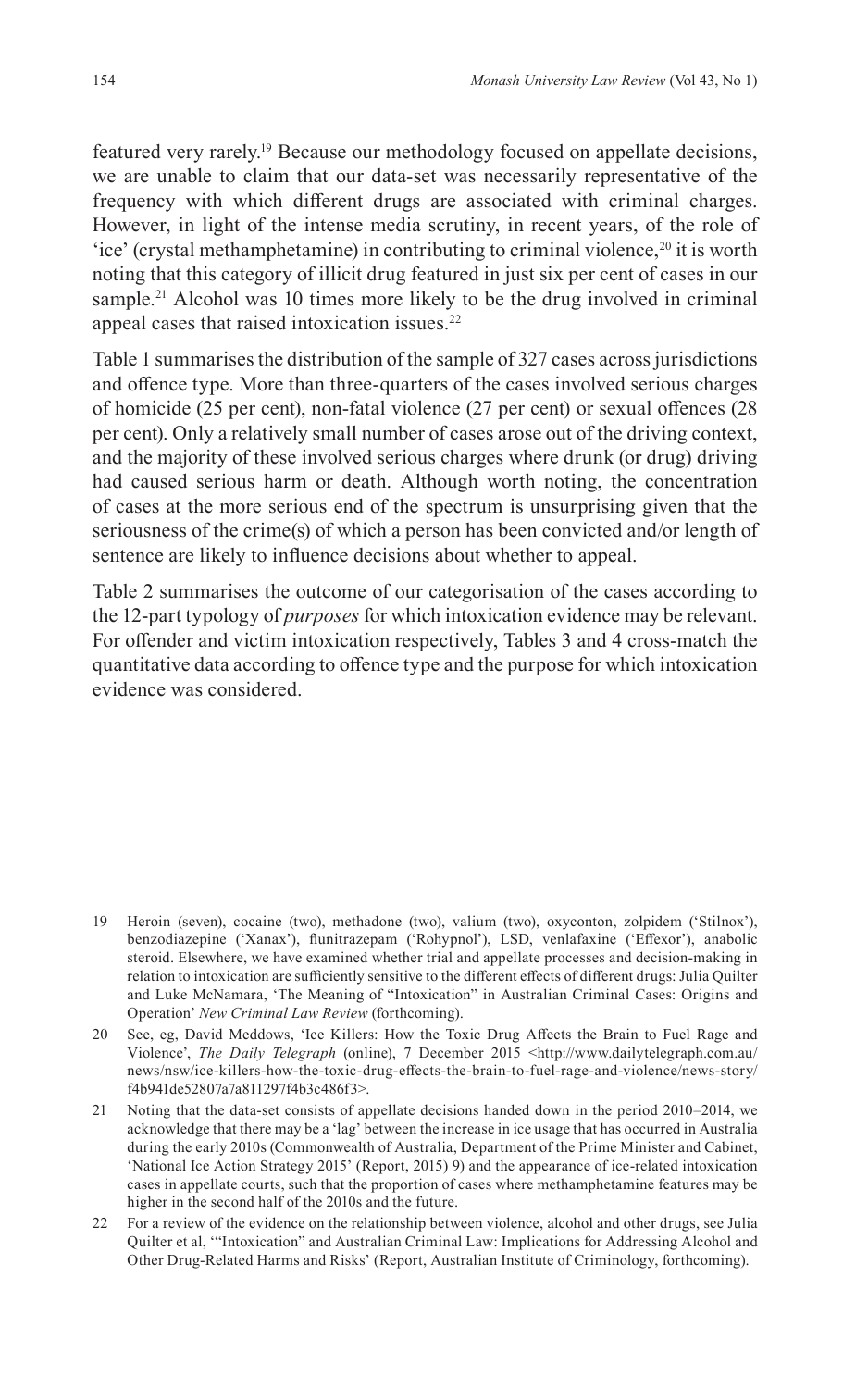|                            | <b>ACT</b>     | <b>NSW</b>     | <b>NT</b>      | Qld            | <b>SA</b>      | <b>Tas</b>     | Vic            | <b>WA</b>      | <b>HCA</b>              | Total |
|----------------------------|----------------|----------------|----------------|----------------|----------------|----------------|----------------|----------------|-------------------------|-------|
| Homicide                   | 1              | 21             | $\overline{2}$ | 26             | 3              | 1              | 13             | 12             | $\overline{2}$          | 81    |
| Sexual/Indecent<br>assault | 1              | 22             | 3              | 12             | 6              | $\theta$       | 17             | 10             | $\theta$                | 71    |
| Child sexual assault       | $\theta$       | $\overline{4}$ | $\theta$       | $\theta$       | 3              | 1              | $\overline{4}$ | 7              | $\mathbf{0}$            | 19    |
| <b>Assaults</b>            | $\overline{4}$ | 19             | 4              | 18             | 5              | 5              | 19             | 13             | 2                       | 89    |
| <b>Driving harms</b>       | 1              | 9              | $\theta$       | $\overline{4}$ | $\overline{2}$ | $\overline{2}$ | 1              | 3              | $\theta$                | 22    |
| Property*                  | 1              | 12             | $\theta$       | $\overline{4}$ | 3              | $\overline{4}$ | 5              | $\overline{4}$ | $\theta$                | 33    |
| Drug                       | $\theta$       | $\theta$       | $\theta$       | $\overline{2}$ | $\theta$       | $\theta$       | $\theta$       | 1              | $\Omega$                | 3     |
| Other                      | $\theta$       | $\overline{2}$ | $\theta$       | 3              | $\overline{2}$ | $\theta$       | $\theta$       | $\overline{2}$ | $\Omega$                | 9     |
| <b>Total</b>               | 8              | 89             | 9              | 69             | 24             | 13             | 59             | 52             | $\overline{\mathbf{4}}$ | 327   |

**Table 1: Australian Criminal Appeal Decisions Featuring Intoxication Evidence, 2010–2014: Offence Type x Jurisdiction**

\* This category includes 'hybrid' property/violence offences such as robbery, and property damage offences such as arson.

| <b>ACCUSED INTOXICATED</b>                                |           |
|-----------------------------------------------------------|-----------|
| Intoxication during police custody/interview              | $n = 14$  |
| Credibility/reliability                                   | $n = 27$  |
| 'Contributing' to offence                                 | $n = 27$  |
| Element of an offence (or to support proof of an element) | $n = 8$   |
| Aggravating element of an offence                         | $n = 4$   |
| To negative mens rea or support a defence                 | $n = 66$  |
| Relevant to sentencing                                    | $n = 145$ |
| Other                                                     | $n = 21$  |
| <b>VICTIM INTOXICATED</b>                                 |           |
| Credibility/reliability                                   | $n = 29$  |
| Relevant to proof of non-consent (sexual assault)         | $n = 19$  |
| Sentencing (aggravating)                                  | $n = 20$  |
| <b>WITNESS INTOXICATED</b>                                |           |
| Credibility/reliability                                   | $n = 15$  |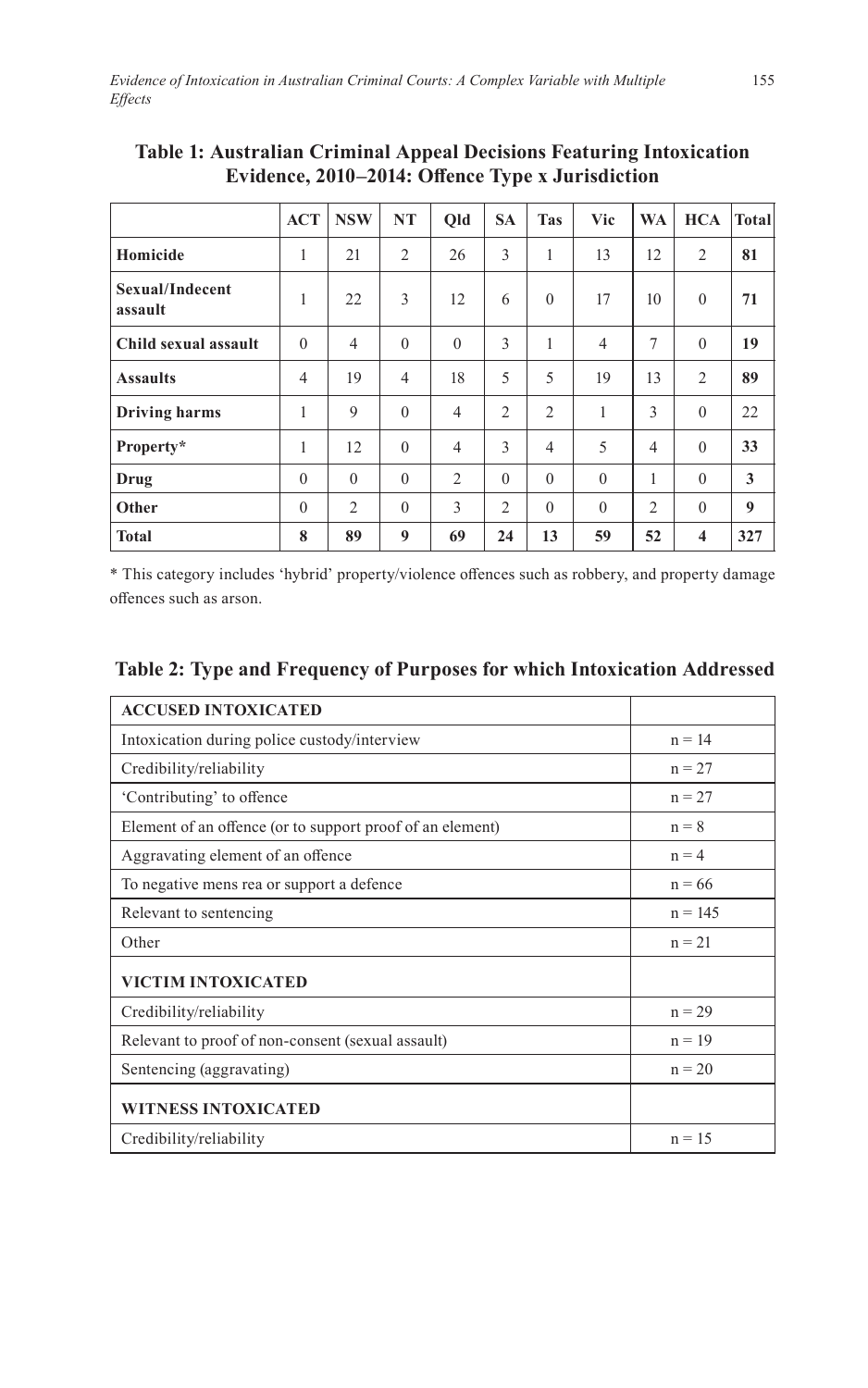| ¢<br>$\vdots$<br>I<br>ו<br>י<br>ı |
|-----------------------------------|
| I<br>$-20$ and $-7$               |
|                                   |
| í                                 |
| ì<br>j                            |

|                      | Interview/<br>detention<br>police | Credibility/<br>reliability | 'Contributed' to<br>offence | Core element<br>of offence* | Aggravating<br>element | Negative<br>elements/<br>defence | Sentencing      | Other |
|----------------------|-----------------------------------|-----------------------------|-----------------------------|-----------------------------|------------------------|----------------------------------|-----------------|-------|
| Homicide             | 3                                 | $\circ$                     |                             |                             |                        | $\overline{4}$                   | 24              |       |
| Sexual Assault       | $\mathbf 2$                       | ξ                           | ৩                           |                             |                        | σ                                | $\overline{19}$ |       |
| Child Sexual Assault |                                   |                             | 3                           |                             |                        |                                  | $\supseteq$     | ₹     |
| Assaults             | ω                                 |                             | $\overline{5}$              | ⊂                           |                        |                                  | 46              | LO    |
| Driving harm         | 0                                 | $\subset$                   |                             | $\mathcal{L}$               |                        |                                  | 15              |       |
| Property             | $\mathbf 2$                       | $\circ$                     | 0                           | 0                           |                        |                                  | 22              | 3     |
| Drugs                | $\mathbf 2$                       | 0                           | ⊂                           |                             |                        |                                  |                 |       |
| Other                |                                   |                             | ⊂                           | N                           |                        |                                  | t               |       |
| Total                | 14                                | 27                          | 27                          | œ                           | 4                      | 66                               | 145             | 23    |

\* Or to support proof of an element of an offence. \* Or to support proof of an element of an offence.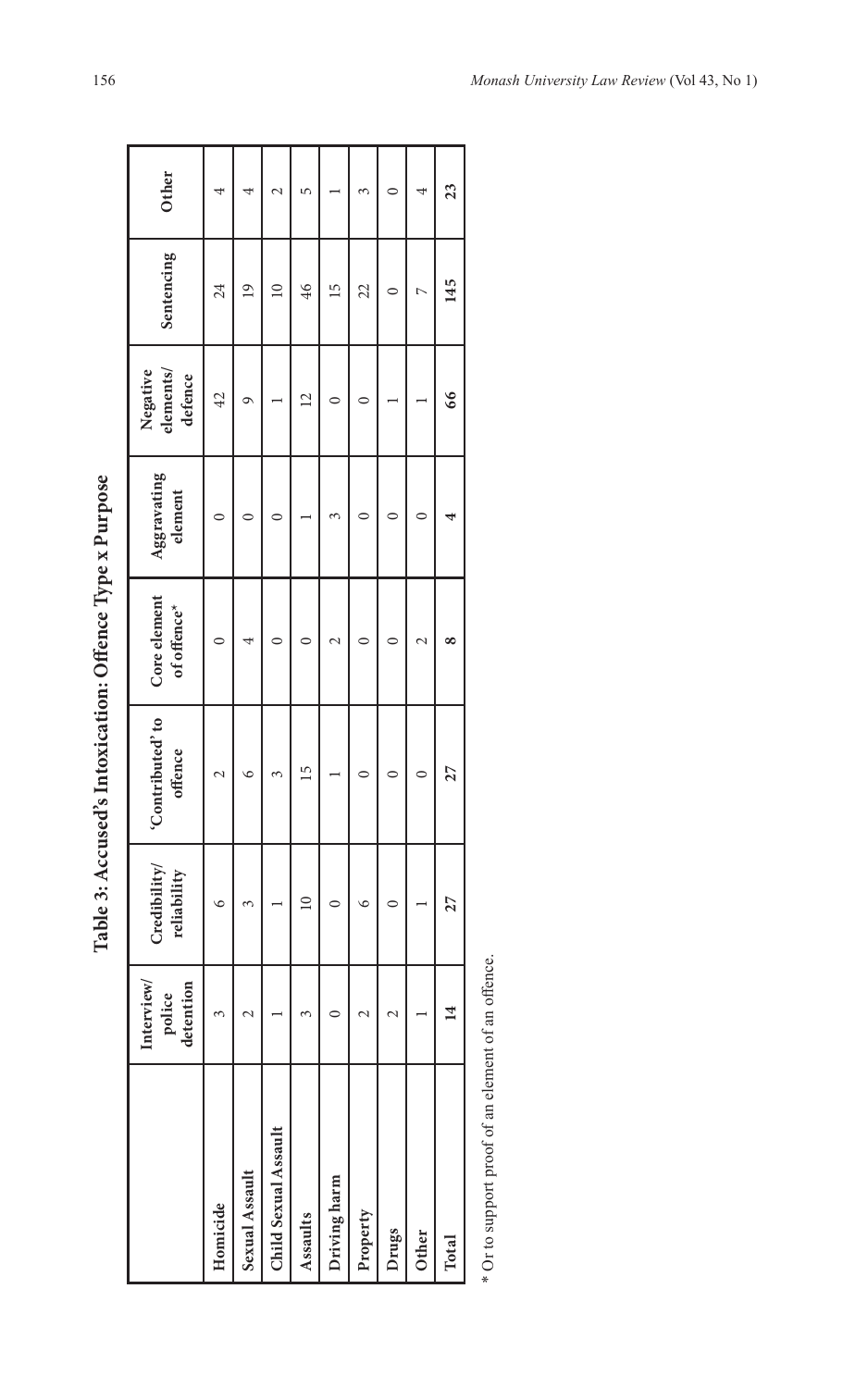|                             | Credibility/<br>reliability | <b>Element of offence</b><br>(consent) | Sentencing     |
|-----------------------------|-----------------------------|----------------------------------------|----------------|
| Homicide                    | 2                           |                                        |                |
| <b>Sexual Assault</b>       | 21                          | 16                                     | 10             |
| <b>Child Sexual Assault</b> | $\mathfrak{D}$              | $\mathfrak{D}$                         |                |
| <b>Assaults</b>             |                             | 0                                      | $\mathfrak{D}$ |
| Driving harm                | $\Omega$                    | 0                                      | 0              |
| <b>Property</b>             | $\mathfrak{D}$              | 0                                      |                |
| Drugs                       | $\Omega$                    | $\theta$                               | 0              |
| Other                       |                             |                                        |                |
| <b>Total</b>                | 28                          | 19                                     | 21             |

**Table 4: Victim's Intoxication: Offence Type x Purpose**

As anticipated, the context in which the relevance of intoxication was most frequently considered was sentencing. The total sample  $(n = 327)^{23}$  included 134 appeals against convictions, 184 appeals against sentence and 45 Crown appeals against sentence.<sup>24</sup> Also expected was the large number of cases  $(66)$  in which evidence of the accused's intoxication was said to be relevant to mens rea elements or a defence. There were also a significant number of cases in contexts which feature less commonly in policy debates (and scholarship) on the relevance of intoxication evidence.

In 71 cases the relevance of intoxication to the credibility and/or reliability of a person's testimony (whether accused, victim or witness) was in issue. In 68 instances the relevance of the intoxication of the *victim* was the subject of consideration. The large majority of such cases involved sexual offences. The approach, attitudes and guidance offered by appellate courts in these contexts will



**Figure 2: Selected Sites of Intoxication Evidence in Criminal Courts**

<sup>23</sup> Some cases involved more than one type of appeal (eg conviction and sentence).

<sup>24</sup> Sentencing appeals constitute the majority of the criminal law case-load of higher appellate courts: see David Brown et al, *Criminal Laws: Materials and Commentary on Criminal Law and Process of New South Wales* (Federation Press, 6<sup>th</sup> ed, 2015) 279-80.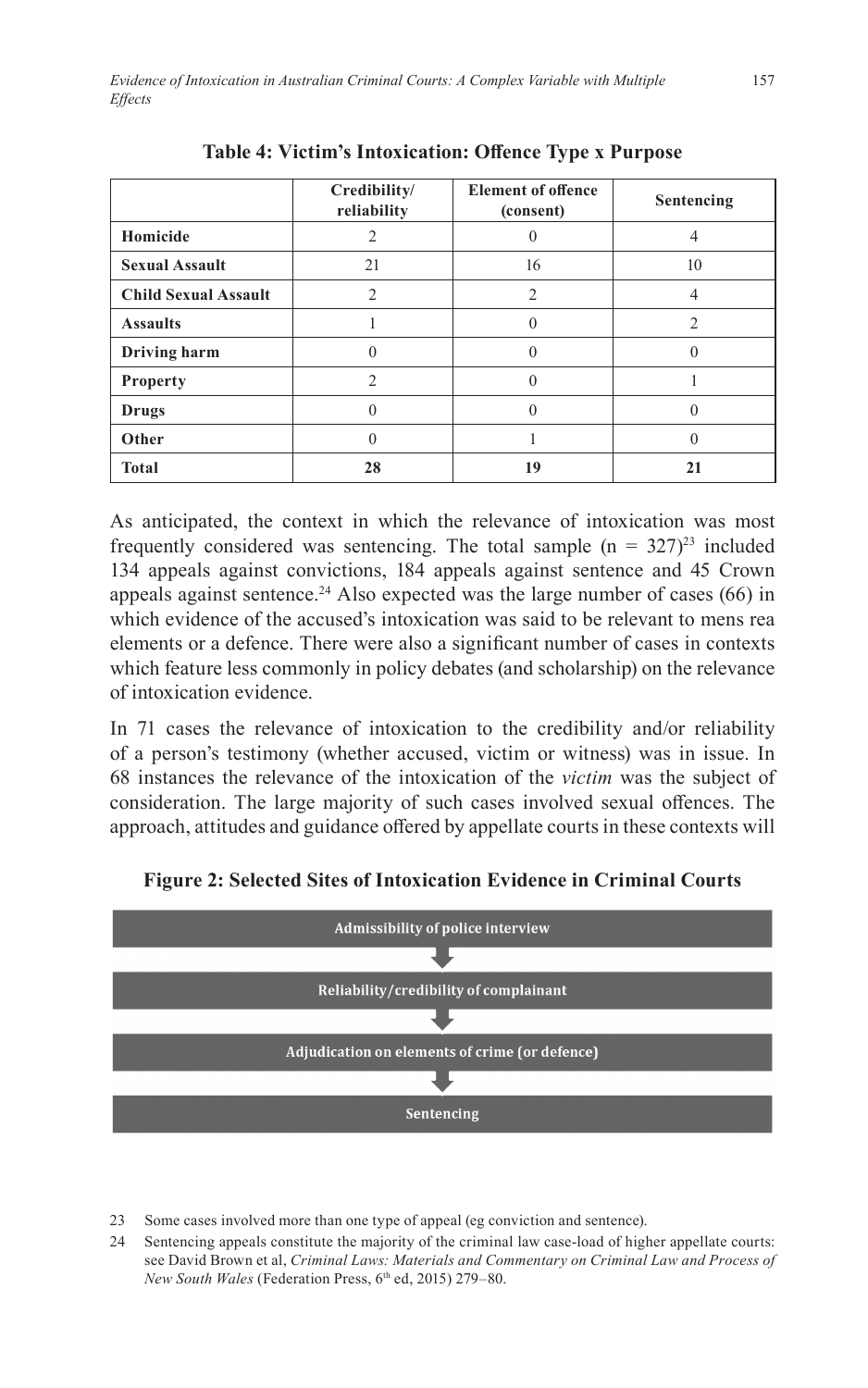be analysed in more detail below. Finally, our sample included cases in which the court considered the admissibility of evidence gathered during police interview with an intoxicated suspect. Although not large in number, we identified these cases as warranting closer analysis because this 'site' is so rarely one that attracts scholarly attention, and because it bears out our starting premise that assessments about whether a person was/is intoxicated, and the significance of this 'state', are made at multiple points in the administration of criminal justice.

Based on these preliminary quantitative analyses and categorisations, we identified four 'sites' for closer qualitative analysis (see Figure 2), a selection process that was influenced by a range of factors. The *frequency* with which they occurred in the data-set, and their *prominence* in policy and law reform debates, meant that we chose to investigate further the following two categories:

- (i) appeals from trials at which evidence of the accused's intoxication was said to be relevant to the accused's guilt (or otherwise), including cases in which the accused had raised a 'defence' of intoxication (going to voluntariness or mens rea) or where intoxication evidence was considered relevant in relation to a discrete full or partial defence (eg provocation); and
- (ii) sentence appeals (defendant or Crown) in assault and sexual assault cases,  $25$ in which the court addressed the relevance (if any) of the defendant's intoxication at the time of the commission of the offence as a potential mitigating or aggravating factor.

We also selected for closer analysis two categories of cases because the issues they raise have been relatively *invisible* in debates over the criminal law significance of intoxication:

- (iii) conviction appeals in which a central issue was the admissibility of statements made by a suspect during a police interview conducted at a time when s/he was intoxicated; and
- (iv) conviction appeals in sexual offence cases in which the intoxication of the victim was considered in relation to her/his reliability and credibility as a complainant and/or in relation to proof of the absence of consent.

# **IV QUALITATIVE ANALYSIS OF SELECTED SITES**

We have deliberately chosen four different points in the 'sequence' of criminal justice decision-making as our sites for closer analysis of how intoxication is conceived and how it influences adjudication: pre-trial police interviews; assessments of witness credibility and reliability, specifically in sexual assault

<sup>25</sup> We determined that reviewing all cases in our data-set that fell into these two major offence categories  $(n = 179)$  would provide us with a sufficient sub-sample to identify jurisdictional patterns of similarity/ difference, as well as the opportunity to consider whether there was any evidence of differences in the significance attached to offender intoxication as between non-fatal violence offences and sexual offences.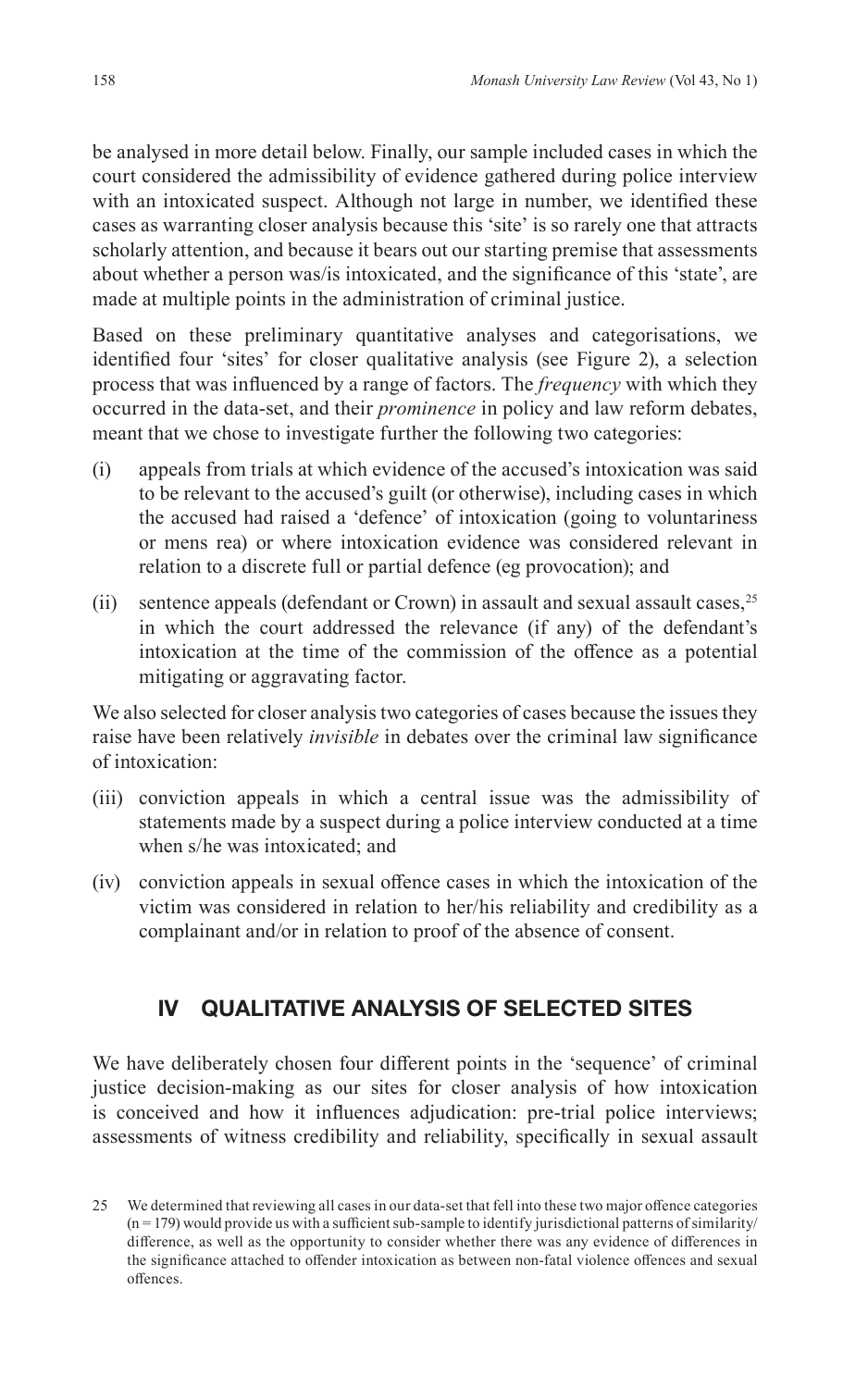trials; the assessment of criminal responsibility, including the availability of defences; and sentencing. Each of the sites could usefully be the subject of articlelength treatment — given, as we noted earlier, their relative invisibility in the scholarly literature on intoxication and criminal law. However, it is not our aim here to provide a comprehensive overview of the laws throughout Australia that pertain to, respectively, police interviews, sexual assault trials, responsibility/ defences and sentencing. Such a treatment is neither feasible nor necessary, given the aims of this article. Rather, we seek to produce novel insights about the concept of intoxication in Australian criminal law, through the 'side-by-side' analysis of four sites of criminal justice decision-making that are commonly treated in the literature (if at all) as discrete settings where intoxication evidence may arise.<sup>26</sup> Two key insights are generated from this approach. First, we are able to show that definitional uncertainty regarding what is meant by 'intoxication' exists across the full spectrum of criminal justice decision-making from police interviewing to sentencing. Second, we are able to draw attention to the fact that a recurring feature of the influence that intoxication exerts, across multiple decision-making 'sites', is that it is often a 'double-edged' sword: evidence of intoxication can both facilitate and impede convictions, and raise and lower penalties.

In this study, we have actively resisted the familiar impulse to move swiftly to normative proscriptions and law reform recommendations. We assert that mapping exercises and foundational empirical analyses of the sort presented in this article — involving the collection, presentation and analysis of original quantitative and qualitative data on the operational concept of 'intoxication' are an essential pre-condition to sound evaluation and reform, as well as being important contributions in their own right. We hope that our study will encourage more detailed site-specific studies into how the conception of intoxication is implicated in criminal court adjudication and other decision-making points in criminal justice administration and that it can also make a useful contribution to future policy debates and sober assessment of law reform proposals.

To summarise, the discussion that follows is designed to do two things. First, we want to provide further (selective) detail to demonstrate the point we have already made about the multiple decision-making instances at which criminal courts attend to the relevance of intoxication evidence, including the challenges posed by what is a poorly defined and understood concept. Secondly (and relatedly), against the grain of the traditional tendency to essentialise intoxication questions in criminal law as about exculpation (or mitigation) versus inculpation (or aggravation) — that is, in dichotomous normative terms — we aim to demonstrate that, in practice, intoxication plays a more complex and contingent role in criminal case adjudication and in the ultimate determination of the

<sup>26</sup> Brown et al, above n 24, a text with an earned reputation for unsettling casebook conventions, adopts such an approach: 71–4 (drink spiking), 456 (police interviews), 590 (assault), 537–9, 544–54 (public order), 707 (sexual assault), 217–22, 881–6 (intoxication 'defence') and 1251 (sentencing). See also Bronitt and McSherry, above n 3: 283–303 (intoxication 'defence' and other defences), 687–8 (rape and sexual assault), 688–90 (drink spiking), 906-7 (public order).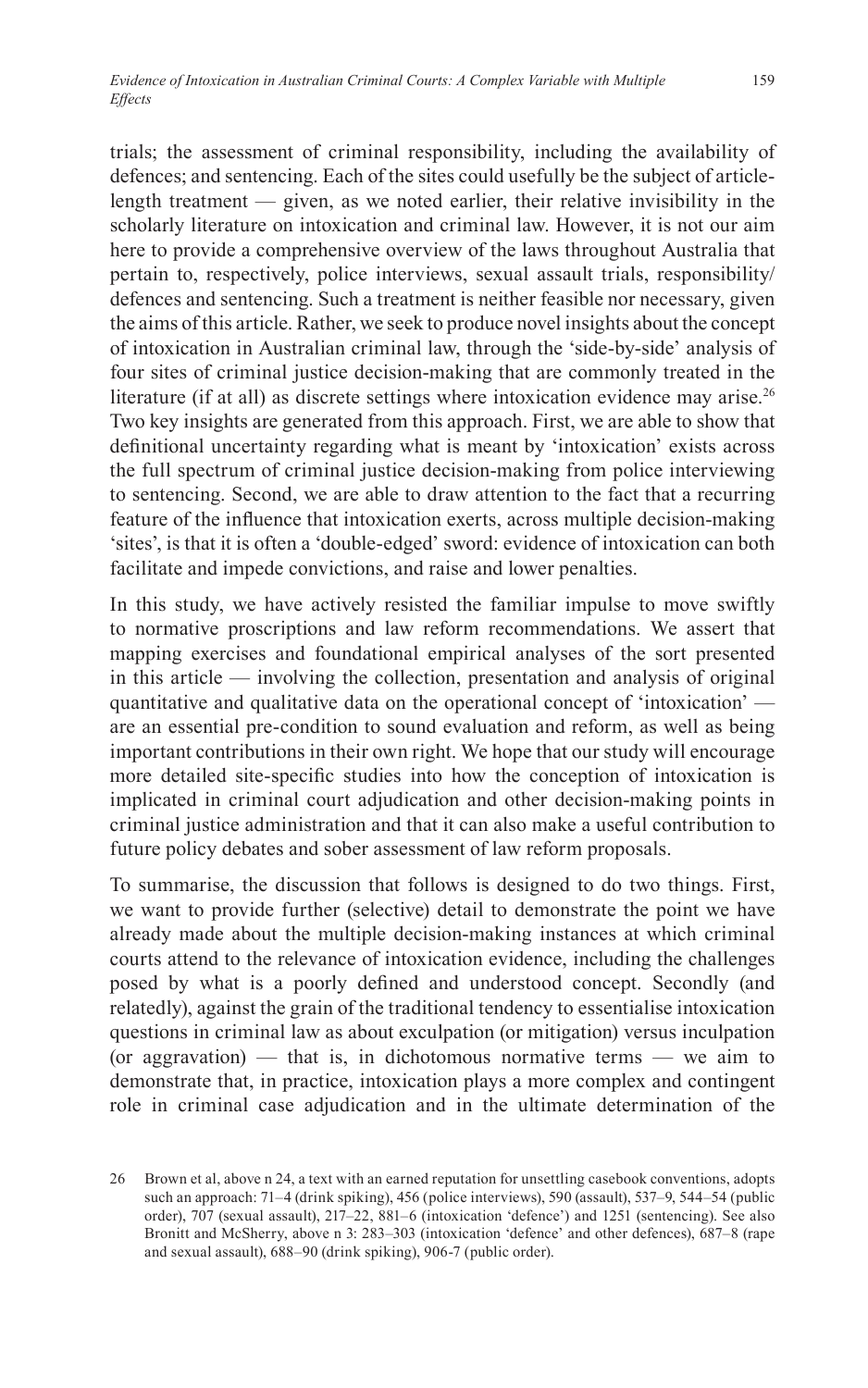parameters of criminal responsibility and severity of punishment. It follows that the policy behind legislative moves to pre-empt or 'fix' the site-specific relevance of intoxication can be confounded by competing considerations and interpretation of the evidence.

### **A** *'Voluntariness' and Police Interviews*

Appellate court consideration of the interviewing by police of intoxicated suspects arises within the legal context of both the laws governing detention and police interrogation, and the rules governing the admissibility of evidence that may have been unfairly or improperly obtained. In the first category, some jurisdictions have enacted legislation that expressly establishes that a person should not be questioned while intoxicated.<sup>27</sup> These provisions recognise that it is inappropriate to interview a suspect while s/he is intoxicated, including because of the risk of unfairness to an accused, but also because it may compromise the accuracy of the fact-finding exercise. In those jurisdictions where no such legislation has been enacted,<sup>28</sup> the legitimacy of questioning of an intoxicated person will be assessed according to the common law on 'voluntariness'.29

The mere fact that a person was interviewed while intoxicated does not, however, automatically mandate that any evidence so obtained will be excluded. Particularly where serious crimes of violence are involved, a blanket prohibition on any and all inculpatory evidence gathered during an interview with an intoxicated offender may be regarded as against the interests of justice and the victim. Therefore, the second relevant legal context relates to the judicial discretion to admit or exclude evidence.

In those jurisdictions where the *Uniform Evidence Act* applies,<sup>30</sup> for example, s 138 provides for the exclusion of 'improperly or illegally obtained evidence'. Section 138(2)(a) states that an admission made during questioning is taken to be obtained improperly where the person conducting the questioning knew or should have known that the interview was conducted in circumstances which were 'likely to impair substantially the ability of the person being questioned to respond rationally to the questioning'. In other jurisdictions, comparable

- 27 See *Police Powers and Responsibilities Act 2000* (Qld) s 423; *Law Enforcement (Powers and Responsibilities) Act 2002* (NSW) s 117(1)(k); *Police Administration Act* (NT) s 138(q)(ii); *Criminal Law (Detention and Interrogation) Act 1995* (Tas) s 4(4)(j); *Crimes Act 1914* (Cth) s 23C(7)(e) (applicable to Commonwealth offences and ACT offences that are 'punishable by imprisonment for a period exceeding 12 months' (s 23A(6)).
- 28 Some jurisdictions have enacted legislation to regulate post-arrest detention and questioning without expressly identifying intoxication as a relevant factor: *Crimes Act 1958* (Vic) s 464A; *Criminal Investigation Act 2006* (WA) s 140. South Australia has a specific regime for 'interviewing suspects with complex communication needs' (*Summary Offences Regulations 2016* (SA) pt 4) but this category expressly excludes communication difficulties caused by intoxication (cl 18(2)).

<sup>29</sup> *Sinclair v The King* (1946) 73 CLR 316, 322; *McDermott v The King* (1948) 76 CLR 501, 507; *R v Lee*  (1950) 82 CLR 133, 144*; R v Ostojic* (1978) 18 SASR 188, 192.

<sup>30</sup> *Evidence Act 1995* (Cth); ACT; *Evidence Act 1995* (NSW); *Evidence Act 2001* (Tas); *Evidence Act 2008* (Vic)*.*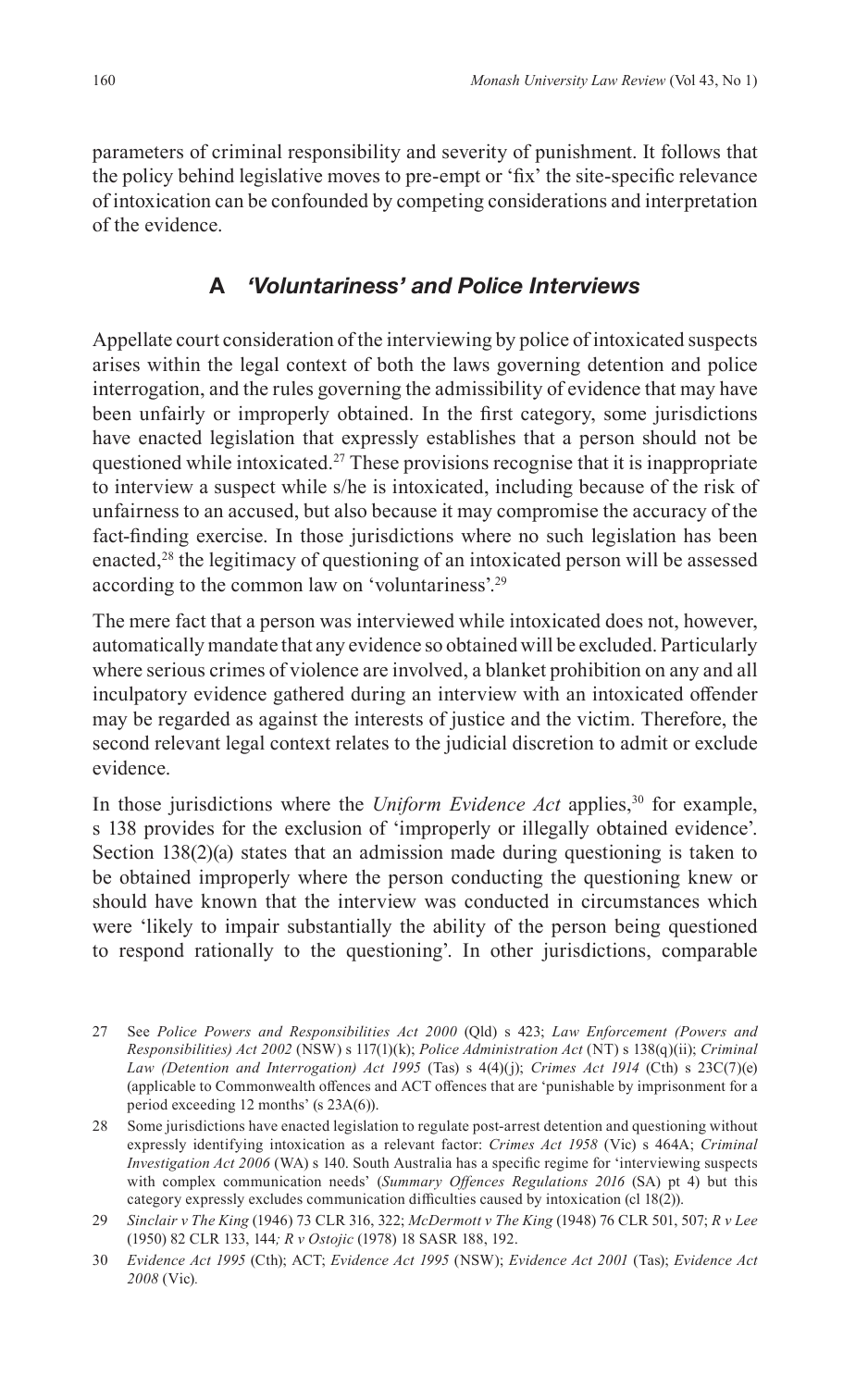legislation or the common law (or a combination of the two) operate to similar effect<sup>31</sup>

Although the issue of police interviewing of intoxicated suspects arose in our data-set relatively rarely, the available evidence shows that a significant proportion of individuals in police custody after arrest are under the influence of alcohol or other drugs.32 Therefore, we consider that it is worth considering the guidance offered by appellate courts on this matter, because of its potential relevance to police practice in relation to suspects apprehended and detained by police when intoxicated.

In NSW, express guidance is provided by the *Law Enforcement (Powers and Responsibilities) Act 2002* (NSW) regime for determining the time allowed for questioning a suspect. Section 117(1)(k) provides that 'any time that is required to allow the person to recover from the effects of intoxication due to alcohol or another drug or a combination of drugs' is not to count for the purpose of the rules governing the period for which a suspect may be detained for questioning.<sup>33</sup> In the cases we reviewed, such provisions appear to generally operate as a barrier to questioning an intoxicated person. For example, in *Adzioski v The Queen*, 34 the New South Wales Court of Criminal Appeal noted that police had delayed interviewing the suspect due to his level of intoxication, and gave him time to recover before undertaking an electronically recorded interview with him.<sup>35</sup>

However, this was not universally so. In *R v Martin*, <sup>36</sup> the Queensland Court of Appeal considered the admissibility of a police interview with a suspect in light of that State's equivalent legislation on not questioning an intoxicated suspect, $37$  as well as the rules governing the exercise of judicial discretion to admit evidence.<sup>38</sup> Based on a sample taken several hours later it was estimated by a government medical officer that the offender's Blood Alcohol Concentration ('BAC') when he was first interviewed by the police at the scene was approximately 0.311. On appeal, the defendant argued that evidence obtained during this interview should have been excluded for non-compliance with these provisions. The Queensland Court of Appeal did not uphold this ground of appeal, deferring to the trial judge's discretion to admit the evidence. However, McMurdo P underscored the importance of requiring police officers to comply with their obligations under the Act:

<sup>31</sup> *Evidence Act 1929* (SA) s 34KD; *Evidence Act 1977* (Qld) s 130; *R v Ireland* (1970) 126 CLR 321; *R v Swaffield* (1998) 192 CLR 159; *Van der Meer v The Queen* (1988) 82 ALR 10.

<sup>32</sup> Sarah Coghlan et al, 'Drug Use Monitoring in Australia: 2013–14 Report on Drug Use Among Police Detainees' (AIC Monitoring Report No 27, Australian Institute of Criminology, 2015).

<sup>33</sup> See also *Police Powers and Responsibilities Act 2000* (Qld) s 423; *Police Administration Act* (NT) s 138(q)(ii); *Crimes Act 1914* (Cth) s 23C(7)(e).

<sup>34</sup> [2013] NSWCCA 69 (5 April 2013).

<sup>35</sup> Ibid [10]. See also *Butters v The Queen* [2010] NSWCCA 1 (4 February 2010) [7].

<sup>36</sup> [2011] QCA 342 (29 November 2011).

<sup>37</sup> *Police Powers and Responsibilities Act 2000* (Qld) s 423.

<sup>38</sup> *R v Ireland* (1970) 126 CLR 321.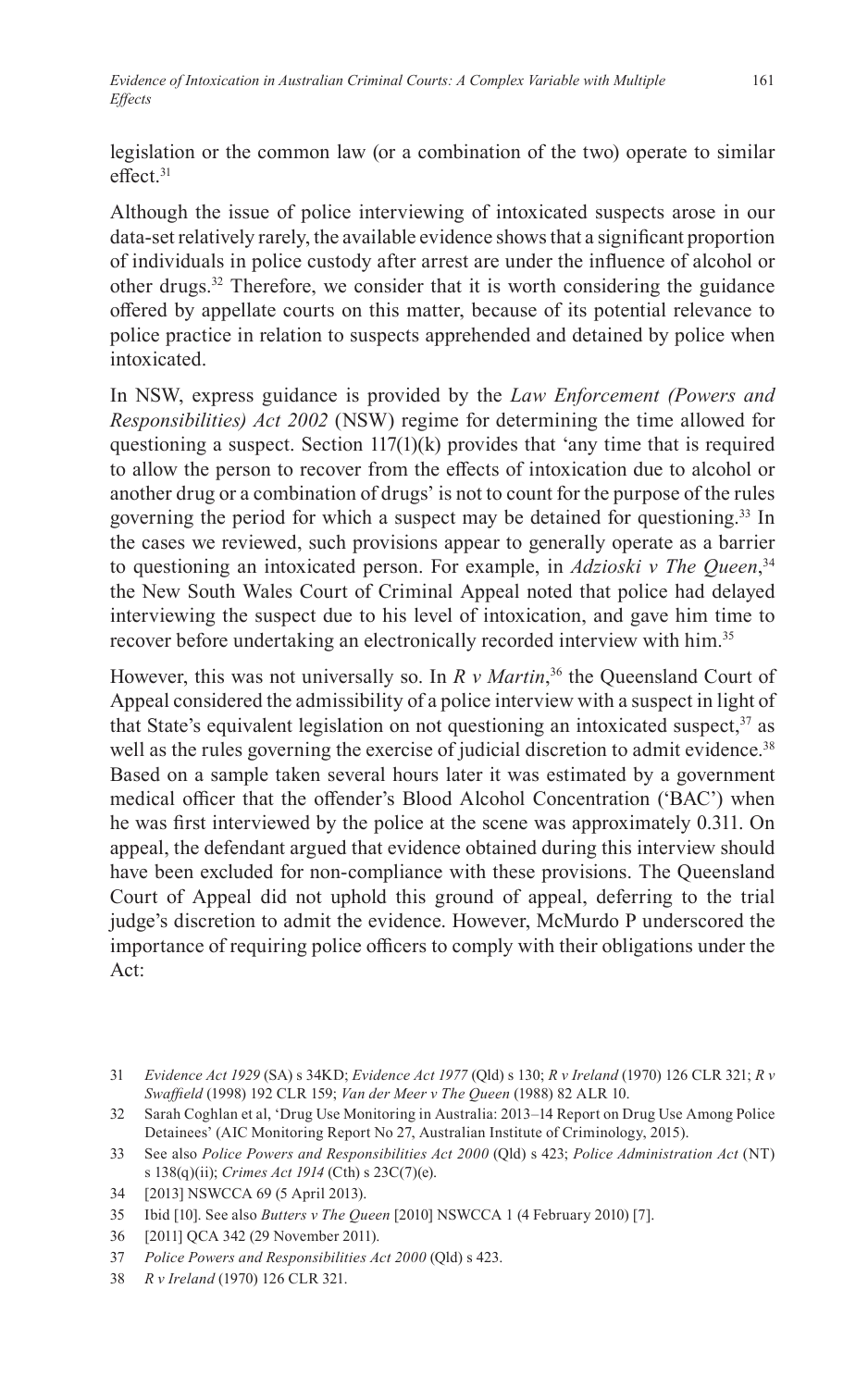Many judges may well have concluded that matters of public policy requiring police officers to comply with their responsibilities under the Act warranted the exclusion of the contentious evidence in this case, lest police officers be tempted to flaunt the requirements of the Act by taking investigative shortcuts. Further, a jury may place undue weight on the evidence without giving sufficient consideration to its unreliability as evidence of the appellant's true state of mind at the time of the killing because of his gross intoxication at the time of the conversation. Had the decision at first instance been mine, I would have excluded the evidence for these reasons.

But I remain unpersuaded that the judge took into account any wrong consideration in exercising his discretion to admit this evidence.<sup>39</sup>

In Western Australia, where no such legislation is in place, $40$  the common law test of 'voluntariness', and the common law rules governing the admissibility of evidence,<sup>41</sup> appears to leave considerable scope for statements made during a police interview to be regarded as admissible, despite evidence that the accused was significantly intoxicated at the time of the interview. For example, in *Western Australia v Silich*, 42 the accused was interviewed at a time when his BAC was estimated to be 0.116. The WA Court of Appeal observed that, '[h]owever, there was no evidence as to the effect which such a level of alcohol would have had upon the appellant's mental faculties at the time of his interview'.43 The Court endorsed the trial judge's preferred approach which was to watch the police interview video and make his own assessment as to whether the interview was 'voluntary'; i.e. whether Mr Silich was 'capable of: (a) appreciating that he had a choice to speak or remain silent, and was capable of exercising sufficient volition to give effect to what he knew was this right; and (b) understanding the questions put to him and what he was confessing'.<sup>44</sup> The trial judge held that the accused was capable and admitted the evidence. The Court of Appeal found no fault with this approach to voluntariness and did not accept arguments that the evidence ought to have been excluded for being unreliable or unfairly obtained.<sup>45</sup>

This example illustrates that while we have become accustomed, in the high visibility and high-volume context of driving offences, to regard certain BAC levels as incontrovertible 'proof' of (impaired) 'intoxication' for the purposes of criminal responsibility and punishment, they are not determinative (and may not

<sup>39</sup> *R v Martin* [2011] QCA 342 (29 November 2011) [24]–[25].

<sup>40</sup> No specific legislation in relation to intoxicated suspects and police interviews has been enacted in Western Australia, Victoria, Tasmania, South Australia or the Australian Capital Territory. We recognise that equivalent police practices may be adopted even in the absence of such legislation: see, eg, *Booth v The Queen* [2014] ACTCA 38 (22 August 2014) [22]; *R v Williams* [2014] ACTCA 30 (18 August 2014) [7].

<sup>41</sup> *R v Swaffield* (1988) 192 CLR 159; *Van der Meer v The Queen* (1988) 82 ALR 10.

<sup>42</sup> (2011) 43 WAR 285.

<sup>43</sup> Ibid [15].

<sup>44</sup> Ibid [157].

<sup>45</sup> See also *WP v Western Australia* [2011] WASCA 198 (22 September 2011); *Wright v Western Australia*  (2010) 43 WAR 1; *Oubid v Western Australia* [2013] WASCA 79 (21 March 2013).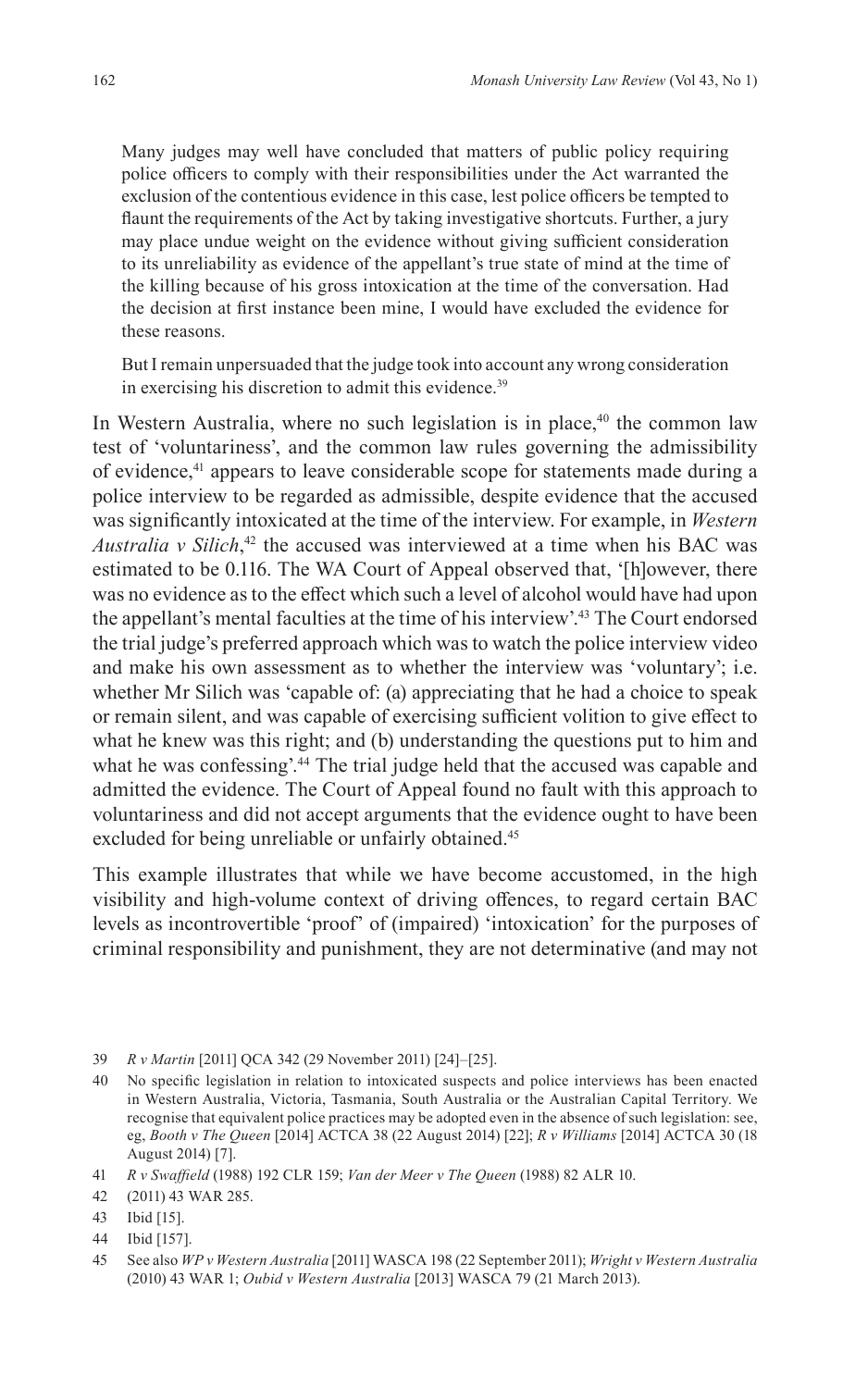be available) in many criminal justice decision-making contexts. We consider this matter further below<sup>46</sup>

# **B** *Victim Intoxication in Sexual Assault Cases*

While the most common focus of Australian criminal law is accused/offender intoxication, victim intoxication also features prominently, particularly in the context of sexual offences. Our data-set contained a number of instances where the court was concerned with the significance of the victim's intoxication. The vast majority of these were sexual assault or indecent assault matters and included 28 instances where the credibility and/or reliability of the victim was considered. We note that no other offence category revealed such a pattern of concern for the credibility/reliability implications of the victim's intoxication. In addition, there were 19 instances where victim intoxication was considered in relation to proof of non-consent, and 21 instances where the court considered whether the victim's intoxication (and, therefore, vulnerability), was an aggravating factor at sentencing.

In the discussion that follows, we draw attention to three issues where we detected considerable variation in how courts approach evidence of complainant intoxication:

- (i) assessments of the credibility,<sup>47</sup> and reliability,<sup>48</sup> of the complainant's evidence;
- (ii) proof of non-consent; and
- (iii) proof of the offender's knowledge of non-consent.

On the question of credibility and reliability, there is consistent recognition that intoxication is *relevant*. This finding was anticipated. More surprising was the finding of considerable variation in *how* courts characterised the effect of intoxication on credibility/reliability. Some decisions reflect the view that intoxication will necessarily diminish the reliability of a complainant's evidence.<sup>49</sup> By contrast, in others, courts have taken the position that the complainant's intoxication may render her/his account *more* reliable, by offering an explanation other than dishonesty for gaps in the complainant's recall or inconsistencies

<sup>46</sup> See Quilter et al, 'Criminal Law and the Effects of Alcohol and Other Drugs', above n 7; Quilter and McNamara, above n 19.

<sup>47</sup> The cases in our data-set were concerned with qualitative assessments of a complainant's credibility, rather than technical applications of the rules governing the admissibility of credibility evidence (eg pt 3.7 of the *Uniform Evidence Act*).

<sup>48</sup> Although s 165 of the *Uniform Evidence Act*, dealing with unreliable evidence and warnings to the jury, makes no express reference to intoxication or AOD effects, s 165(1)(c) is sufficiently broad in its terms ('evidence the reliability of which may be affected by age, ill health (whether physical or mental), injury or the like') as to include intoxication. See, eg, *R v Moffatt [No 3]* [1999] NSWSC 233 (26 March 1999) [80].

<sup>49</sup> See, eg, *Roberts v The Queen* (2012) 226 A Crim R 452, [52]; *Cook v Western Australia* [2010] WASCA 241 (22 December 2010) [68]; *R v Daniel* (2010) 207 A Crim R 449, [50].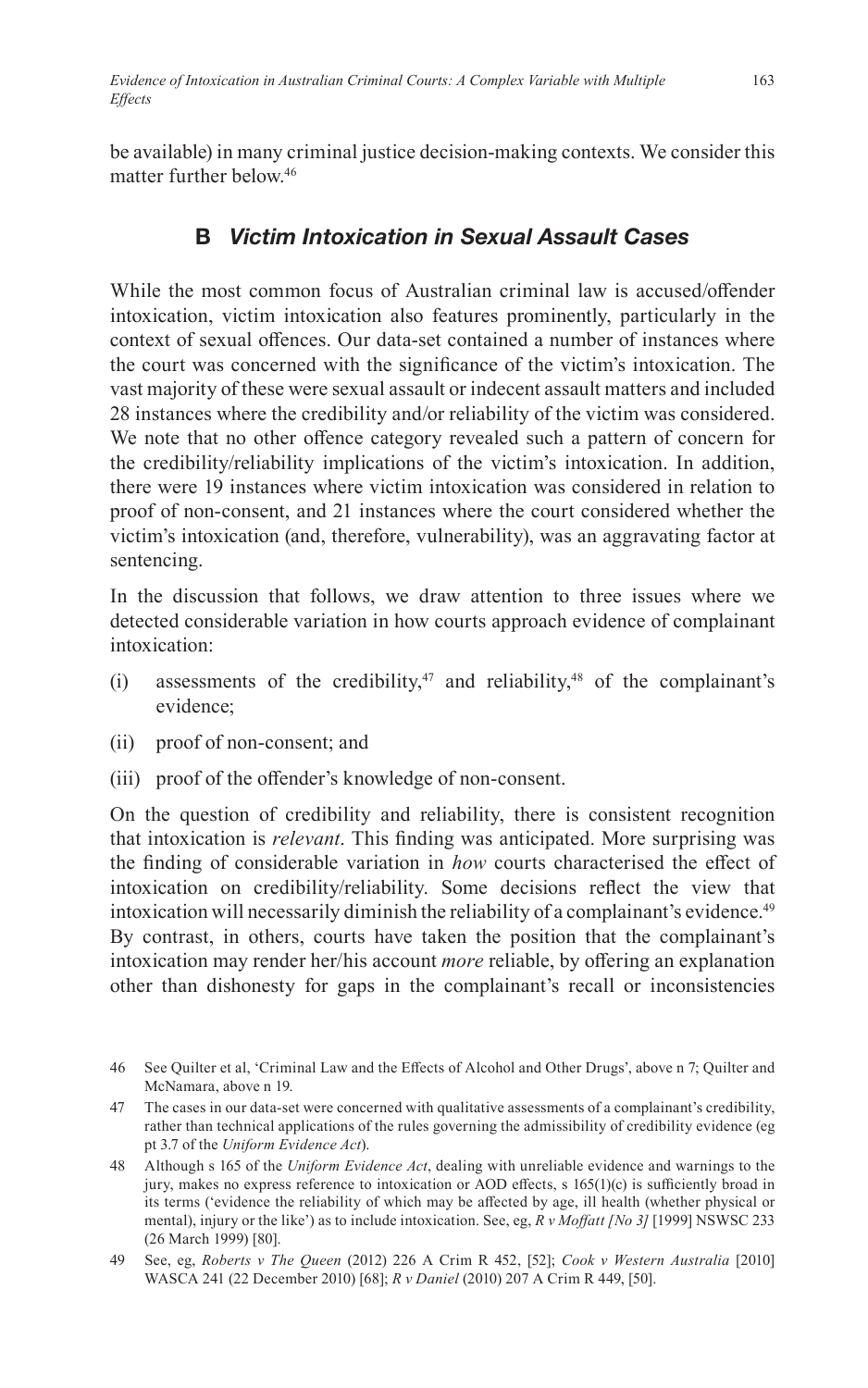in her/his account of events, thereby strengthening the prosecution case.<sup>50</sup> The variations to which we are drawing attention here are not simply attributable to case-to-case factual differences, but appear to be the result of different judicial conceptions of how alcohol and other drugs may impact on perception and recall of events. Two decisions of the South Australia Court of Criminal Appeal illustrate the contrast.

In *R v Daniel*, <sup>51</sup> the Court upheld an appeal against a conviction for rape. One of the grounds of appeal was that the trial judge had erred in directing the jury on the relevance of the complainant's intoxication. Justice Sulan stated:

In my view, the direction failed to adequately instruct the jury that, in considering the reliability of the complainant's evidence, and whether they could be satisfied beyond reasonable doubt of the appellant's guilt upon her evidence, her state of intoxication was relevant. It was relevant to her perception, and to her recall of the events. It was also relevant, when considering her credibility.

In restricting his direction to the question of whether the complainant might have lost her inhibitions, but has now forgotten, or is now unwilling to admit her conduct, the trial judge failed to give a sufficient direction about the relevance of the complainant's state of intoxication.<sup>52</sup>

In *R v Compton*, 53 the Court considered appeals against convictions for the rape of a 14-year-old boy. The Court rejected the appellants' argument that the convictions were unsafe and unsatisfactory given factors said to diminish the complainant's reliability and credibility, including his intoxication.<sup>54</sup> Justice Stanley said:

In my view, the issues surrounding the reliability of the complainant's evidence were not sufficient to preclude satisfaction of the appellants' guilt to the requisite standard. They were matters to be considered in assessing whether the charges had been proved to the requisite standard, but did not per se, preclude a finding of guilt. Further, the inconsistencies identified on the evidence could all be explained by the complainant's youth, *intoxication at the time*, sense of shame, his fear of not being believed, and the nature of the ordeal he had endured as a teenage boy of 14 years of age.<sup>55</sup>

On the question of proof of non-consent, most Australian jurisdictions have enacted provisions which expressly identify victim intoxication as a condition that vitiates or may vitiate consent.56 Such provisions recognise that in some circumstances a complainant may not have the capacity to freely and voluntarily

- 51 (2010) 207 A Crim R 449.
- 52 Ibid [50]–[51].
- 53 *R v Compton* (2013) 237 A Crim R 177.
- 54 The appeals were upheld on another ground.
- 55 *R v Compton* (2013) 237 A Crim R 177, [162] (emphasis added).
- 56 *Crimes Act 1900* (NSW) s 61HA(6)(a); *Crimes Act 1958* (Vic) s 34C(2)(e); *Crimes Act 1900* (ACT) s 67(1)(e); *Criminal Code Act 1924* (Tas) s 2A(2)(h); *Criminal Code Act 1983* (NT) s 192(2)(c); *Criminal Law Consolidation Act 1935* (SA) s 46(3)(d). No such provisions have been enacted in Queensland or Western Australia; however, as will be discussed here, it is not obvious that complainant intoxication evidence has a markedly different impact on the conduct of rape trials in these states.

<sup>50</sup> See, eg, *R v Compton* (2013) 237 A Crim R 177, [159]–[162]; *Bray v The Queen* (2014) 46 VR 623; *R v O'Loughlin* [2011] QCA 123 (10 June 2011) [18].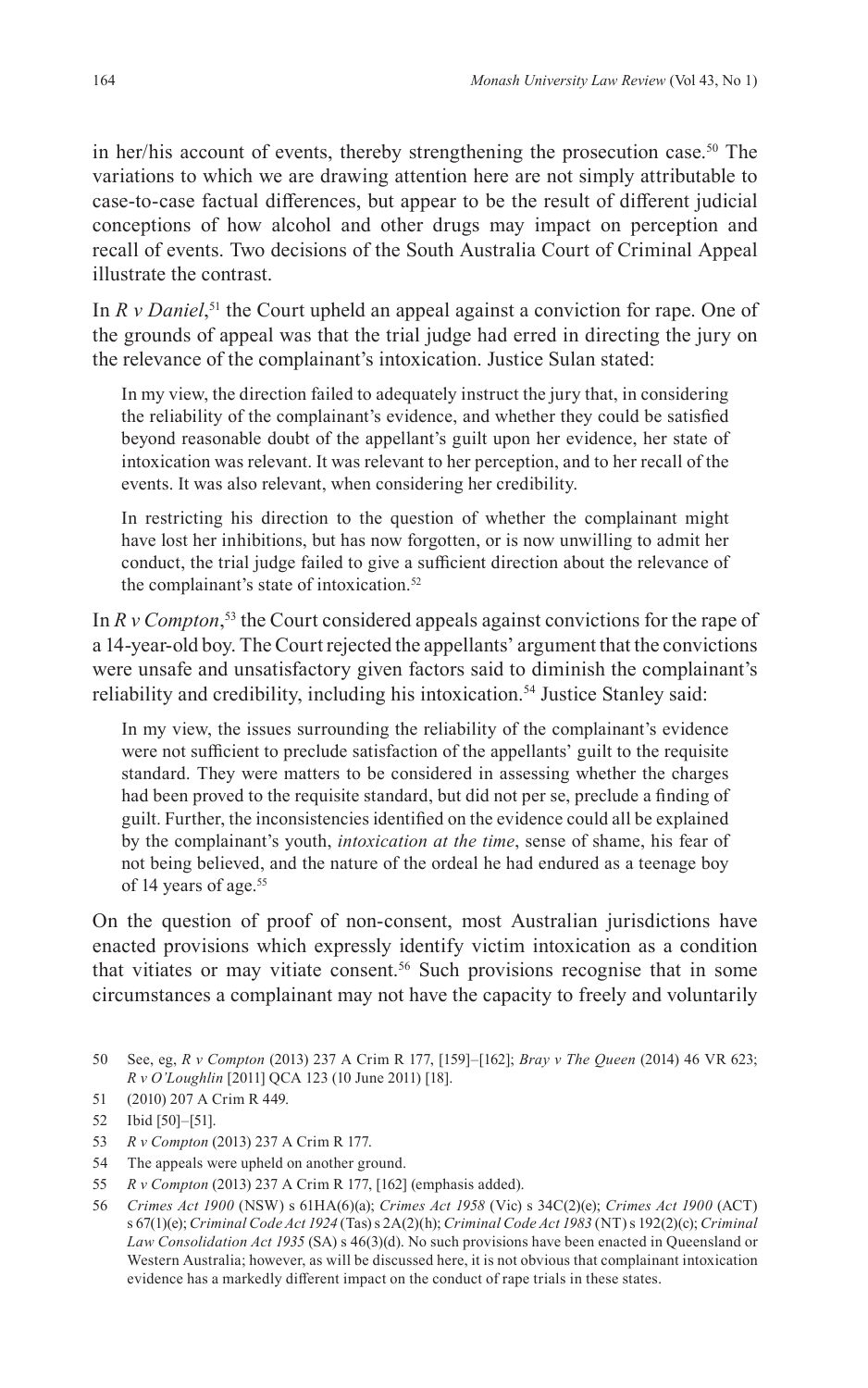consent due to her/his intoxicated state. They may also be said to operate to address a range of stereotypes including those of jurors, demonstrated in mock jury studies, in which jurors are more likely to attribute greater responsibility and blameworthiness to complainants who are intoxicated.<sup>57</sup> In relation to the offender's knowledge of non-consent, each Australian jurisdiction has imposed either complete or partial limits on whether *offender* intoxication can be taken into account either as a result of either specific provisions governing the mens rea for sexual assault,<sup>58</sup> or general rules which exclude the intoxication 'defence'<sup>59</sup> in cases of 'general intent' crimes (a category that includes sexual assault).<sup>60</sup>

On the implications of victim intoxication for proof of non-consent and the accused's knowledge of non-consent, we detected a degree of divergence in attitude and approach in the cases in our data-set. Certainly, in some cases, the judicial approach seemed to reflect the policy reflected in the statutory provisions just mentioned.61 For example, in *Still v The Queen*, 62 the complainant's intoxication was seen as supporting the Crown's ability to prove non-consent:

The complainant was heavily affected by alcohol, incoherent in her speech shortly before entering the taxi and probably bordering upon being comatose. These were significant aspects bearing upon the giving of consent to sexual activity with the Appellant, who was a complete stranger.<sup>63</sup>

However, surprisingly, and sometimes despite the legislative provisions that are underpinned by a contrary policy purpose,<sup>64</sup> some cases appeared to validate the position that a person can be both extremely intoxicated and nonetheless consenting to sexual intercourse, even in the face of her/his claim that s/he was not consenting. In *Mitic v The Queen* the Victorian Court of Appeal endorsed the following passage from the Queensland Court of Appeal's decision in *R v Francis*:

It is not correct as a matter of law that it is rape to have [sexual intercourse with] a woman who is drunk who does not resist because her submission is due to the fact that she is drunk. The reason why it is not is that that at least includes the case where the [intercourse] is consensual notwithstanding that the consent is induced by excessive consumption of alcohol. The critical question in this case

- 57 See, eg, Emily Finch and Vanessa E Munro, 'Juror Stereotypes and Blame Attribution in Rape Cases Involving Intoxicants: The Findings of a Pilot Study' (2005) 45 *British Journal of Criminology* 25. Studies have also found that police and prosecutorial discretion are likely to be exercised against proceeding where the complainant has been drinking or using drugs: Statewide Steering Committee to Reduce Sexual Assault, 'Study of Reported Rapes in Victoria 2000–2003' (Summary Research Report, Office of Women's Policy, Department for Victorian Communities, July 2006) [119].
- 58 *Crimes Act 1900* (NSW) s 61HA(3)(e); *Crimes Act 1958* (Vic) s 37H(1)(a).
- 59 *Crimes Act 1900* (NSW) pt 11A; *Criminal Law Consolidation Act 1935* (SA) pt 8; *Criminal Code Act 1899* (Qld) s 28; *Criminal Code Act Compilation Act 1913* (WA) s 28; *Criminal Code Act 2002* (ACT) ch 2 pt 2.3 div 2.3.3; *Criminal Code Act 1983* (NT) pt IIAA div 3 sub-div 2; *Criminal Code Act 1924* (Tas) s 17; *Criminal Code Act 1995* (Cth) pt 2.3 div 8.
- 60 On the specific/general intent distinction, see above n 4.
- 61 See, eg, *R v Simon* [2010] VSCA 66 (31 March 2010) [23]; *Still v The Queen* [2010] NSWCCA 131 (23 June 2010); *Singh v Western Australia* [2012] WASCA 262 (11 December 2012).
- 62 [2010] NSWCCA 131 (23 June 2010).
- 63 Ibid [66].
- 64 *Crimes Act 1900* (NSW) s 61HA(3)(e); *Crimes Act 1958* (Vic) s 37H(1)(a).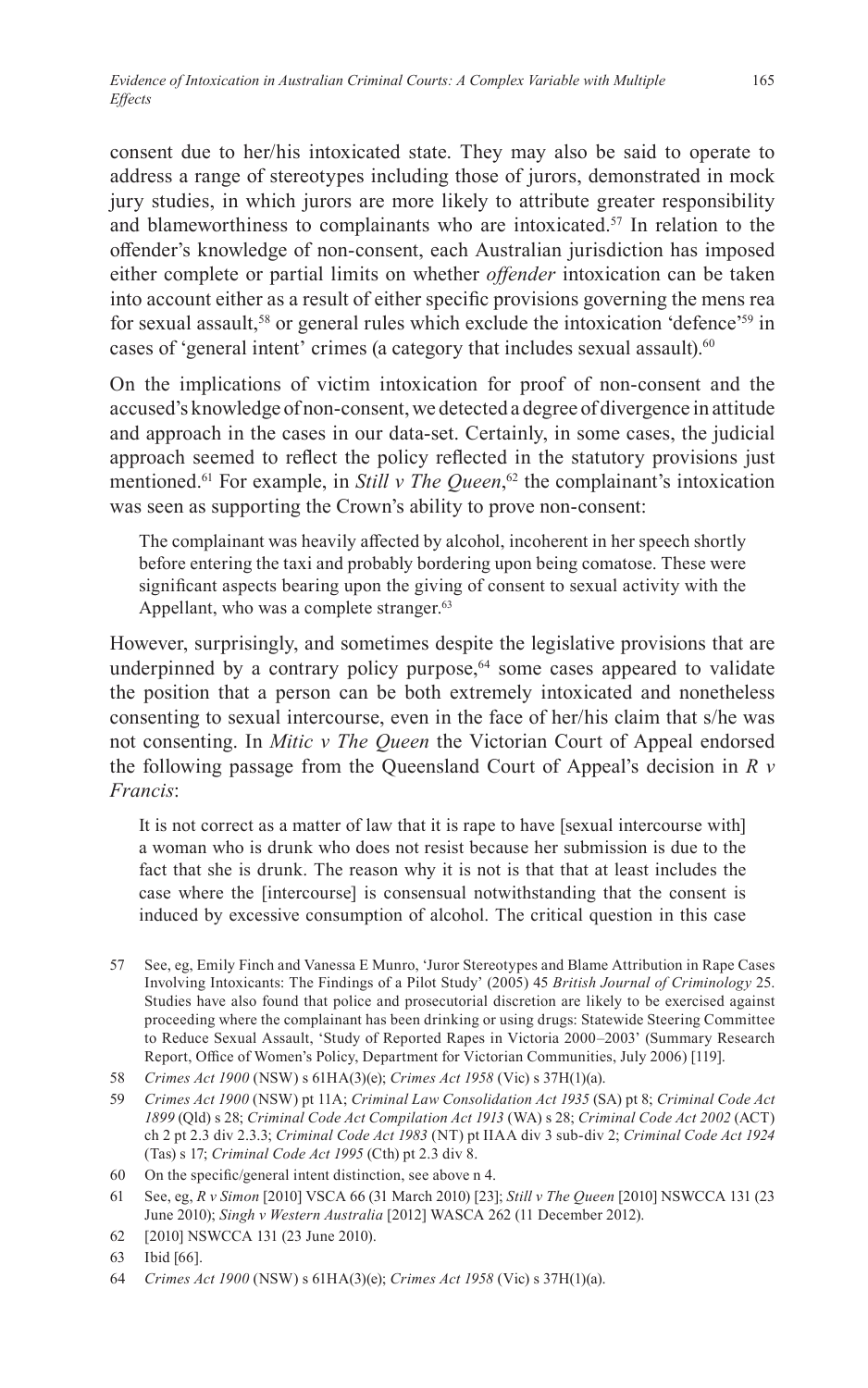was whether the complainant had, by reason of sleep or a drunken stupor, been rendered incapable of deciding whether to consent or not.<sup>65</sup>

Such an approach is also reflected in the recommended direction in the *New South Wales Criminal Court Bench Book*:

In considering whether the Crown has proved beyond reasonable doubt that [the complainant] did not consent you may have regard to the following matters if you have found them proved on the evidence before you:

[T]hat the complainant had sexual intercourse while substantially intoxicated by alcohol or any drug …

It does not follow simply because you find that fact proved that you should be satisfied beyond reasonable doubt that the complainant did not consent, but it is a relevant fact that you should consider in deciding whether the Crown has proved this element [non-consent] of the offence as it must do so before you can convict the accused.

If the Crown fails to prove that the complainant was not consenting, the accused is "not guilty" of this charge.<sup>66</sup>

It is clear, then, that the statutory guidance that is offered in most Australian jurisdictions has not produced a consistent practice of treating complainant intoxication as synonymous with the absence of consent. It might be said that this is unsurprising given the qualified language of relevant legislative provisions. For example, s 61HA(6)(a) of the *Crimes Act 1900* (NSW) states that '[t]he grounds on which it *may* be established that a person does not consent to sexual intercourse include: (a) if the person has sexual intercourse while *substantially intoxicated* by alcohol or any drug'.67 If a person who is 'substantially intoxicated' (we will return directly to the question of what this phrase means) can nonetheless be found to have consented, it is appropriate to ask whether such provisions have any effect on the conduct of a sexual assault trial or the nature of the inquiries therein. There may be said to be symbolic and educational benefits in such legislation — for judges, juries and the wider community. However, the manner in which they have been drafted and interpreted means that the central inquiry in rape/ sexual assault trials is whether the Crown has established an absence of 'free and voluntary' consent or agreement.<sup>68</sup> It is not obvious that the Crown derives any significant benefit from statutory provisions that address victim intoxication.

<sup>65</sup> *R v Francis* [1993] 2 Qd R 300, 305, cited in *Mitic v The Queen* [2011] VSCA 373 (30 November 2011) [24]; See also *Jones v The Queen* [2010] NSWCCA 117 (4 June 2010).

<sup>66</sup> Judicial Commission of New South Wales, 'Criminal Trial Courts Bench Book' (Bench Book, Judicial Commission of New South Wales, October 2002) [5-1566] <https://www.judcom.nsw.gov. au/publications/benchbks/criminal/sexual\_intercourse\_without\_consent.html#p5-1566>.

<sup>67</sup> (Emphasis added). Note that this provision that provides that intoxication 'may' vitiate consent can be contrasted with the unequivocal language of s  $61HA(4)(b)$  dealing with a complainant who is unconscious or asleep: 'A person *does not consent* to sexual intercourse … if the person does not have the opportunity to consent to the sexual intercourse because the person is unconscious or asleep' (emphasis added).

<sup>68</sup> *Crimes Act 1900* (NSW) s 61HA(2); *Crimes Act 1958* (Vic) s 34C(1); *Crimes Act 1900* (ACT) s 67(1); *Criminal Code Act 1924* (Tas) s 2A(1); *Criminal Code Act 1983* (NT) s 192(1); *Criminal Law Consolidation Act 1935* (SA) s 46(2); *Criminal Code Act 1899* (Qld) s 348(1); *Criminal Code Act Compilation Act 1913* (WA) s 319(2)(a).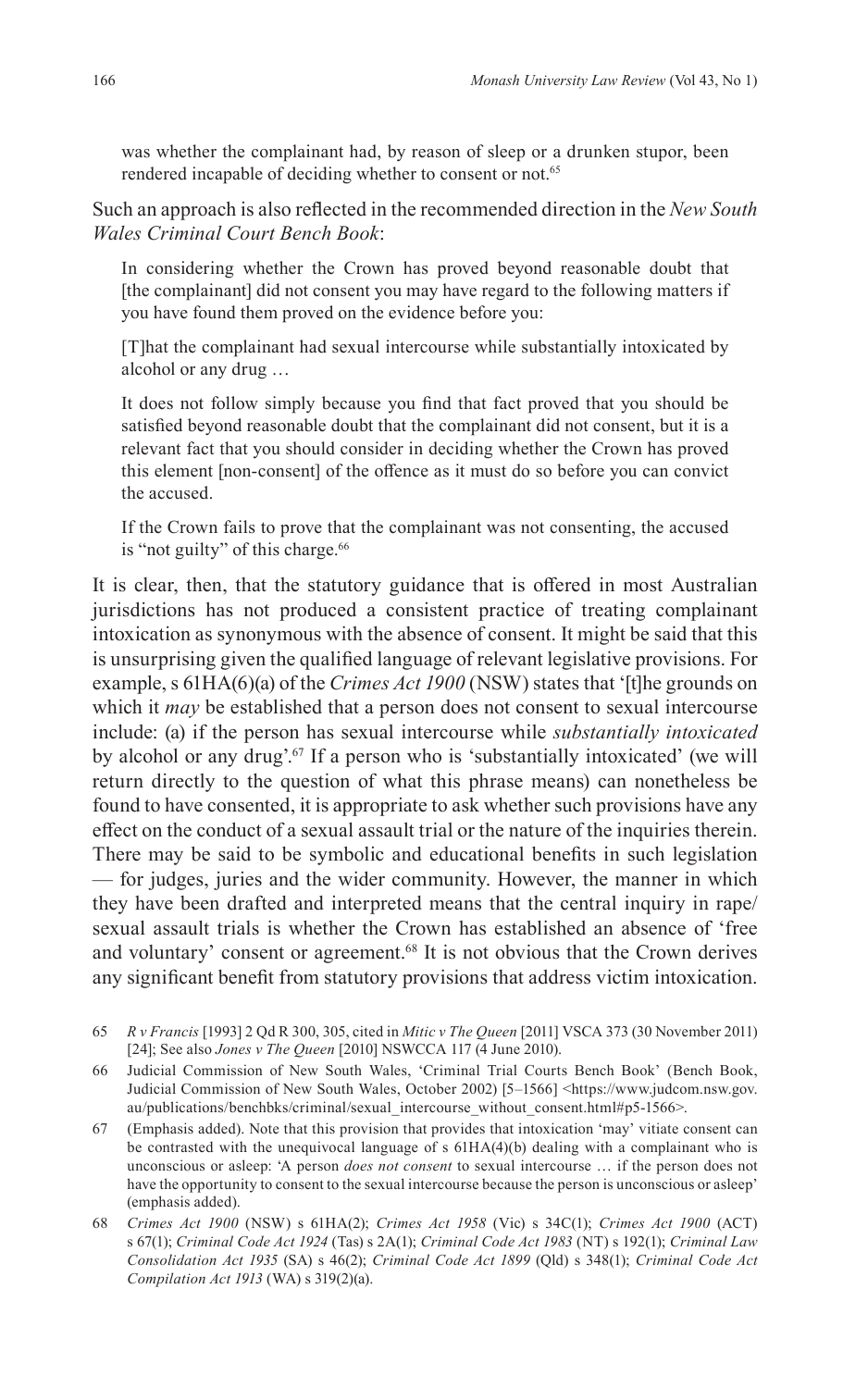Indeed, to the extent that they encourage complainant candour and disclosure about their intoxication — on the basis that this evidence will assist in proving at least one element of the prosecution case (i.e. non-consent) — such evidence also has the potential to weaken the Crown case by providing the defence with a basis on which to impugn the complainant's reliability or credibility. This is one of the ways in which evidence of complainant intoxication may be said to be a doubleedged sword in sexual assault cases. We expand on this characterisation below.

One of the further findings of our case analysis relates to the failure to define the state of intoxication required to 'trigger' provisions such as those contained in s 61HA(6)(a) of the *Crimes Act 1900* (NSW) (consent may be negated where the person is 'substantially intoxicated by alcohol or drugs'). There is no definition of 'intoxicated' — let alone '*substantially* intoxicated' — for the purposes of this section. In the cases reviewed, the available evidence of the victim's intoxication was often limited. It was rare for a BAC reading or expert evidence on the likely effects of AOD consumption to be available. Intoxication evidence often took the form of the victim's self-report on how much s/he had consumed and/or how s/he recalled feeling at the time of the offence.

Understandably, sexual assault victims often used imprecise colloquial language to convey their degree of intoxication. The following examples are illustrative:<sup>69</sup>

- 'pretty drunk';70
- <sup>'</sup>starting to feel out of it', 'never felt that drunk before in [her] life';<sup>71</sup>
- 'when asked to describe how intoxicated she was on a scale of 1 to 10, she described herself as being a 10';72
- 'She described herself as being "quite merry", but not so much so as to have an impaired memory of what happened';73
- 'She said at this stage she was still "very drunk" and on a scale of one to ten she estimated she was at about eight to nine';<sup>74</sup>
- 'In evidence she said that, by this time, she had drunk between five and eight cans of a mixed alcohol drink and was "a bit drunk"';75
- 'pretty drunk', 'definitely tipsy drunk', 'extremely drunk';<sup>76</sup>
- very stoned' [marijuana];<sup>77</sup>

<sup>69</sup> See also Quilter and McNamara, above n 19.

<sup>70</sup> *Roberts v The Queen* (2012) 226 A Crim R 452, [6].

<sup>71</sup> *Amato v The Queen* [2013] VSCA 346 (3 December 2013) [22].

<sup>72</sup> *R v Almotared* [2011] QCA 128 (17 June 2011) [11].

<sup>73</sup> *R v O'Loughlin* [2011] QCA 123 (10 June 2011) [3].

<sup>74</sup> *Jones v The Queen* [2010] NSWCCA 117 (4 June 2010) [16].

<sup>75</sup> *DPP (Vic) v Werry* (2012) 37 VR 524, 527 [9].

<sup>76</sup> *R v McGuire* [2013] QCA 290 (4 October 2013) [2]–[3], [6].

<sup>77</sup> *R v Elomari* [2012] QCA 27 (28 February 2012) [5].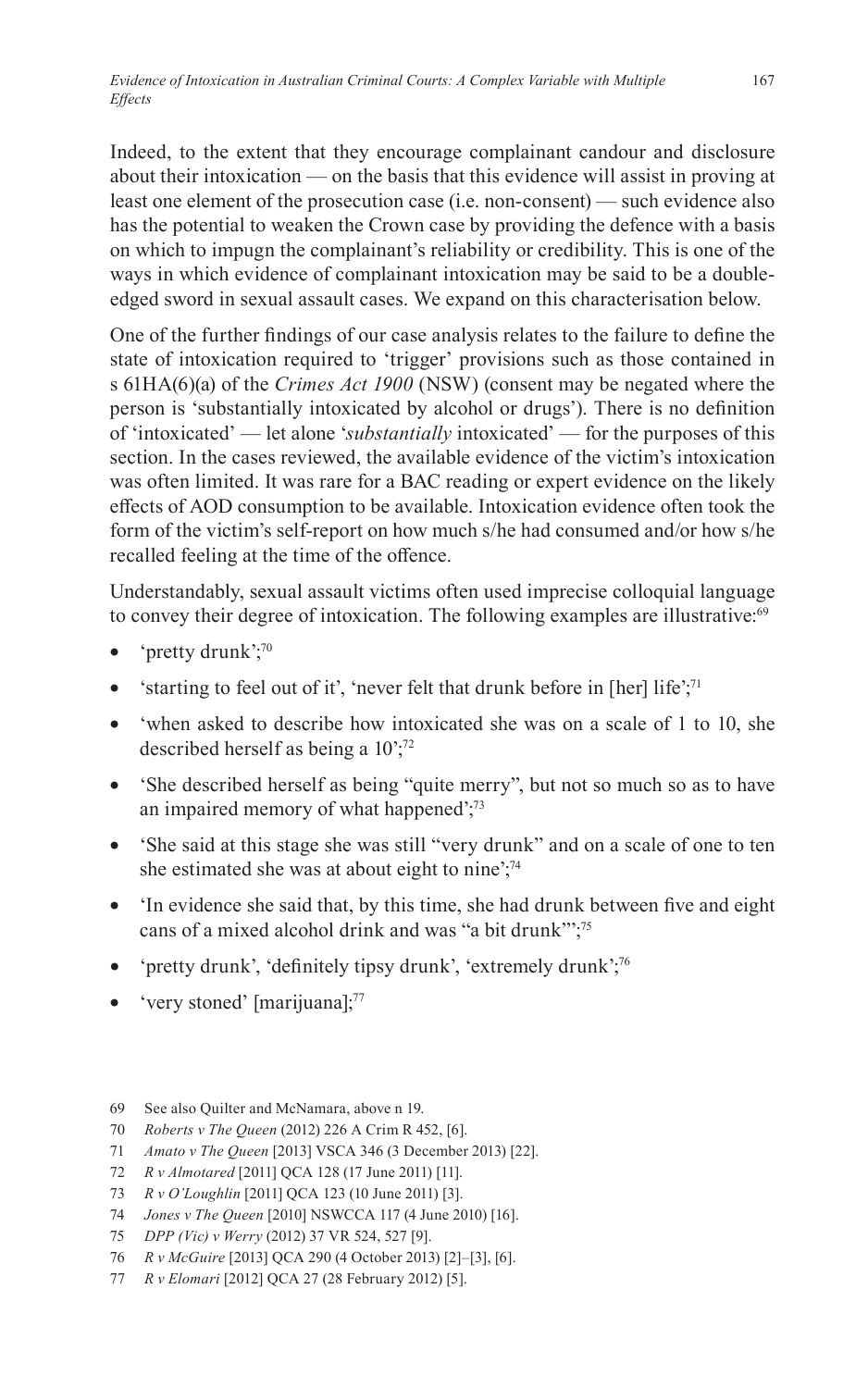- 'When asked to describe how intoxicated she was out of 10, she replied "nine"";<sup>78</sup>
- $\Gamma$  was very drunk and tired'.<sup>79</sup>

Given the imprecise and subjective colloquial nature of these expressions to describe both the presence and extent of intoxication, a significant issue arises as to how such terms and descriptions are *translated* into legal significance, so as to contribute to the resolution of important questions such as consent, reliability and credibility.

Elsewhere,<sup>80</sup> employing a theoretical framework drawn from the work of Mariana Valverde, $81$  and Arlie Loughnan, $82$  we have argued that juries are frequently directed by judges (and legal practitioners) to draw on 'common knowledge' or 'lay knowledge' about AOD in order to give meaning to the legal concept of intoxication. We have questioned whether this is an appropriate foundation for making decisions about complex cognitive functions of the sort that tribunals are regularly required to make — like intention formation where the accused was intoxicated at the time of the commission of a serious violent crime, or, for present purposes, like the giving of consent to sexual intercourse where the complainant was intoxicated.

In the context of sexual assault trials where consent is in issue, an additional reason why self-reporting and lay conceptions of intoxication are operative and influential is that there may be a gap between what is understood about the effects of alcohol and other drugs — even by scientific experts — and the question to be answered regarding consent. The point is illustrated by one of the rare cases in our data-set in which there was 'objective' evidence of the complainant's level of intoxication:83

The highest the remaining evidence went was that the complainant was significantly drunk at the time of intercourse, possibly with a blood-alcohol concentration as high as between 0.165% and .2%, and stumbling and repeating her speech. But, as Dr Odell said, he could not venture an opinion as to whether that had deprived the complainant of the capacity to consent.<sup>84</sup>

It is clear that, despite decades of well-intentioned progressive statutory law reform (including on the relevance to be attached to intoxication),<sup>85</sup> evidence of victim intoxication can (still) be a double-edged sword in sexual assault cases.

- 78 *Cook v Western Australia* [2010] WASCA 241 (22 December 2010) [23].
- 79 *O'Rafferty v The Queen* [2014] ACTCA 35 (21 August 2014) [16].
- 80 Quilter and McNamara, above n 19.
- 81 Mariana Valverde, *Law's Dream of a Common Knowledge* (Princeton University Press, 2003).
- 82 Arlie Loughnan, *Manifest Madness: Mental Incapacity in Criminal Law* (Oxford University Press, 2012).
- 83 *Mitic v The Queen* [2011] VSCA 373 (30 November 2011).
- 84 Ibid [24].
- 85 Kathleen Daly and Brigitte Bouhours, 'Rape and Attrition in the Legal Process: A Comparative Analysis of Five Countries' (2010) 39 *Crime and Justice: A Review of Research* 565; Julia Quilter, 'Re-Framing the Rape Trial: Insights from Critical Theory About the Limitations of Legislative Reform' (2011) 35 *Australian Feminist Law Journal* 23.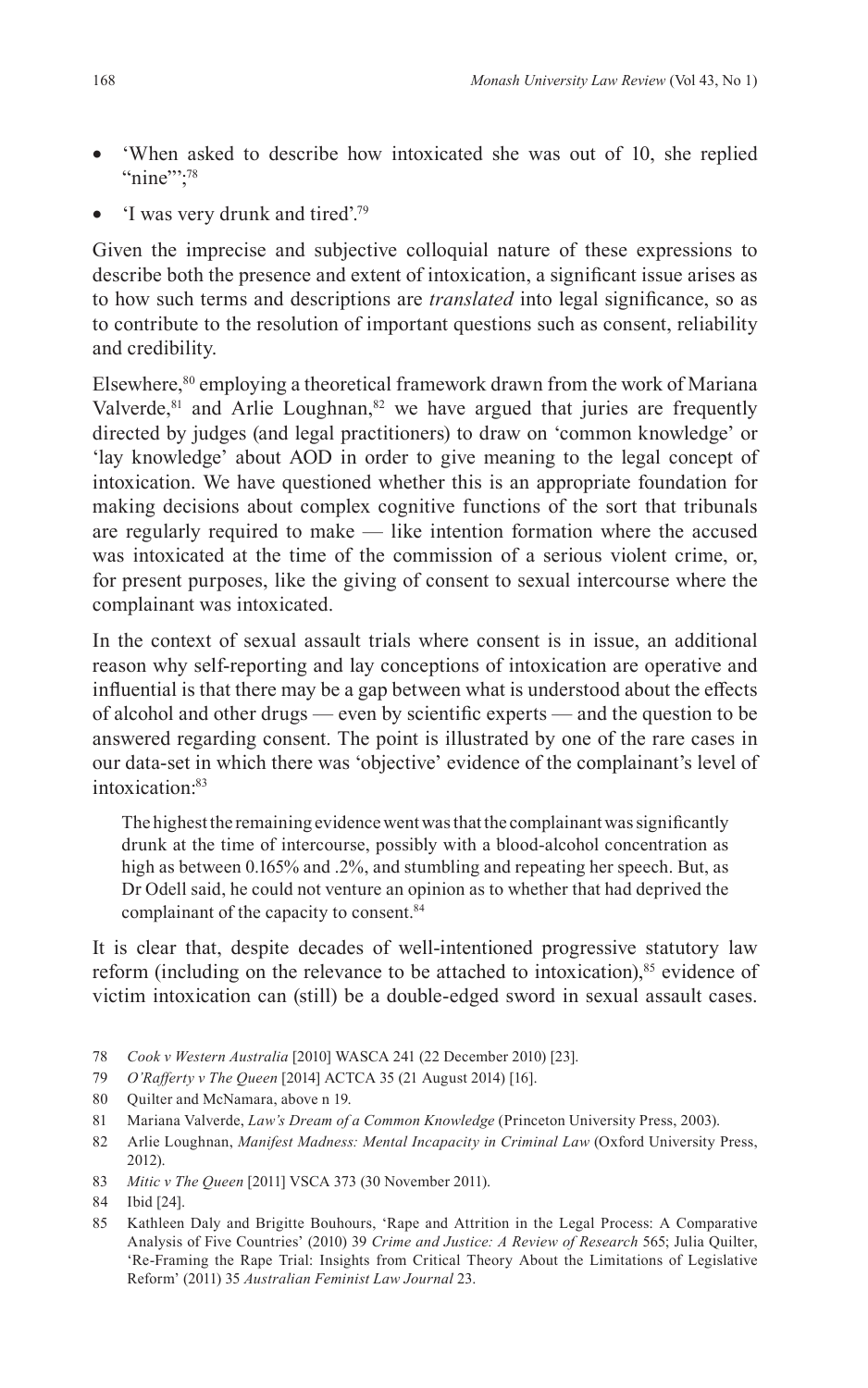On the one hand, legislative provisions expressly identify intoxication as a factor that may suggest the *absence* of consent, and as evidence which may support the Crown's case. On the other hand, the same evidence can be relied upon by the defence in a number of ways: to raise doubt about the victim's reliability and credibility, or in support of an assertion that the accused honestly and reasonably believed that the complainant was consenting.

The challenges associated with the justice system's approach to victim intoxication need to be addressed sensitively. The inappropriateness of being overly proscriptive and imposing on victims of sexual assault a 'test' of intoxication that they must 'pass' is obvious. The conundrum to which we have drawn attention cannot be resolved merely by offering a statutory definition of intoxication (however much drafters aim for context-sensitivity); but the status quo, where victim intoxication is often evidenced via self-report, articulated in (value-laden) lay terms and filtered by the attitudes of judges and juries, leaves victims unduly vulnerable to adverse judgment.<sup>86</sup> Related to the more general point that relying on 'common knowledge' to define intoxication for criminal law purposes is problematic,<sup>87</sup> here we emphasise that resort to 'what we all know' is especially problematic in sexual assault trials, given the long and entrenched history of stereotypes about rape complainants.<sup>88</sup>

### **C** *The Intoxication 'Defence'*<sup>89</sup>

The most familiar way in which intoxication evidence can be raised in relation to criminal responsibility, which has been well examined in the textbooks and the scholarly literature,  $90$  is where the evidence is relied on by an accused for the purpose of disputing the Crown's ability to prove a core element of the offence (eg intent to cause death or grievous bodily harm on a charge of murder). In all Australian jurisdictions,<sup>91</sup> apart from Victoria,<sup>92</sup> this option has been limited<sup>93</sup> to

86 Emily Finch and Vanessa E Munro, 'Intoxicated Consent and the Boundaries of Drug-assisted Rape' [2003] *Criminal Law Review* 773; Finch and Munro, above n 57; Andrea Flynn and Kathryn Graham, '"Why Did It Happen?" A Review and Conceptual Framework for Research on Perpetrators' and Victims' Explanations for Intimate Partner Violence' (2010) 15 *Aggression and Violent Behavior* 239.

87 Quilter and McNamara, above n 19.

88 See Julia Quilter, 'From *Raptus* to Rape: A History of the "Requirements" of Resistance and Injury' (2015) 2 *Law & History* 89; Quilter, 'Re-Framing the Rape Trial', above n 85.

89 We have made no attempt to estimate the frequency with which intoxication evidence is employed as part of a defence strategy (or the success rate of such approaches) because our data-set could not support such analysis (noting that a defendant who has successfully relied on an intoxication 'defence' at trial is relatively unlikely to be appealing to a higher court).

<sup>90</sup> See above n 2–3.

<sup>91</sup> *Crimes Act 1900* (NSW) pt 11A; *Criminal Law Consolidation Act 1935* (SA) pt 8; *Criminal Code Code Act 1899* (Qld) s 28; *Criminal Code Act Compilation Act 1913* (WA) s 28; *Criminal Code Act 2002* (ACT) pt 2.3 div 2.3.3; *Criminal Code Act 1983* (NT) pt IIAA div 3 sub-div 2; *Criminal Code Act 1924* (Tas) s 17; *Criminal Code Act 1995* (Cth) pt 2.3 div 8.

<sup>92</sup> *R v O'Connor*(1980) 146 CLR 64; Law Reform Committee, Parliament of Victoria, *Criminal Liability for Self-Induced Intoxication*, Report (May 1999).

<sup>93</sup> These restrictions do not apply to 'involuntary' intoxication (see generally, Bronitt and McSherry, above n 3, 299–300) which, as our current data-set confirms, feature very rarely in the decided cases.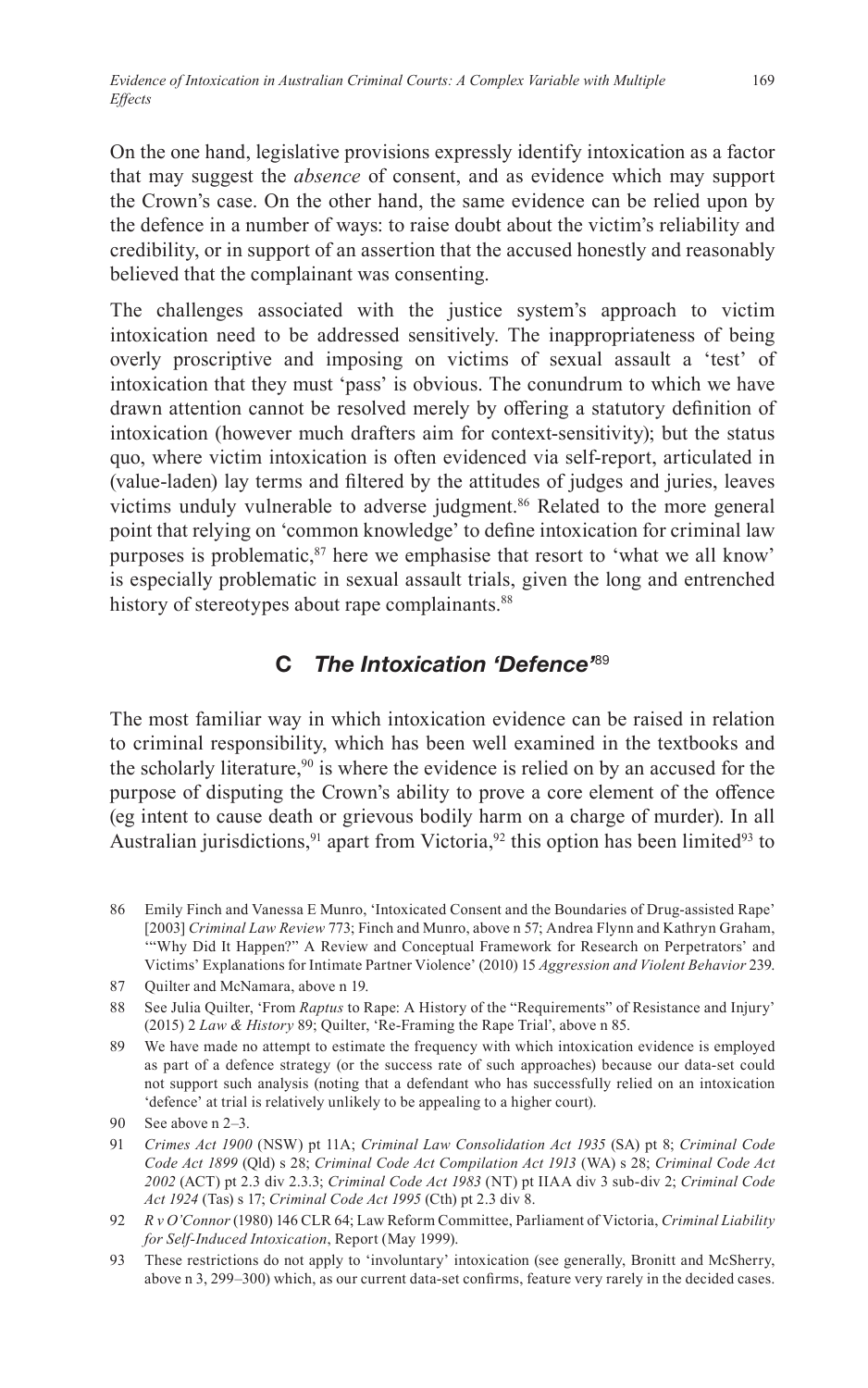crimes that have a specific intent component — i.e. where the offence definition requires the Crown to prove as an element of the offence that the accused intended to bring about a particular consequence.<sup>94</sup> While these rules are colloquially referred to as the intoxication 'defence', it is appropriate to note that, even if successful, such reliance on intoxication evidence is likely to result in conviction for a lesser (general intent) crime, rather than acquittal.<sup>95</sup>

One of the insights supported by the cases in our data-set is that this familiar context is only one of several ways in which intoxication evidence may impact on assessments of criminal responsibility. Moreover, contrary to the views that circulate periodically in media accounts and political discourse,<sup>96</sup> intoxication evidence is as likely to *increase* the prospect of a conviction as to provide the accused with a basis for 'getting off'. We will elaborate on the *strategic risk* posed by reliance on intoxication evidence in the discussion that follows.

The diversity we have found includes where intoxication is:

- asserted as relevant to whether the accused had another form of subjective mens rea — such as awareness of what a joint enterprise participant was doing or intending;<sup>97</sup>
- asserted by a defendant to support the subjective test component of another defence, such as provocation,<sup>98</sup> self-defence,<sup>99</sup> or mistake of fact;<sup>100</sup>
- counter-intuitively, asserted by the Crown to strengthen (not weaken) the prosecution's assertion that the defendant acted with the requisite intent;101 and

- 94 The distinction was endorsed by the House of Lords in *DPP v Majewski* [1977] AC 443, and although it was rejected by the High Court of Australia in *R v O'Connor* (1980) 146 CLR 64, legislatures have modified the Australian common law position. The veracity of the general intent/specific intent distinction as an appropriate basis for determining the availability of exculpatory intoxication evidence has been questioned: see, eg, Tasmanian Law Reform Institute, *Intoxication and Criminal Responsibility*, Final Report No 7 (August 2006) 46; above n 4.
- 95 See, eg, *R v Harold* [2010] QCA 267 (8 October 2010).
- 96 See, eg, Bronnit and McSherry, above n 3, 285–6; Brown, above n 24, 217–22.
- 97 See, eg, *Ulutui v The Queen* (2014) 41 VR 676; *R v Heyward & Minter* [2010] SASCFC 38 (28 September 2010); *Mulkatana v The Queen* (2010) 28 NTLR 31.
- 98 See, eg, *R v Lindsay* (2014) 119 SASR 320.
- 99 See, eg, *Dal Cortivo v The Queen* (2010) 204 A Crim R 55.
- 100 See, eg, *Commissioner of Police v Stehbens* [2013] QCA 81 (16 April 2013); *Prazmo v Western Australia [No 2]* [2010] WASCA 99 (25 May 2010).
- 101 See, eg, in *Ward v The Queen* [2013] NSWCCA 46 (1 March 2013) [82], the trial judge directed the jury that: 'You can have an intoxicated intention. You can have an intention that is based on alcohol and drugs. In fact, very often, unfortunately, the situation is that a person forms a certain intention because they are intoxicated and they would no [sic] not have formed it if they were not.' See also *R v Barden* [2010] QCA 374 (23 December 2010); *Mulkatana v The Queen* (2010) 28 NTLR 31.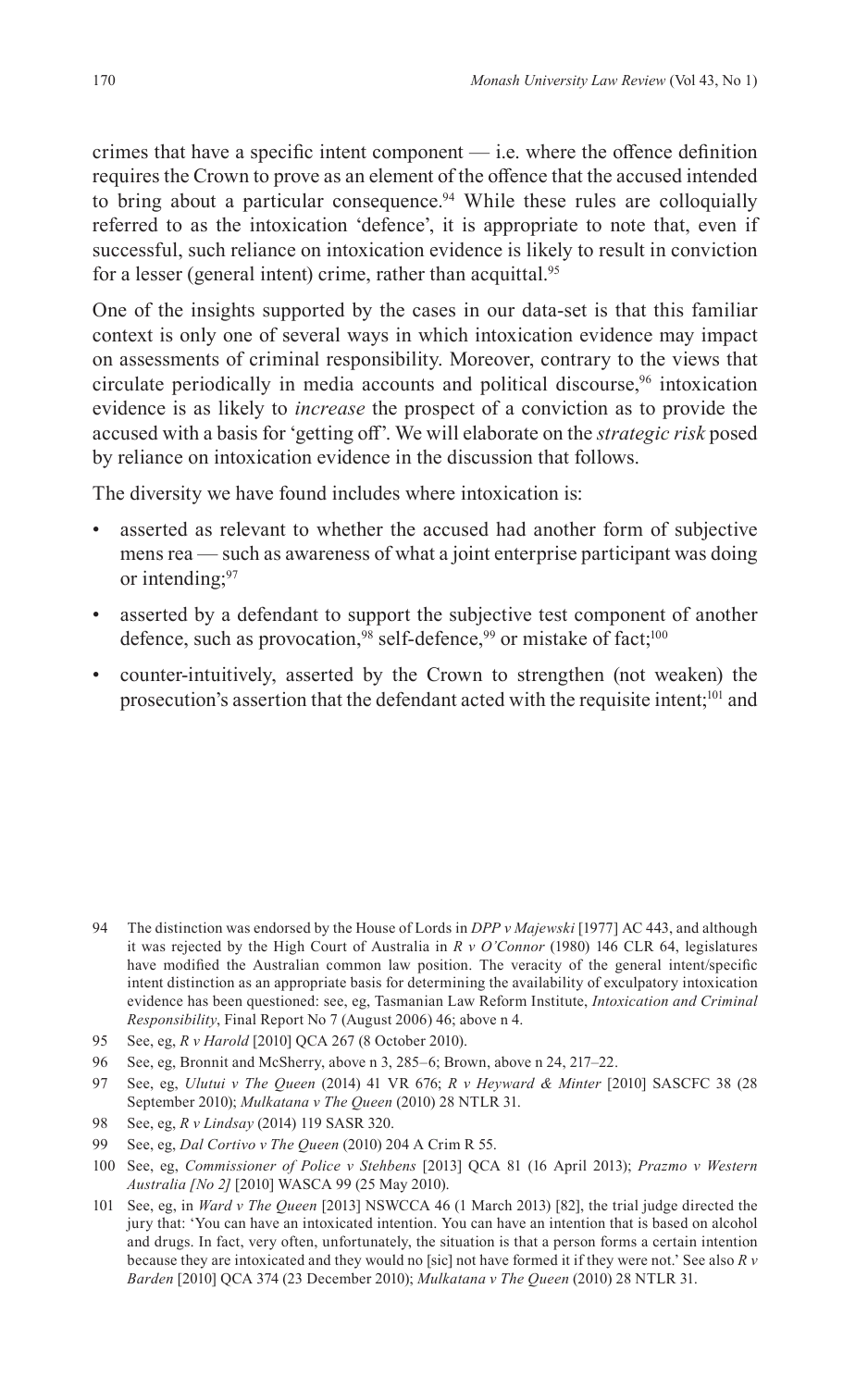• asserted by the Crown to foreclose access to a defence (noting that legislation defining some defences expressly excludes reliance on intoxication evidence<sup>102</sup>).<sup>103</sup>

It is important to recognise that the accused does not control whether intoxication is in issue. Trial judges have an obligation to put intoxication evidence to the jury even if not asserted by the defendant if the judge considers that there is sufficient evidence that intoxication may be relevant to a matter that goes to the guilty/not guilty decision.<sup>104</sup> This may be an outcome that a defendant has actively attempted to avoid for strategic reasons, such as inconsistency with their main line of defence (eg diminished responsibility/substantial impairment or 'insanity'/ mental illness)<sup>105</sup> or out of a concern that they may be judged harshly because of the stigma associated with excessive alcohol consumption (or the consumption of illicit drugs) or regarded as unreliable or lacking in credibility.

The cases in our data-set show that an accused faces a significant 'strategic risk' if evidence of her/his intoxication is before the court. This matter has been the subject of judicial comment,<sup>106</sup> and an influence on defence practice, but it has rarely been discussed or documented in the literature.<sup>107</sup> One common form of strategic risk we identified in the cases we reviewed is illustrated by the Queensland case of *Stehbens*, <sup>108</sup> in which the accused was charged with assaulting a police officer. She gave evidence of her intoxication to support her defence of mistake under s 24 of the *Criminal Code* (Qld): that is, that she did not realise the person she hit was a police officer. She was convicted at first instance, appealed successfully to the District Court, but this decision was reversed by the Court of Appeal and the conviction restored. The Court endorsed the Magistrate's adverse assessment of the defendant's reliability given her 'alcohol consumption and her admitted state of mind at the time the alleged offence took place'.<sup>109</sup>

<sup>102</sup> In some jurisdictions, legislation provides that an accused person is precluded from relying on certain defences if they were intoxicated at the time of the alleged commission of the offence: eg, the defence of insanity in the *Criminal Code Act Compilation Act 1913* (WA) s 28 and the *Criminal Code Act 1899*  (Qld) s 28, the partial defence of extreme provocation in the *Crimes Act 1900* (NSW) s 23 and the partial defence of diminished responsibility in *Criminal Code Act 1983* (NT) s 159(3).

<sup>103</sup> *Babic v The Queen* (2010) 28 VR 297; *MG v The Queen* (2010) 29 VR 305, 309 [16]; *R v Stanley* [2013] NSWCCA 124 (28 May 2013); *R v Humbles* [2014] SASCFC 91 (13 August 2014).

<sup>104</sup> See, eg, *SW v The Queen* [2013] NSWCCA 103 (7 June 2013); *R v George* [2014] 2 QD R 150; *R v Barden* [2010] QCA 374 (23 December 2010); *Mulkatana v The Queen* (2010) 28 NTLR 31.

<sup>105</sup> Ibid. The case of *R v Logan* [2012] QCA 210 (17 August 2012) is illustrative. The accused sought to play down his level of intoxication in a context where he sought to rely on the defence of insanity (*Criminal Code Act 1899* (Qld) s 27) or the partial defence of diminished responsibility (*Criminal Code Act 1899* (Qld) s 304A). After initially indicating that he was intoxicated at the time of the conduct in question, he later resiled ('probably [became] aware that it would not be helpful' ([73])). By contrast, the prosecution drew attention to the accused's alleged intoxication and asserted that he had 'killed in an intoxicated frenzy' ([2]).

<sup>106</sup> *R v Ainsworth* (1994) 76 A Crim R 127, 138 (Gleeson CJ).

<sup>107</sup> The matter is discussed briefly in Brown et al, above n 24, 881; and Colvin et al, above n 3, 444.

<sup>108</sup> *Commissioner of Police v Stehbens* [2013] QCA 81 (16 April 2013).

<sup>109</sup> Ibid [43].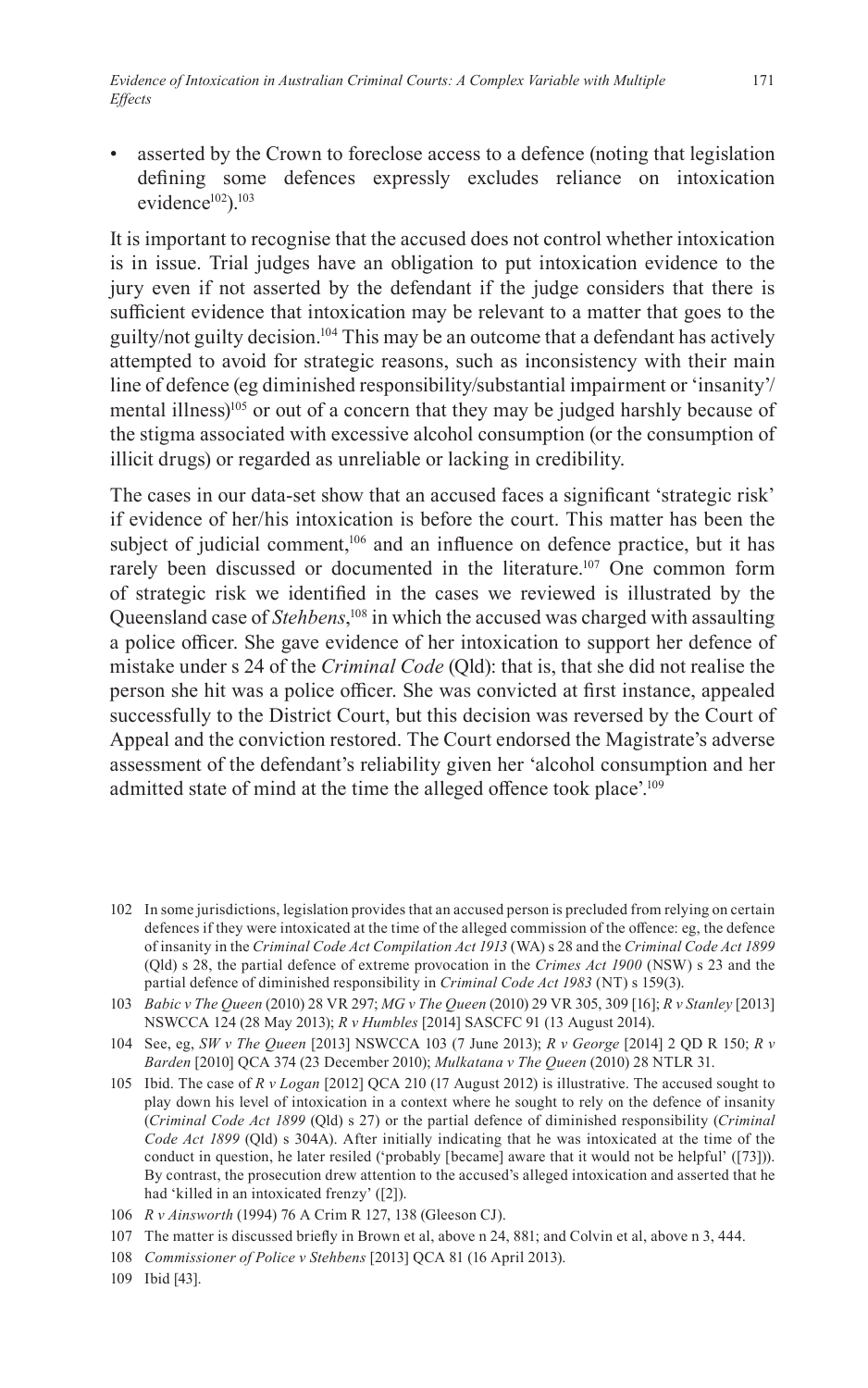The South Australian case of *Stott* provides a further illustration.110 The Full Court ruled that the trial judge had been correct to direct the jury that the accused's intoxication was simultaneously relevant to the question of whether the accused foresaw the risk associated with his driving behaviour *and* his credibility and reliability as a witness. The trial judge's direction is worth extracting at some length to make the point:

Mr Stott's intoxication, if you find that he was intoxicated, may affect your deliberations in a number of ways. … His intoxication is relevant in considering whether he had the intention which I have told you is an ingredient of the various charges, or whether he was reckless in the way that I have explained to you. The inferences about intention and recklessness which may be drawn in the case of a sober person from his actions may not be as readily drawn in the case of an intoxicated person. … So when you are considering with what intention or state of mind the accused acted, you will bear in mind the effect, if any, of the influence of alcohol upon his mind. As I have mentioned, you will bear in mind intoxication when considering both intention and recklessness. ... Mr Stott's intoxication at the time may also affect your estimate of his credibility and reliability as a witness here in the witness box. It may also affect your assessment of the accuracy of his perception at the time the events were occurring.<sup>111</sup>

In a further and more surprising twist on the notion of intoxication-as-strategic risk (that is, surprising when compared with the popular conception of the socalled 'drunk's defence'), we identified a number of cases in our data-set in which trial judges and appellate courts endorsed the Crown's adoption of an approach which relied on evidence of the accused's intoxication to *strengthen* (not weaken) the assertion that the Defendant acted with the requisite intent.112 The case of *Ward* was the most striking example.113 The trial judge (whose approach was approved of by the New South Wales Court of Criminal Appeal) effectively turned the intoxication 'defence' on its head by suggesting that the accused's (multi-drug) intoxication could actually assist the jury to conclude that she had the requisite intent (when she ran the victim down with her car). Howie J said:

You can have an intoxicated intention. You can have an intention that is based on alcohol and drugs. In fact, very often, unfortunately, the situation is that a person forms a certain intention because they are intoxicated and they would no [sic] not have formed it if they were not. …

You have a specific intention to do something, even though you are intoxicated. That may be the reason why you have that intention. You have heard some evidence about the disinhibiting effect of alcohol. How sometimes people will do

110 *R v Stott* (2011) 111 SASR 346.

113 *Ward v The Queen* [2013] NSWCCA 46 (1 March 2013).

<sup>111</sup> Ibid 353–4 [20].

<sup>112</sup> *Babic v The Queen* (2010) 28 VR 297; *MG v The Queen* (2010) 29 VR 305, 309 [16]; *Ward v The Queen* [2013] NSWCCA 46 (1 March 2013); *R v Humbles* [2014] SASCFC 91 (13 August 2014).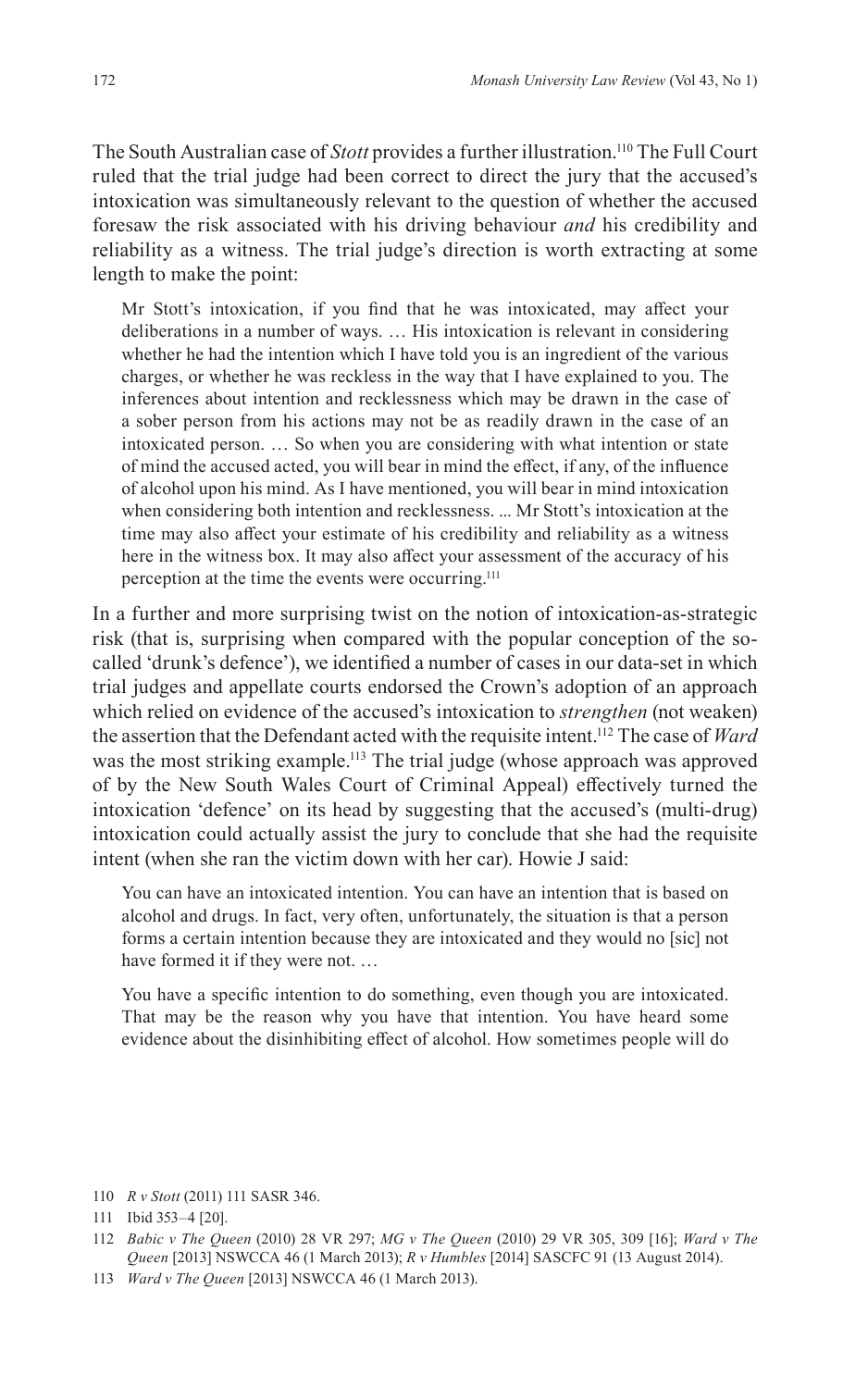things, form intentions, carry out actions they wouldn't do if they were stone cold and so on.<sup>114</sup>

A variation on this approach was evident in *Hothnyang*. 115 The Victorian Court of Appeal endorsed the trial judge's distinction between: intoxication that makes a person unable to form intent; and intoxication that disinhibits a person, and makes him/her 'unable to resist the temptation to [intentionally] kill or inflict really serious injury'.<sup>116</sup>

Another variation was apparent in *Stanley*, 117 a case in which the question of whether the accused's intoxication raised a reasonable doubt about whether he had the requisite specific intent. The Crown 'conceded' that the events in question (including the criminal offending) would not have happened but for the accused's intoxication, but this was a concession designed to strengthen the prosecution case. The trial judge endorsed the Crown's theory of intoxication's causal role and observed that 'specific intent can sometimes be formed by people who are in a terrible state of intoxication or whatever'.118

It is not our contention that there is anything inappropriate about the Crown's strategic enlistment of intoxication evidence to support a conviction. However, the practice does provide a further illustration of one of our central arguments in this article: the relationship between evidence of AOD consumption and effects, criminal trial processes and the determination of criminal responsibility is much more complex than is commonly recognised in both the scholarly literature and the political discourse that frequently surrounds intoxication-focused criminal law reform proposals and debates. An important dimension of this complexity is the absence of any meaningful guidelines — legislative or judicial — on the point at which a person's level of intoxication will be considered so high as to support a conclusion that there was reasonable doubt about whether she acted with a requisite specific intent. The cases in our data-set suggest that juries are regularly asked to make this complex assessment on the basis of their 'common knowledge' about AOD effects.<sup>119</sup>

It is appropriate to acknowledge that the Crown does not always 'exploit' the accused's intoxication to achieve conviction. It is apparent that prosecutors will sometimes take intoxication into account in the plea negotiation process. For

- 114 Ibid [82], [84]. See also *R v Barden* [2010] QCA 374 (23 December 2010) [7], where the trial judge told the jury that '[a] drunken intention is still an intention. If he had drunkenly formed the intention to do grievous bodily harm he is guilty of murder'; and *Mulkatana v The Queen* (2010) 28 NTLR 31, 40–1 [44] ('drunken intention').
- 115 *Hothnyang v The Queen* [2014] VSCA 64 (11 April 2014).
- 116 Ibid [45]. See also *R v Humbles* [2014] SASCFC 91 (13 August 2014) [32] where the Crown emphasised the impulsivity/disinhibition effects of the accused's intoxication as a result of alcohol and methylamphetamine consumption.
- 117 *R v Stanley* [2013] NSWCCA 124 (28 May 2013).

119 See, eg, *R v Stott* (2011) 111 SASR 346, 353–4 [20]; *Shepherd v The Queen* [2011] NSWCCA 245 (17 November 2011) [192]; *R v Stanley* [2013] NSWCCA 124 (28 May 2013) [60]; *Babic v The Queen* (2010) 28 VR 297, 320–1 [106]. The implications of reliance on 'common knowledge' as the reference point for understanding and applying the concept of intoxication as it relates to criminal responsibility are discussed more fully in Quilter and McNamara, above n 19.

<sup>118</sup> Ibid [17].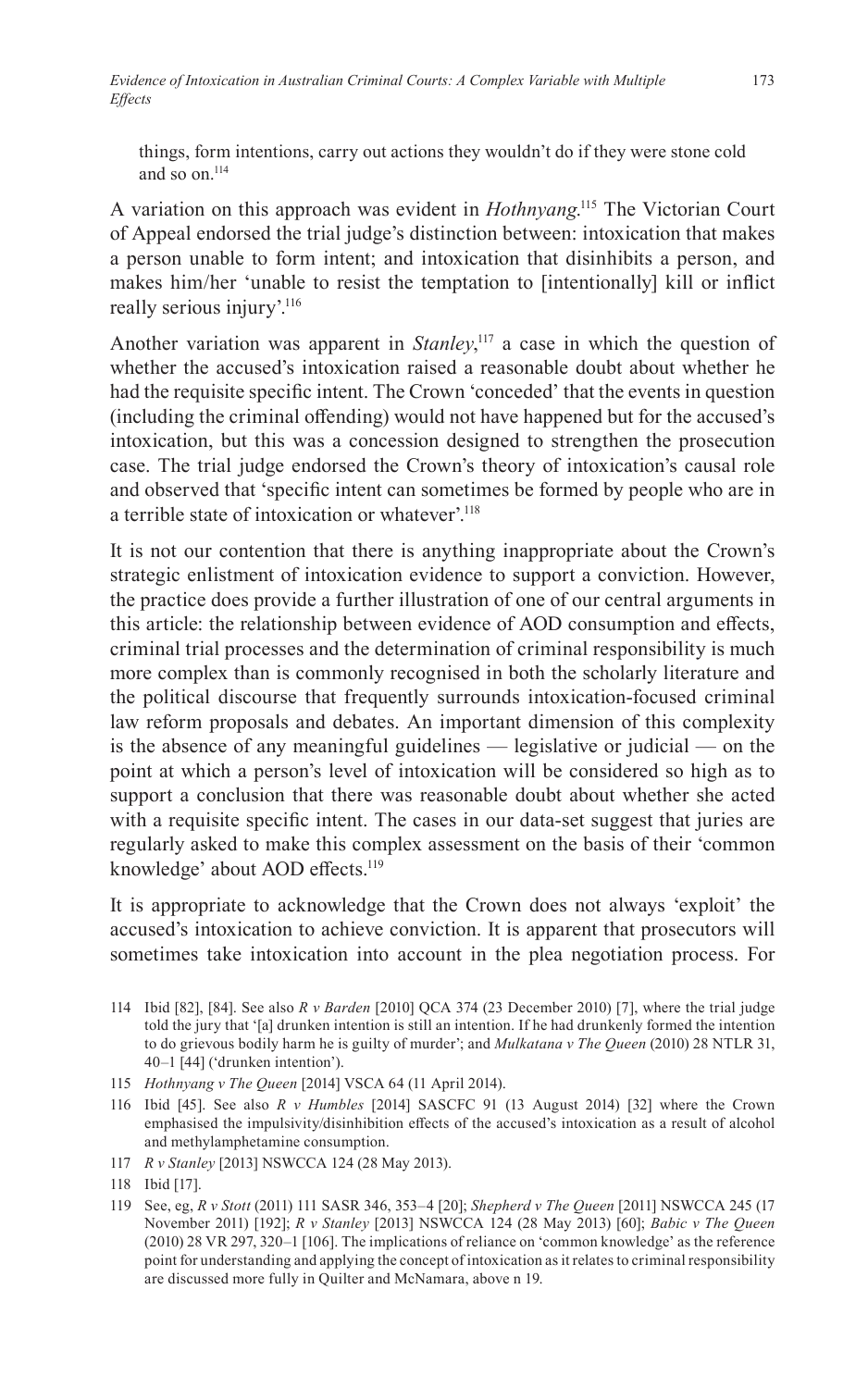example, in *West*,<sup>120</sup> the defendant's intoxication (and the challenge this posed for the Crown's ability to prove the requisite intent beyond reasonable doubt) was identified by the Victorian Court of Appeal as a determinative factor in the Crown's decision to accept pleas to *recklessly* causing serious injury (rather than *intentionally* causing serious injury).<sup>121</sup>

## **D** *Sentencing*<sup>122</sup>

The High Court has held that sentencing should be approached as a process of 'intuitive' or 'instinctive' synthesis<sup>123</sup> — language which is designed to convey that sentencing is a human (and not mechanical) decision-making process that must take account of all of the myriad factors that are relevant. It is a process which involves:

the exercise of a discretion controlled by judicial practice, appellate review, legislative indicators and public opinion. Statute, legal principle and community values all confine the scope in which instinct may operate.<sup>124</sup>

In addition to the common law sentencing principles and purposes of punishment which have developed over time, $125$  legislatures in several jurisdictions have enacted statutory formulations of sentencing purposes and principles,<sup>126</sup> whether expressed as 'aggravating' and 'mitigating' factors,<sup>127</sup> or relevant 'considerations'.128

NSW and Queensland are the only Australian jurisdictions in which (since 2014) courts have been given legislative guidance on the relevance of intoxication to sentencing — in the form of express statements that self-induced intoxication

120 *West v The Queen* [2014] VSCA 36 (13 March 2014).

- 122 We have not set out to complete a fine-grained comparative study of Australia's different sentencing regimes. We will focus on general patterns and commonalities when it comes to rules, principles and practices on the relevance of intoxication to sentencing, while also drawing attention to noteworthy variations and departures.
- 123 *Markarian v The Queen* (2005) 228 CLR 357. For a critique of this approach to sentencing, see Mirko Bagaric and Richard Edney, *Sentencing in Australia* (Thomson Reuters, 3<sup>rd</sup> ed, 2016) 29–31.
- 124 *Markarian v The Queen* (2005) 228 CLR 357, 390 [84].
- 125 *Bugmy* (2013) 249 CLR 571; *Muldrock v The Queen* (2011) 244 CLR 120; *York v The Queen* (2005) 225 CLR 466; *Markarian v The Queen* (2005) 228 CLR 357; *Veen v The Queen [No 2]* (1988) 164 CLR 465; *R v Jackway; Ex parte Attorney-General* [1997] 2 Qd R 277; *R v Leach* (1979) 1 A Crim R 320; *R v Morris* (1958) 76 WN (NSW) 40; *R v Radich* [1954] NZLR 86; *R v Ball* (1951) 35 Cr App Rep 164; *R v McCowan* [1931] St R Qd 149.
- 126 *Sentencing Act 1995* (WA) s 6; *Penalties and Sentences Act 1992* (Qld) s 9(1); *Criminal Law (Sentencing) Act 1988* (SA) s 10(2); *Sentencing Act 1991* (Vic) s 5; *Crimes (Sentencing Procedure) Act 1999* (NSW) s 3A; *Crimes (Sentencing) Act 2005* (ACT) s 7; *Sentencing Act* (NT) s 5.
- 127 *Crimes (Sentencing Procedure) Act 1999* (NSW) s 21A; *Sentencing Act* (NT) s 6A; *Sentencing Act 1995* (WA) ss 7–8. Even in states where no comparable provisions have been enacted the courts recognise and apply aggravating and mitigating factors: see, eg, *Daley v Tasmania* [2016] TASCCA 10 (22 August 2016); *Ashdown v The Queen* (2011) 37 VR 341; *R v KU; Ex parte Attorney-General (Qld) [No 2]* [2011] 1 Qd R 439.
- 128 *Criminal Law (Sentencing) Act 1988* (SA) s 10(1); *Crimes (Sentencing) Act 2005* (ACT) ss 33–6; *Penalties and Sentences Act 1992* (Qld) s 9(2).

<sup>121</sup> Ibid [31].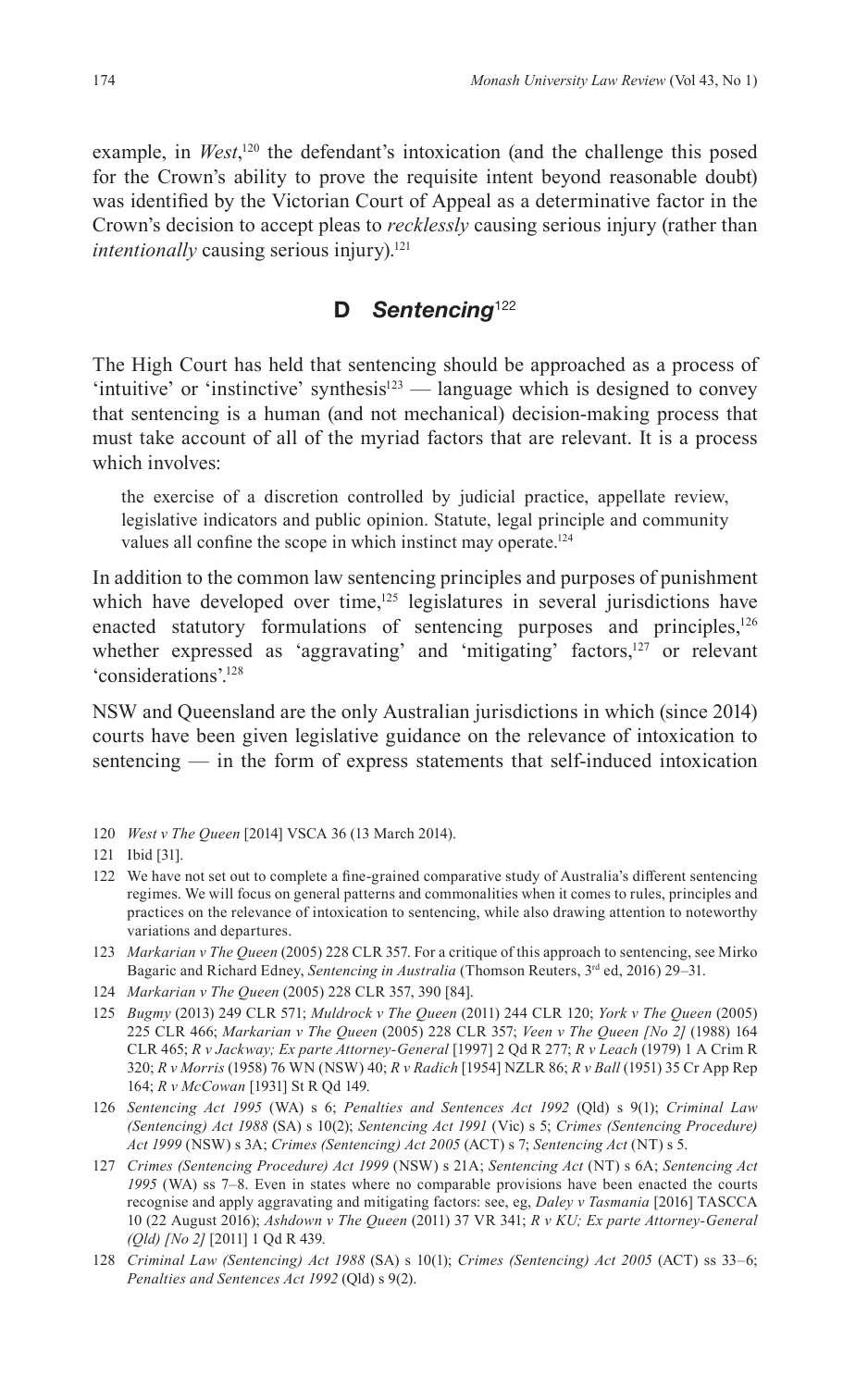is a *not* a mitigating factor.<sup>129</sup> In all other jurisdictions, common law sentencing principles inform the decision as to what significance, if any, should be attached to offender intoxication.<sup>130</sup>

A strong undercurrent in recent debates about how the criminal law should be reformed to better deter AOD-related violence<sup>131</sup> is that the criminal justice system, and the sentencing process in particular, has been too 'soft' on violence associated with AOD consumption; that intoxication is too often treated as a basis for reducing an offender's sentence rather than increasing it. Our review of sentencing appeal decisions handed down in the period 2010–2014 confirms that this is an inaccurate and too simplistic an account of the principles and practices that govern sentencing in cases where the accused was intoxicated. This finding provides further support for the central thesis advanced in this article regarding the complex relationship between intoxication and criminal court adjudication.

Not all Australian jurisdictions adopt the same starting point when it comes to the relevance of offender intoxication to the determination of a sentence.132 For example, in the Northern Territory, the Court of Criminal Appeal has observed that:

The courts have pointed out that the intoxication of an offender through the consumption of alcohol may constitute an aggravating factor or a mitigating factor depending upon the circumstances of the case. There is no general rule that such intoxication need be one or the other. In some circumstances it may be a neutral factor<sup>133</sup>

By contrast, the starting point adopted by courts in some states is that there *is* a 'general rule' that intoxication *per se* does not operate as a mitigating factor.134 For, example, in *Hasan*, 135 the Victorian Court of Appeal asserted that: 'courts around Australia have consistently rejected the proposition that intoxication can mitigate

- 129 *Crimes (Sentencing Procedure) Act 1999* (NSW) s 21A(5AA), as amended by the *Crimes and Other Legislation Amendment (Assault and Intoxication) Act 2014* (NSW); *Penalties and Sentences Act 1992* (Qld) s 9(9A), as amended by the *Safe Night Out Legislation Amendment Act 2014* (Qld). Note that the cases in our date set were decided before these provisions came into force.
- 130 See generally, Bagaric and Edney, above n 123, 372–7.
- 131 A 2016 Australian Senate Legal and Constitutional Affairs References Committee Inquiry into the need for a nationally-consistent approach to alcohol-fuelled violence was asked to investigate inter alia, 'whether a judicial commission in each state and territory would ensure consistency in judgments relating to alcohol-related violence in line with community standards': Parliament of Australia, *Need For a Nationally-Consistent Approach to Alcohol-Fuelled Violence*, Parliament of Australia <http:// www.aph.gov.au/Parliamentary\_Business/Committees/Senate/Legal\_and\_Constitutional\_Affairs/ Alcohol fuelled violence>. In 2015 the New South Wales Sentencing Council was asked to consider a proposal that intoxication be treated as a mandatory aggravating factor for crimes of violence. The Council declined to endorse the proposal: New South Wales Sentencing Council, 'Alcohol and Drug Fuelled Violence', above n 5, 12–13. See also New South Wales Sentencing Council, 'Sentencing for Alcohol-Related Violence', above n 5.
- 132 Regarding recent changes in New South Wales and Queensland, see above n 129.
- 133 *R v Wilson* (2011) 30 NTLR 51, 62 [44]; see also *Barron v Tasmania* (2010) 20 Tas R 114, 118–19 [17] where the Tasmanian Court of Criminal Appeal found that intoxication had not been overlooked by the trial judge 'in the plea [of] mitigation'.
- 134 See, eg, *Western Australia v Hassell* [2014] WASCA 158 (27 August 2014); *Langdon v Kelemete-Leoli-McLean* (2011) 206 A Crim R 368.
- 135 *Hasan v The Queen* (2010) 31 VR 28.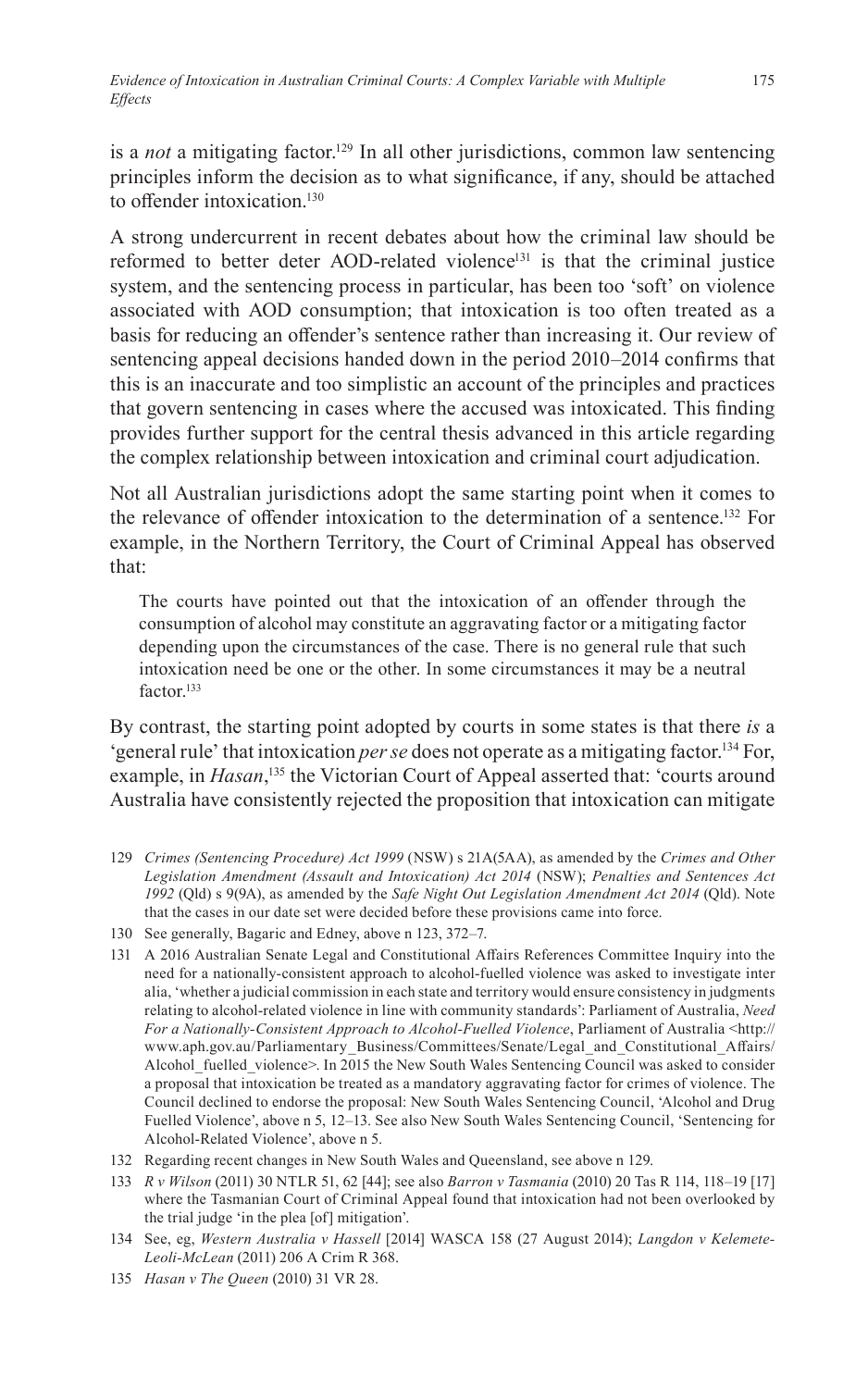the seriousness of an offence or reduce the offender's culpability'.136 Similarly in *Hart*, 137 the Court of Appeal of Queensland stated '[t]he Court has repeatedly emphasized that intoxication cannot properly be regarded as a mitigating feature in cases of violent crime'.138 There was also some evidence of intra-jurisdictional variation during the periods under review. For example, in *Stewart*, 139 the New South Wales Court of Criminal Appeal (Button J) stated:

As for the role of alcohol, it is well established that the intoxication of an offender at the time of the commission of an offence can be taken into account by a sentencing court: see *R v Coleman* (1990) 47 A Crim R 306. Whether intoxication is a matter of mitigation or aggravation will depend upon the facts of the particular case.140

In the same year, in *GWM*, <sup>141</sup> a differently constituted New South Wales Court of Criminal Appeal endorsed the approach in *Hasan* and stated that 'voluntary intoxication operates rarely (at best) to mitigate penalty'.142

It was not obvious that differences in starting point materially affected the way in which intoxication evidence was treated in specific instances. Across the country we identified four major circumstances in which intoxication is treated as an 'indirect'<sup>143</sup> mitigating factor:

- 1. in support of characterisation of the offender's conduct as 'out of character';
- 2. in support of characterisation of the offender's conduct as spontaneous/ unplanned;
- 3. where the offender's AOD use and intoxication on the occasion in question is associated with dependency/addiction or other mental illness (or cognitive impairment); and
- 4. where the offender's intoxication is located in a wider context of disadvantage, specifically, Indigenous community disadvantage.

More tentatively, given the ambiguous language often used by courts, we would add a fifth category: where intoxication is said to 'explain' (but not excuse) an offence.144 We suggest that where a sentencing or appellate court uses language that emphasises the role of intoxication in the offending behaviour (thereby 'explaining' the offence) there is an implied reduction in the offender's culpability.

- 142 Ibid [78] (Johnson J).
- 143 'Indirectly' is our characterisation of how intoxication is impacting on sentencing in these cases. The effect is indirect to the extent that the courts are effectively asserting that intoxication *per se* is not a mitigating factor, but evidence that the accused was intoxicated may allow him/her to access a recognised mitigating factor (eg 'out of character' and 'spontaneous/unplanned').
- 144 See, eg, *Bourke v The Queen* (2010) 199 A Crim R 38; *Stewart v The Queen* [2013] NSWCCA 185 (9 August 2013); *R v Williams; Ex parte Attorney-General (Qld)* (2014) 247 A Crim R 250; *R v Wilson* (2011) 30 NTLR 51; *R v Taylor* (2010) 203 A Crim R 302; *Queensland Police Service v Terare* (2014) 245 A Crim R 211; *R v Williams* [2014] ACTCA 30 (18 August 2014).

<sup>136</sup> Ibid 33 [21].

<sup>137</sup> *R v Hart* [2012] QCA 38 (6 March 2012).

<sup>138</sup> Ibid [42].

<sup>139</sup> *Stewart v The Queen* [2012] NSWCCA 183 (29 August 2012).

<sup>140</sup> Ibid [51] (Button J).

<sup>141</sup> *R v GWM* [2012] NSWCCA 240 (21 November 2012).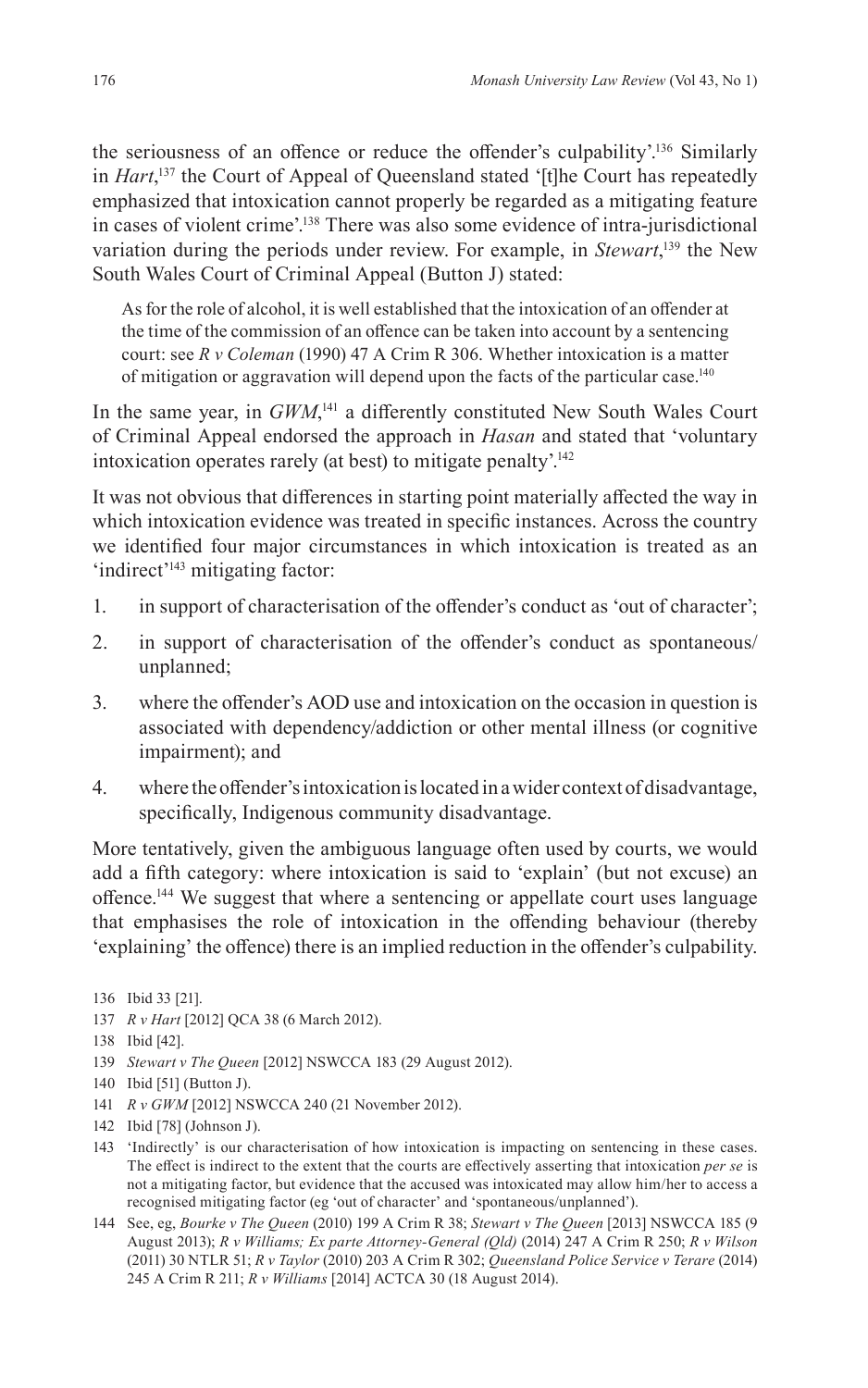The logic appears to be that the person would not have offended if s/he had been sober, and that this is relevant to the determination of sentence. The following comments by the Queensland Court of Appeal in *Williams* are illustrative:

Where, as here, the evidence, such as it was, suggested that the respondent had used amphetamines for a limited period leading up to the offence and never thereafter then two related things follow. One is that it can be said that the impact of the drug explained the inexplicable — why a man with no previous conviction for violence of any sort over twenty-three years of adult life should behave so appallingly. Secondly, the prospect of the respondent re-offending is considerably less than if he suffered from an uncontrollable psychological disturbance of some kind.145

# **1** *Mitigation: Out of Character*

The starting point for understanding how intoxication can inform 'out of character' mitigation is that character has long been regarded as relevant to sentencing, and 'good' character is generally recognised as a mitigating factor, both at common  $law<sub>146</sub>$  and in sentencing legislation.<sup>147</sup> Although we detected a range of views about the breadth of this category, there was widespread recognition in the cases under review that one of the ways in which intoxication evidence can have a mitigatory effect is if it supports the characterisation of the offender's conduct as 'out of character'. The decision of the Victorian Court of Appeal in *Simon* is illustrative:148

Alcohol, though not a circumstance of mitigation, seems likely to explain the applicant's behaviour on this occasion, which was quite out of character. Nothing in the applicant's antecedents, his relationship with the complainant and H, or his minor criminal record, hinted that the applicant would offend in such a way; or, in my opinion, carried any implication that he would be likely to do so in the future.<sup>149</sup>

In the widely cited decision of *Hasan* the Victorian Court of Appeal, while conceding that '[a]n "out of character" exception is acknowledged to exist', asserted 'but it has almost never been applied'.150 Our review of appellate decisions handed down in the period 2010–2014 suggests that this somewhat understates the availability of this particular mode of intoxication-related indirect mitigation. Although it did not feature in large numbers in our data-set, appellate courts in three jurisdictions (including Victoria) recognised the out of character

<sup>145</sup> *R v Williams; Ex parte Attorney-General (Qld)* (2014) 247 A Crim R 250, 268 [95]; see also *R v Wilson* (2011) 30 NTLR 51, 61–2 [43]; *R v Brown* [2013] QCA 185 (16 July 2013) [11].

<sup>146</sup> *Veen v The Queen [No 2]* (1988) 164 CLR 465.

<sup>147</sup> See, eg, *Sentencing Act 1991* (Vic) s 6; *Sentencing Act* (NT) s 5; *Crimes (Sentencing Procedure) Act 1999* (NSW) s 21A(3)(f).

<sup>148</sup> *R v Simon* [2010] VSCA 66 (31 March 2010).

<sup>149</sup> Ibid [55].

<sup>150</sup> *Hasan v The Queen* (2010) 31 VR 28, 33 [21]; see also *R v GWM* [2012] NSWCCA 240 (21 November 2012).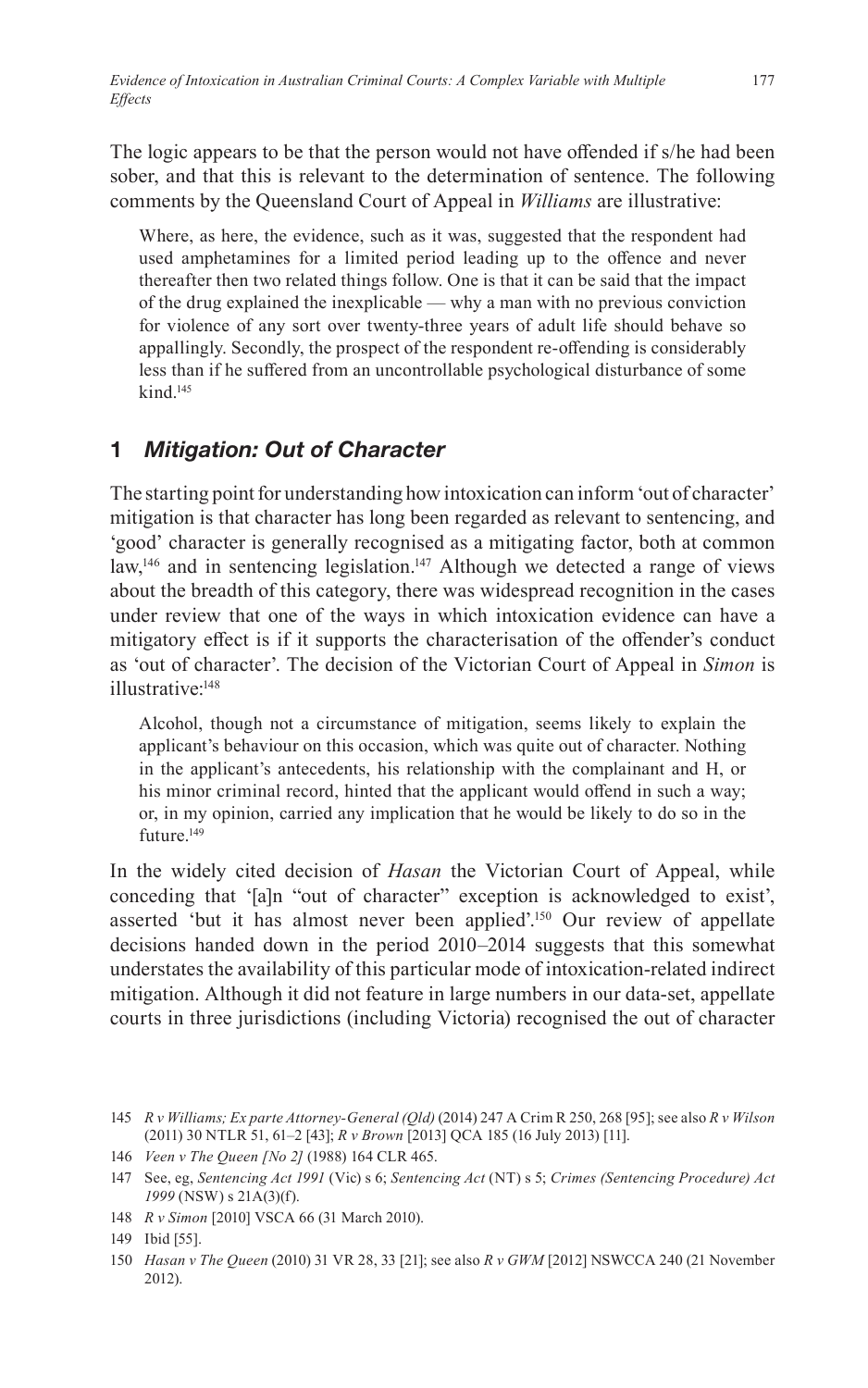exception and endorsed its application to mitigate sentence during the period under review.151

## **2** *Mitigation: Spontaneous/Unplanned*

That an occasion of criminal offending was planned or pre-meditated is generally regarded as an aggravating factor. This principle has been expressed in sentencing legislation in some jurisdictions,<sup>152</sup> and is recognised at common law.<sup>153</sup> The corollary is that a person who engages in 'spontaneous' criminal conduct is less culpable and that this should be a factor that mitigates the sentence.154

Our data-set included a small number of cases in which appellate courts recognised that evidence that the accused was intoxicated at the time may support characterisation of the offence as spontaneous or unplanned, rather than planned or pre-meditated. The case of *R v YS* is illustrative:155

Despite the objective gravity of the offending in this case, his Honour was entitled to afford the respondent's youth and immaturity considerable weight in the assessment of a just and proportionate sentence. In addition, his Honour made a further critical finding, namely that the respondent's sexual offending was impulsive. That finding is not under challenge on the appeal. In my view, that finding, when coupled with the evidence which established that under intensive psychological assessment the respondent was shown to have a compromised capacity for reasoned judgment and empathy, an undeveloped capacity to control his impulsive behaviour and a reduced capacity for mature decision-making (no doubt aggravated by his state of intoxication at the time of the offending) was also entitled to significant weight in this sentencing exercise.<sup>156</sup>

While this category of indirect intoxication-related mitigation is not limited to a particular type of offence, we did note that a number of the cases in our sample in which it was successfully invoked were sexual offences (including child sexual assault).157 The number of cases in our sample is too small to support generalised claims about sentencing patterns, but there appears to be an inconsistency that

- 151 See, eg, *R v Simon* [2010] VSCA 66 (31 March 2010)**;** *Johnson v The Queen* [2011] VSCA 360 (14 November 2011); *Chen v The Queen* [2013] NSWCCA 116 (22 May 2013); *PDT v Western Australia* [2012] WASCA 134 (20 June 2012) [25]; *Kaschull v Western Australia* [2012] WASCA 245 (29 November 2012).
- 152 See, eg, *Crimes (Sentencing Procedure) Act 1999* (NSW) s 21A(2)(n).
- 153 *Neal v The Queen* (1982) 149 CLR 305, 314. For recent applications, see, eg, *Western Australia v Malone* [2015] WASCA 188 (16 September 2015) [76]; *R v Ogilvie* [2015] ACTSC 296 (9 September 2015) [31]; *R v NQ* [2013] QCA 402 (20 December 2013) [14]; *R v M, AG* (2013) 116 SASR 219, 226 [40].
- 154 See, eg, *Crimes (Sentencing Procedure) Act 1999* (NSW) s 21A(3)(b).
- 155 [2014] NSWCCA 226 (23 October 2014).
- 156 Ibid [99]; see also *MDZ v The Queen* [2011] NSWCCA 243 (15 November 2011) [65], [74]; *BIP v The Queen* [2011] NSWCCA 224 (14 October 2011) [64]; *Barron v Tasmania* (2010) 20 Tas R 114, 118–9 [17].
- 157 All of these cases were from New South Wales (noting that this State provided 28 per cent of the cases in our total data-set): *R v YS* [2014] NSWCCA 226 (23 October 2014); *MDZ v The Queen* [2011] NSWCCA 243 (15 November 2011); *BIP v The Queen* [2011] NSWCCA 224 (14 October 2011); *LB v The Queen* [2011] NSWCCA 220 (7 October 2011).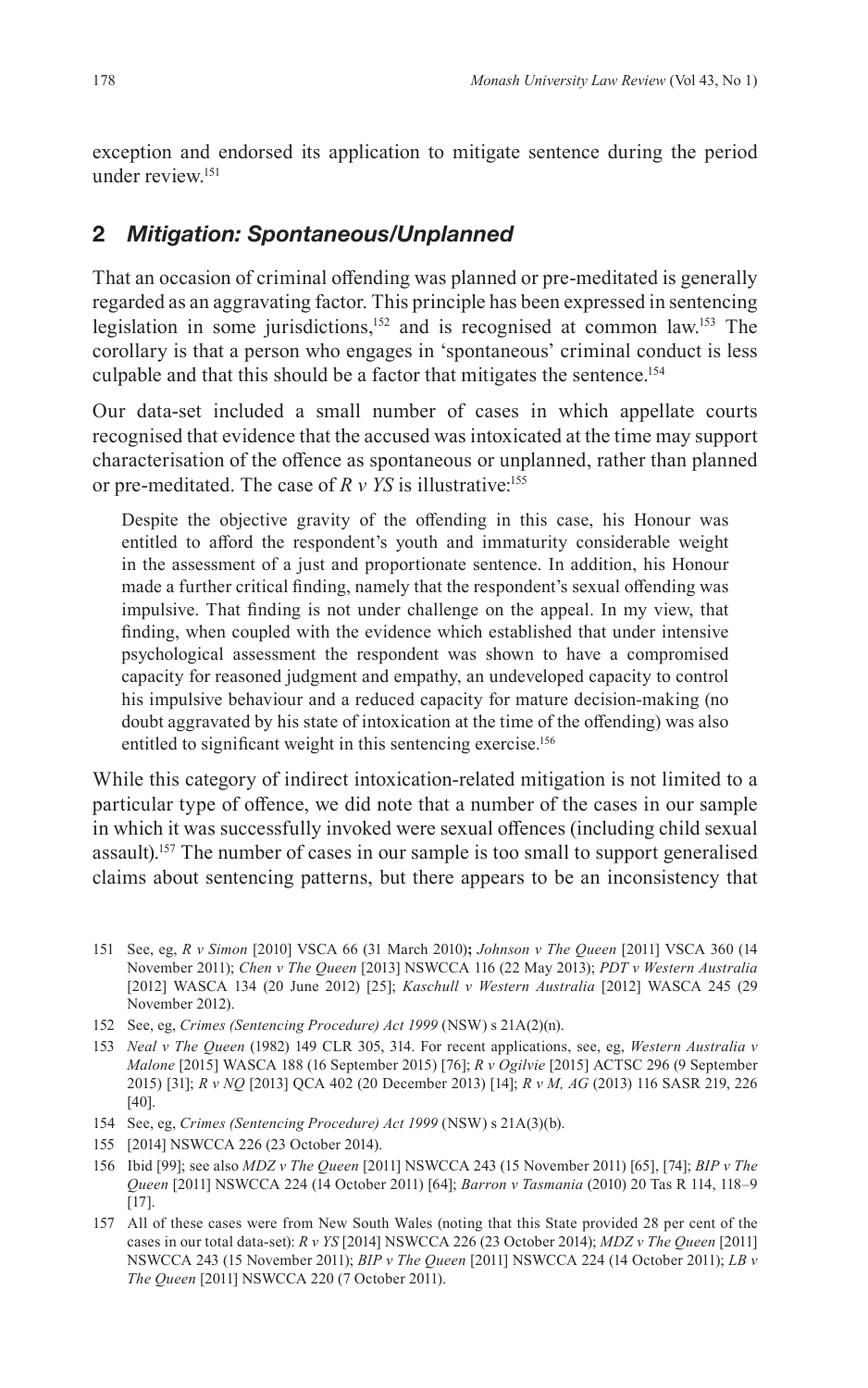warrants further investigation in future research. The possible inconsistency to which we refer is between the suggestion that in the case of sexual offending (which typically occurs in *private* settings) intoxicated-related spontaneity may be mitigating, and the strong position articulated by the courts in recent years that when it comes to 'street' violence (i.e. public non-sexual violence) intoxicatedrelated spontaneity should be treated as aggravating (discussed further below).

## **3** *Mitigation: Mental Illness and Cognitive Impairment*

That a person's criminal offending occurred at a time when they were suffering from a mental illness, or cognitive impairment,<sup>158</sup> is generally considered to be a mitigating factor, due to decreased moral culpability, and a reduced need for general deterrence.159 Because intoxication per se is generally *not* a mitigating factor, cases where both factors are present require the court to grapple with the complex relationship between mental illness, AOD use and criminal offending. A large number of the sentencing appeals in our data-set fall into this category. These cases revealed judicial recognition of five different versions of the intoxication/ mental illness relationship:

- (i) A mental illness may have been exacerbated by AOD consumption;
- (ii) A mental illness may have contributed to AOD use;
- (iii) AOD use may have triggered the mental illness;
- (iv) AOD dependence may constitute the diagnosed mental illness (eg alcohol use disorder); and
- (v) AOD use may be a form of 'self-medication' for coping with the symptoms of a mental illness.

A range of mental illnesses were raised by the cases, including schizophrenia, depressive disorder, anxiety, attention deficit disorder, attention deficit hyperactivity disorder, drug dependence disorder, borderline and dependent

<sup>158</sup> 'Mental illness' and 'cognitive impairment' are variously defined in a range of statutes relevant to criminal justice administration across Australian jurisdictions. See generally New South Wales Law Reform Commission, *People with Cognitive and Mental Health Impairments in the Criminal Justice System: Diversion*, Report No 135 (2012). Debate surrounds current approaches in some contexts; see, eg Arlie Loughnan, 'Contemporary Comment: Reforming the Criminal Law on Mental Incapacity' (2013) 25 *Current Issues in Criminal Justice* 703; Linda Steele, Leanne Dowse and Julian Trofimovs, 'Who is Diverted?: Moving Beyond Diagnosed Impairment Towards a Social and Political Analysis of Diversion' (2016) 38 *Sydney Law Review* 179. However, definitional complexities were not a prominent feature of the sentencing cases in our data-set.

<sup>159</sup> See, eg, *R v Verdins* (2007) 16 VR 269; *Lauritsen v The Queen* (2000) 22 WAR 442. Note, however, that sometimes the nexus between an offender's mental illness and criminal offending is regarded as requiring the attribution of greater weight to specific deterrence and the need to protect the public: See, eg, *Beldon v The Queen* [2012] NSWCCA 194 (6 September 2012) [64]**.**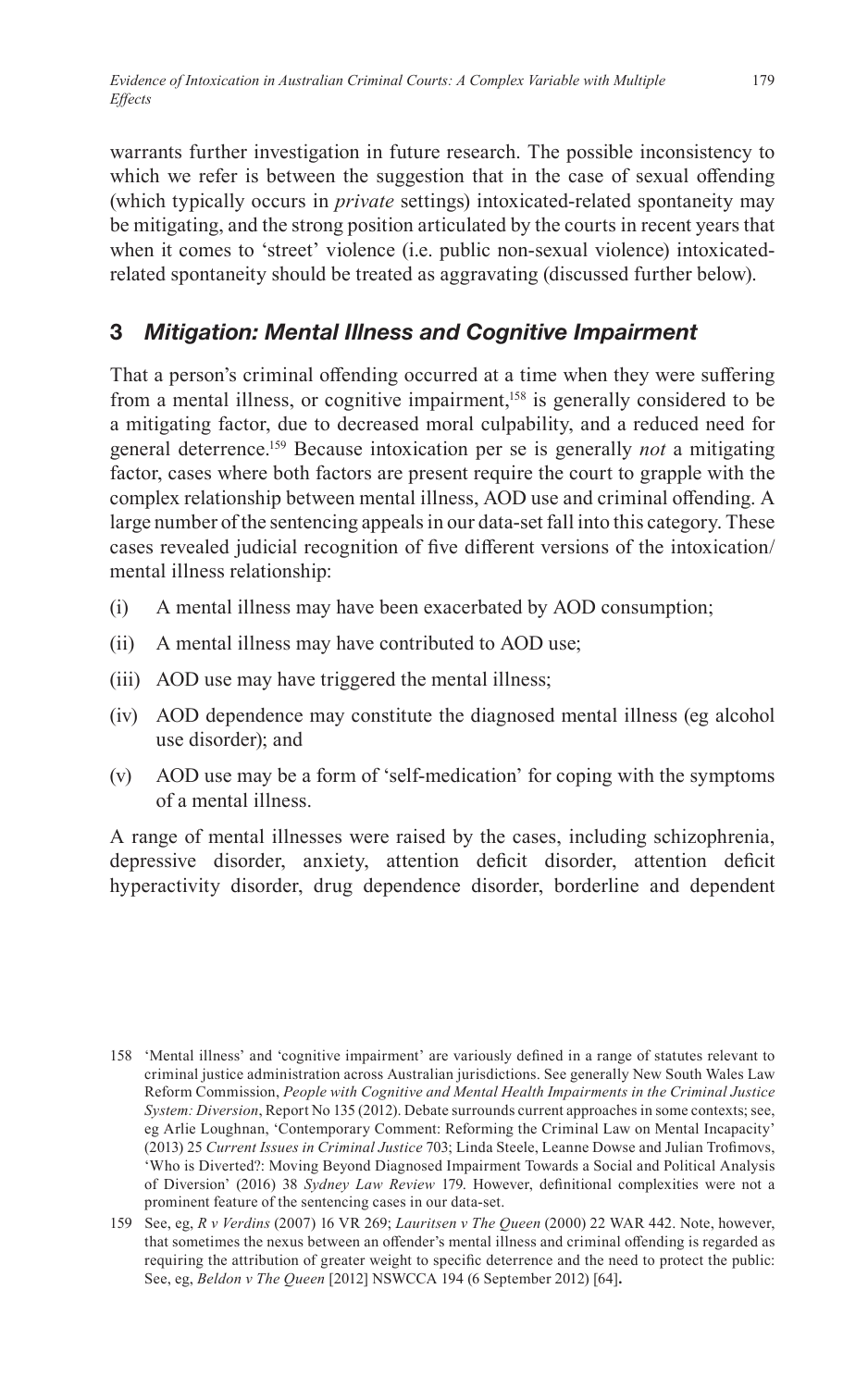personality disorder.160 Evidence of cognitive impairment was also present in a number of cases.<sup>161</sup>

A recurring message in the appellate decisions we reviewed was that, although it is difficult to do so, the two factors of intoxication and mental illness must be 'disentangled'.162 The relationship between intoxication and cognitive impairment raised similar challenges.<sup>163</sup> Although artificial in many respects (and perhaps impossible), the driver for this exercise, as noted above, is that mental illness and cognitive impairment are consistently regarded as mitigating factors whereas intoxication is generally not regarded as mitigating.

It was evident from our analysis of the cases that judges struggle with the task of separating the offender's intoxication from her/his mental illness and determining the role that each played in the offending behaviour. For example, in *Adzioski v The Queen* (where the offender suffered from schizophrenia),<sup>164</sup> the Court said:

While the level of the applicant's intoxication might provide a complete answer to the offending, his Honour regarded such a result as overly simplistic in that it might artificially deny the presence of the underlying mental health condition. His Honour concluded that the answer was likely to involve a synthesis of all of those factors.<sup>165</sup>

A recurring ground of appeal was that the sentencing judge had placed too much weight on mental illness rather than attribute the behaviour to intoxication (i.e. in the context of a Crown appeal that the sentence was inadequate),<sup>166</sup> or vice versa (in the context of a defence appeal against severity).167 For example, in *Bennett v*  The Queen,<sup>168</sup> the Victorian Court of Appeal found that the sentencing judge had attached too much significance to the offender's alcohol use and intoxication and not enough to his mental illness (chronic anxiety and depression).169 In *R v Ball*, 170

160 See, eg, *MDZ v The Queen* [2011] NSWCCA 243 (15 November 2011); *George v The Queen* [2013] NSWCCA 263 (12 November 2013); *Papas v Western Australia* [2011] WASCA 3 (10 January 2011).

161 See, eg, *JM v The Queen* (2012) 223 A Crim R 55; *Reberger v The Queen* [2011] NSWCCA 132 (10 June 2011); *Jacobs v The Queen* [2011] VSCA 238 (18 August 2011); *R v Lakin* (2014) 118 SASR 535.

- 162 See, eg, *R v Chandler* [2012] NSWCCA 135 (28 June 2012) [56]–[59]; *Papas v Western Australia* [2011] WASCA 3 (10 January 2011) [14]; *R v van Setten* [2012] SASCFC 90 (1 August 2012) [25]. It is important to note that the task of assessing the relative significance of intoxication and mental illness was undertaken not only in the sentencing context, but also in trials where the accused's guilt was being assessed: See, eg, *Catley v The Queen* [2014] NSWCCA 249 (31 October 2014); *Vulovic v The Queen* [2013] NSWCCA 340 (20 December 2013); *R v Clough [No 2]* [2011] 2 Qd R 222; *R v Chenery*  [2011] QCA 271 (7 October 2011); *A-G (Qld) v Bosanquet* [2012] QCA 367 (21 December 2012); *Namatjira v The Queen* [2013] NTCCA 8 (19 July 2013); *Goodridge v The Queen* [2014] NSWCCA 37 (26 March 2014); *R v Huni* [2014] QCA 324 (5 December 2014).
- 163 See, eg, *Reberger v The Queen* [2011] NSWCCA 132 (10 June 2011).
- 164 [2013] NSWCCA 69 (5 April 2013).

170 [2013] NSWCCA 126 (24 May 2013).

<sup>165</sup> Ibid [35].

<sup>166</sup> See, eg, *DPP (Vic) v Sullivan* [2014] VSCA 222 (17 September 2014) [51], [54]; *DPP (Vic) v Edwards* (2012) 44 VR 114, 141 [126]–[128].

<sup>167</sup> See, eg, *R v van Setten* [2012] SASCFC 90 (1 August 2012) [25]; *Papas v Western Australia* [2011] WASCA 3 (10 January 2011) [14].

<sup>168</sup> [2011] VSCA 253 (25 August 2011).

<sup>169</sup> Ibid [62]–[66].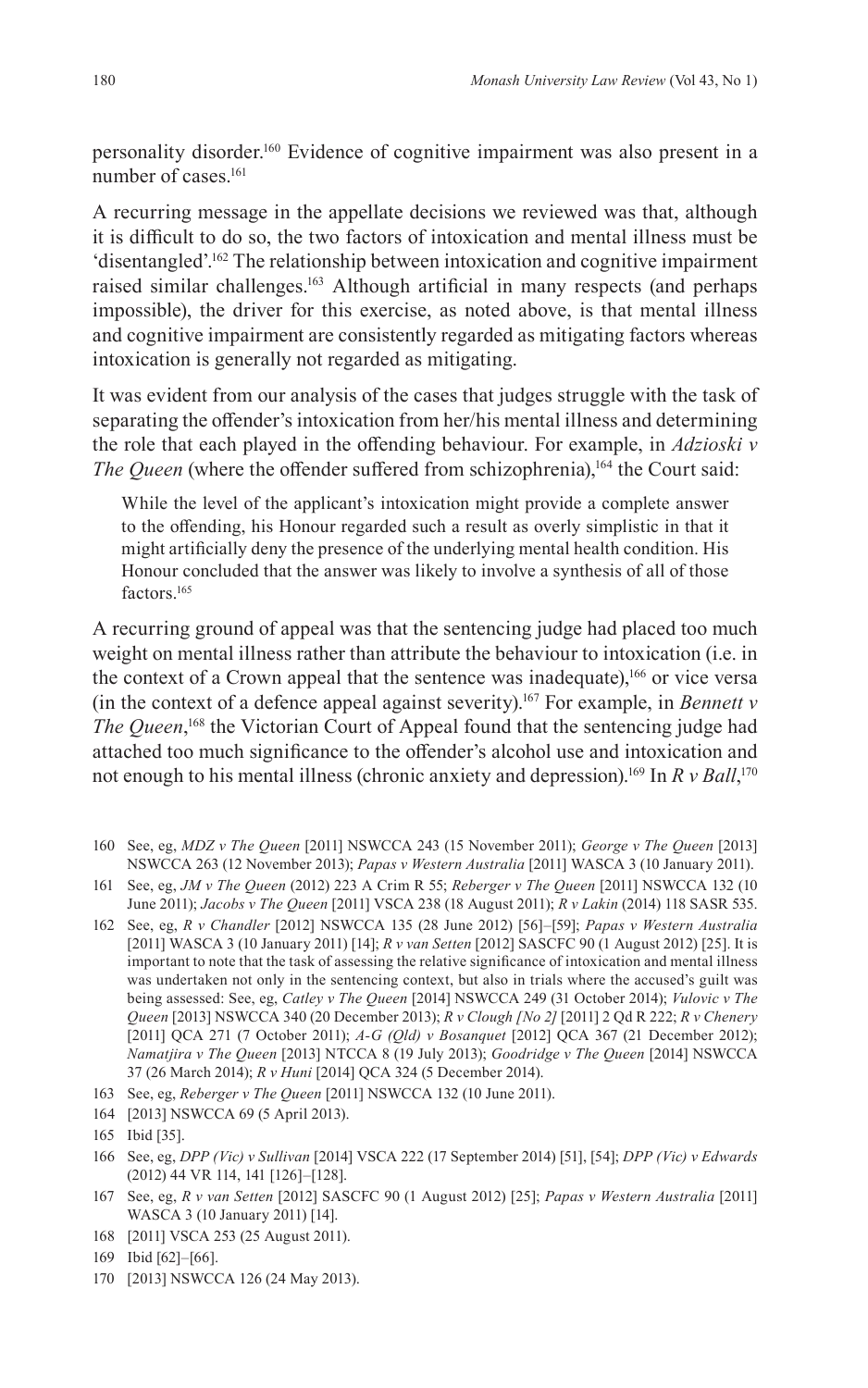the New South Wales Court of Criminal Appeal held that a history of alcohol (and 'Stilnox') use was influential in the conclusion that there was little basis for mitigation based on mental illness (depression).<sup>171</sup>

The task is especially complicated where the mental illness in question is a drug dependence disorder, and the offender was intoxicated by the drug(s) in question at the time of the offence.<sup>172</sup>

# **4** *Mitigation: Indigenous Community Disadvantage*

During the period under review the High Court of Australia handed down two important decisions; *Bugmy v The Queen*, 173 and *Munda v Western Australia*, 174 that clarify the circumstances under which intoxication associated with a background of AOD-related disadvantage — such as has been recognised as occurring in some Indigenous communities — may provide grounds for mitigation. The decisions came more than two decades after the Supreme Court of New South Wales decision in *R v Fernando*. 175 In this case, Wood J outlined a set of principles to guide the sentencing of Aboriginal offenders where community disadvantage formed part of the background to the offending behaviour.<sup>176</sup>

In *Bugmy*, the High Court described the scope and relevance of *Fernando* as follows:

The propositions stated in *Fernando* are largely directed to the significance of the circumstance that the offender was intoxicated at the time of the offence. As Wood J explained, drunkenness does not usually operate by way of excuse or to mitigate an offender's conduct. However, his Honour recognised that there are Aboriginal communities in which alcohol abuse and alcohol-related violence go hand in hand.<sup>177</sup>

The Court went on to hold that the relevant principles do not apply *only* to Aboriginal offenders: 'There is no warrant, in sentencing an Aboriginal offender in New South Wales, to apply a method of analysis different from that which applies in sentencing a non-Aboriginal offender.<sup>178</sup> In *Munda* the Court counselled against an approach to intoxication-based mitigation which would treat 'Aboriginal offending … as less serious than offending by persons of other

- 177 *Bugmy* (2013) 249 CLR 571, 593 [38].
- 178 Ibid 592 [36].

<sup>171</sup> Ibid [136].

<sup>172</sup> See, eg, *Carpenter v The Queen* [2013] NSWCCA 130 (30 May 2013) [22], where the Court observed: 'Dr Nielssen diagnosed a substance abuse disorder based upon the applicant's account of longstanding cannabis use, binge drinking and frequent episodes of amnesia whilst under the effects of alcohol. Despite accepting that the applicant's state of intoxication contributed to the offending in the sense that he was unlikely to have committed the offences if sober, his Honour was not satisfied that the applicant's substance abuse disorder mitigated the objective seriousness of his offending. This was not subject to any challenge on the appeal'.

<sup>173</sup> (2013) 249 CLR 571 ('*Bugmy*').

<sup>174</sup> (2013) 249 CLR 600 ('*Munda*').

<sup>175</sup> (1992) 76 A Crim R 58 ('*Fernando*').

<sup>176</sup> Ibid 62–3.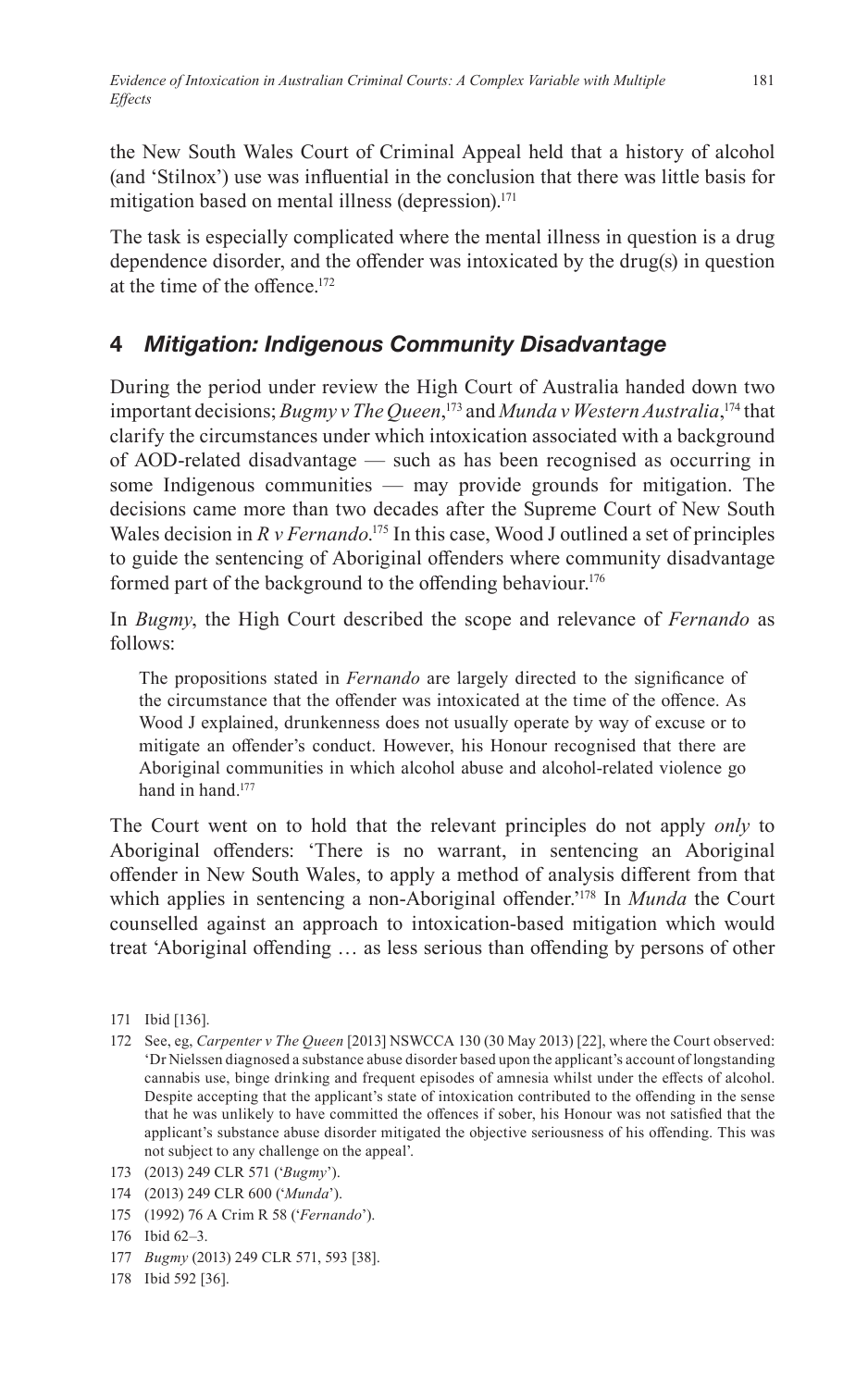ethnicities'.179 In addition, the Court emphasised that 'it would be wrong to accept that a victim of violence by an Aboriginal offender is somehow less in need, or deserving, of such protection and vindication as the criminal law can provide'.<sup>180</sup>

Technically, the relevant mitigating factor may apply whether or not the offender was intoxicated at the time of the offence in question,<sup>181</sup> but the majority of the cases in which *Fernando/Bugmy/Munda* submissions are made involve an intoxicated offender.

The decision of the New South Wales Court of Criminal Appeal in *Prince v The Queen*, <sup>182</sup> decided after *Bugmy* and *Munda*, is illustrative:

The appellant reported exposure to cannabis at age 13 and to alcohol at age 14. After his father's death alcohol use increased to daily intake, to the point of blacking out. While intoxicated he was involved in aggressive behaviour, fighting with both strangers and family. In the community the longest period he had spent alcohol free was one month. He did not experience difficulty abstaining while in custody, but used alcohol to self medicate. His alcohol abuse led directly to increased aggressive and criminal behaviour. …

The evidence of the appellant's awful childhood experiences of violence and drug and alcohol abuse, cast significant light on his ongoing problems with anger management, violence and criminal conduct throughout his adult life, so as to reduce his moral culpability for his inability to control himself.<sup>183</sup>

This case suggests that, even after *Bugmy*, it is accurate to identify the Indigenous community disadvantage mode of AOD-related mitigation as one of the contexts in which intoxication may have a mitigating effect on sentence.

## **5** *Aggravation*

In addition to those contexts in which legislation prescribes intoxication as an aggravating factor,<sup>184</sup> there are three circumstances in which courts treat intoxication as an aggravating factor when sentencing an offender — two that relate to offender intoxication and one that relates to victim intoxication.

First, offender intoxication may be regarded as an aggravating factor if the court determines that s/he was 'recklessly' intoxicated; that is, the offender knew, based on previous personal experience, that when s/he consumes alcohol (and/or other

179 *Munda* (2013) 249 CLR 600, 619 [53].

182 [2013] NSWCCA 274 (18 November 2013).

<sup>180</sup> Ibid.

<sup>181</sup> In *Bugmy* (2013) 249 CLR 571*,* the offender was not intoxicated at the time of the commission of the offence.

<sup>183</sup> Ibid [136], [150]. See also *R v YS* [2014] NSWCCA 226 (23 October 2014); *R v Williams* [2014] ACTCA 30 (18 August 2014) [7].

<sup>184</sup> See, eg, dangerous operation of a vehicle while 'adversely affected by an intoxicating substance': *Criminal Code 1899* (Qld) s 328A(2)(a). This phrase is also now used in ch 35A of the *Criminal Code 1899* (Qld): See Quilter et al, *The Definition and Significance of 'Intoxication' in Australian Criminal Law*, above n 6, 50.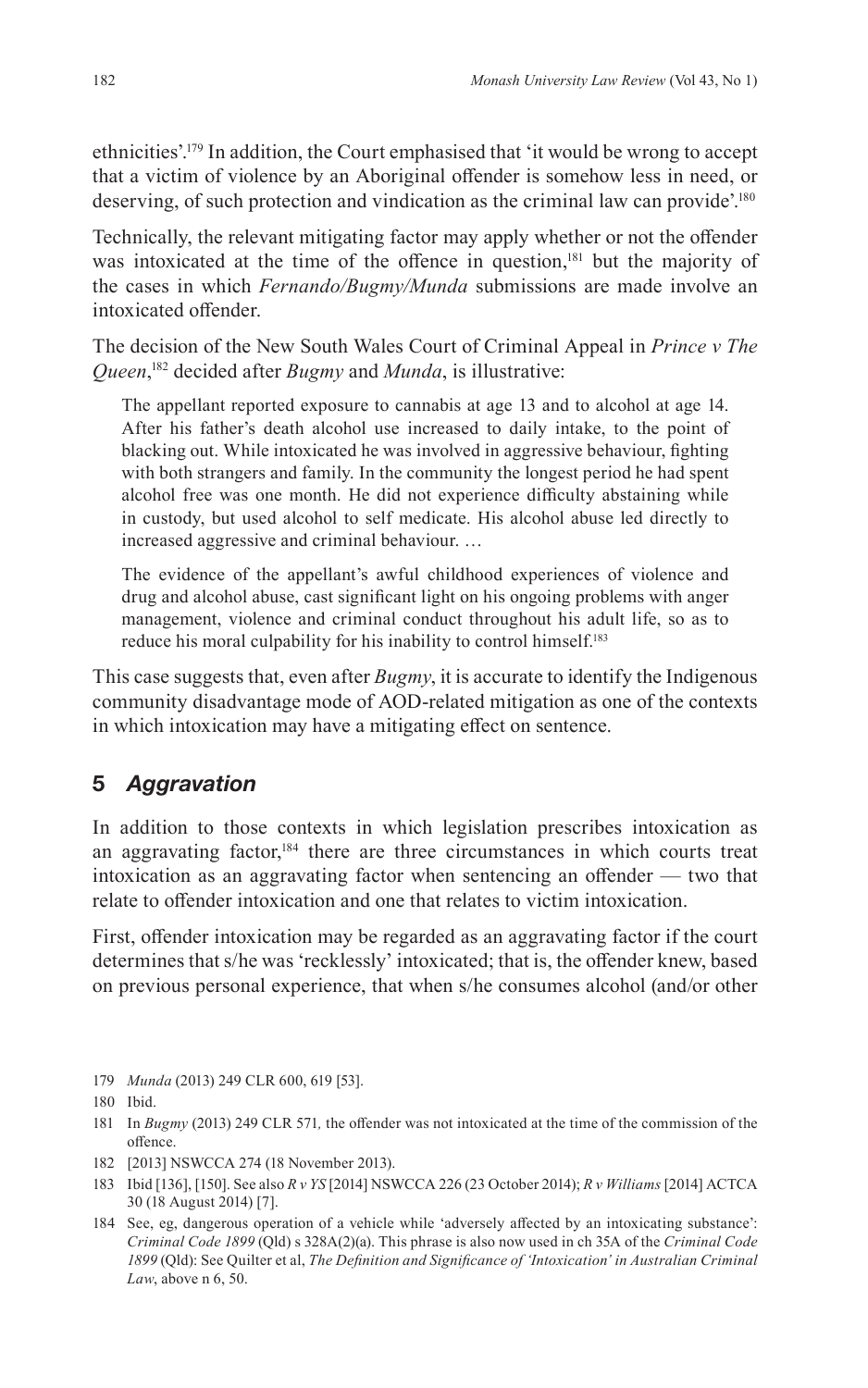drugs) that s/he is at greater risk of offending or becoming violent.185 In *Dosen v The Queen*,<sup>186</sup> the Victorian Court of Appeal explained as follows: '[i]ntoxication — whether by alcohol or drugs — can be a circumstance of aggravation where it is shown that the offender had foreknowledge that, if he became intoxicated, he was likely to behave as he did on the relevant occasion.'187 The rationale for this approach is illustrated by the decision of the Queensland Court of Appeal in *R v John*: 188

The prosecutor responded that the notion of reduced moral culpability through mental disease or illness was not applicable to someone who had notice almost 20 years ago that when he drinks he behaves violently. The appellant knew that his self-induced intoxication could result in him behaving in a serious violent manner towards others and yet he again drank to excess on this occasion.<sup>189</sup>

Although aggravation in such circumstances appears consonant with (subjective) principles of criminal responsibility, it is not entirely clear what evidence needs to be before the sentencing court before an offender can be regarded as having been 'recklessly' intoxicated. Should there be evidence of previous offending? Is evidence of previous (AOD-related) offending required? Or will evidence of previous AOD abuse or addiction be sufficient? (If so, how are 'abuse and 'addiction' defined?)<sup>190</sup> Must it be shown that the offender had insight about the role of AOD consumption in her/his criminal behaviour? Or is such a person 'deemed' to have such insight, by virtue of past offending while intoxicated? The relevance of these questions is magnified further by the fact that, in the sentencing process, unless they form part of agreed facts, the presence of aggravating factors must be proven beyond reasonable doubt (whereas mitigating factors can be established on the balance of probabilities).<sup>191</sup>

Secondly, offender intoxication may be an aggravating factor where the crime in question takes the form of 'random' street violence. Without expressly naming *public* intoxication as an aggravating factor, courts have indicated that such cases give rise to a greater need for specific and general deterrence. For example, in *R v Levy; Ex parte Attorney-General (Qld)*, 192 the Queensland Court of Appeal said:

<sup>185</sup> See, eg, *Mendes v The Queen* (2012) 221 A Crim R 161; *MDZ v The Queen* [2011] NSWCCA 243 (15 November 2011); *Gosland v The Queen* [2013] VSCA 269 (24 September 2013); *R v Lutze* (2014) 121 SASR 144; *Victor v Western Australia* [2011] WASCA 94 (13 April 2011).

<sup>186</sup> [2012] VSCA 307 (14 December 2012).

<sup>187</sup> Ibid [18].

<sup>188</sup> [2014] QCA 86 (24 April 2014).

<sup>189</sup> Ibid [47]; see also *Small v The Queen* (2013) 231 A Crim R 279.

<sup>190</sup> See generally Kate Seear and Suzanne Fraser, 'Beyond Criminal Law: The Multiple Constitution of Addiction in Australian Legislation' (2014) 22 *Addiction Research and Theory* 438.

<sup>191</sup> In *Filippou v The Queen* (2015) 256 CLR 47, 69 [64] the High Court summarised the law as follows: 'a sentencing judge may not take facts into account in a way that is adverse to an offender unless those facts have been established beyond reasonable doubt and, contrastingly, the offender bears the burden of proving on the balance of probabilities matters which are submitted in his or her favour', citing *R v Olbrich* (1999) 199 CLR 270, 281 [25]–[27]. See also *Anderson v The Queen* (1993) 177 CLR 520, 539.

<sup>192</sup> (2014) 244 A Crim R 296.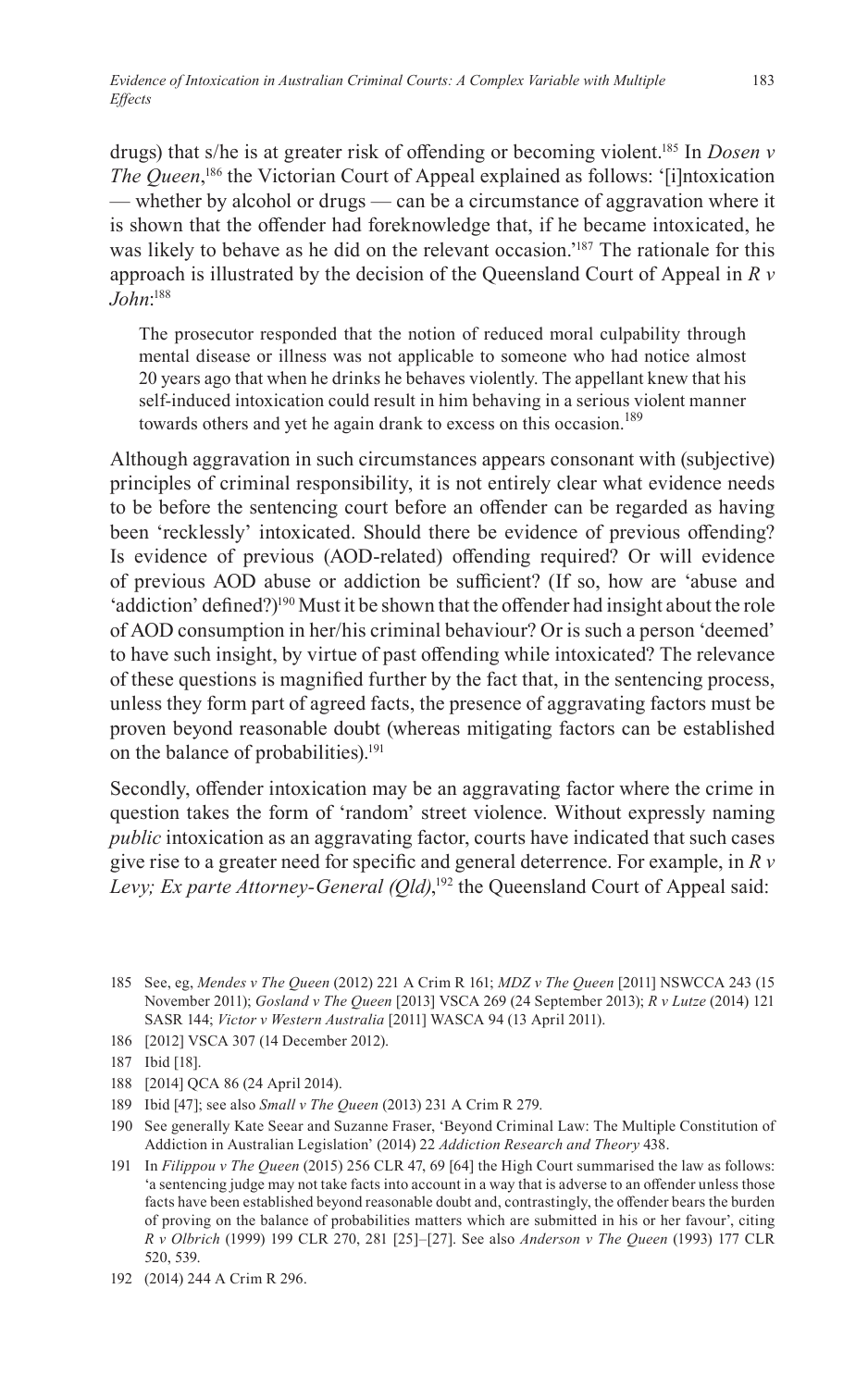In my view his Honour gave too little weight to the aspect of public deterrence. Cases of this sort often involve young men who are intoxicated and seemingly indifferent, at least at the time of their assault, to the consequences of what they are doing. In many of the cases the assailants express remorse once they are sober and the consequences are known. Many seem to have little in the way of criminal history and inevitably, because of their youth, have some prospects of rehabilitation and employment. But all of those matters cannot deny, in an appropriate case, the need for public deterrence to be recognised by a term of actual imprisonment.<sup>193</sup>

Thirdly, *victim* intoxication may be regarded as an aggravating factor where it increased her/his vulnerability, especially where there is evidence that the offender exploited this vulnerability.<sup>194</sup> The large majority of cases in which this mode of intoxication-related aggravation was operative were sexual offence cases.<sup>195</sup>

### **V CONCLUSION**

Our original motivation for the project from which this article emanates was a concern that recent policy debates and law reform proposals and initiatives, particularly in relation to 'alcohol-fuelled violence',<sup>196</sup> were not underpinned by a sound appreciation of the complex status quo on the relationship between intoxication and criminal law. Some of the insights offered in this article about the complex and multiple effects of intoxication evidence in criminal cases may already be familiar to criminal law practitioners through their experience in trials and sentencing hearings, but they have never before been documented in the scholarly literature. The focus in this article has been on the presentation and analysis of original quantitative and qualitative data on how the concept of 'intoxication' is understood, and how it operates, in Australian criminal courts, rather than the articulation of specific recommendations for law reform or policy adjustment. However, consistent with our commitment to effective knowledge transfer, we hope that the findings and analysis presented in this article can form a constructive part of the evidence base for policy debates and future law reform proposals, and can serve as a catalyst for wider scholarly interest in an aspect of criminal law and justice administration that has been under-researched.

<sup>193</sup> Ibid 313 [77]. See also *Hards v The Queen* [2013] VSCA 119 (7 May 2013); *DPP (Tas) v Blackaby*  [2013] TASCCA 4 (7 June 2013); *O'Reilly v The Queen* [2014] NTCCA 14 (24 September 2014); *R v Loveridge* (2014) 243 A Crim R 31.

<sup>194</sup> In some jurisdictions, sentencing legislation expressly treats as an aggravating factor circumstances in which the offender *causes* the victim's intoxication: see, eg, *Crimes (Sentencing Procedure) Act 1999* (NSW) s 21A(2)(cb).

<sup>195</sup> See, eg, *R v Nabegeyo* (2014) 34 NTLR 154; *R v Lee* [2012] QCA 239 (7 September 2012); *R v Brace* [2011] SASCFC 54 (14 June 2011); *R v Djordjevic* [2012] SASCFC 69 (15 June 2012); *Lim v Western Australia* [2010] WASCA 186 (23 September 2010); *Miles v Western Australia* [2010] WASCA 93 (18 May 2010); *Western Australia v Staniforth-Smith* [2014] WASCA 170 (5 September 2014); *Prempeh v Western Australia* [2013] WASCA 150 (19 June 2013).

<sup>196</sup> See Quilter, 'One-Punch Laws, Mandatory Minimums and "Alcohol-Fuelled" as an Aggravating Factor', above n 1.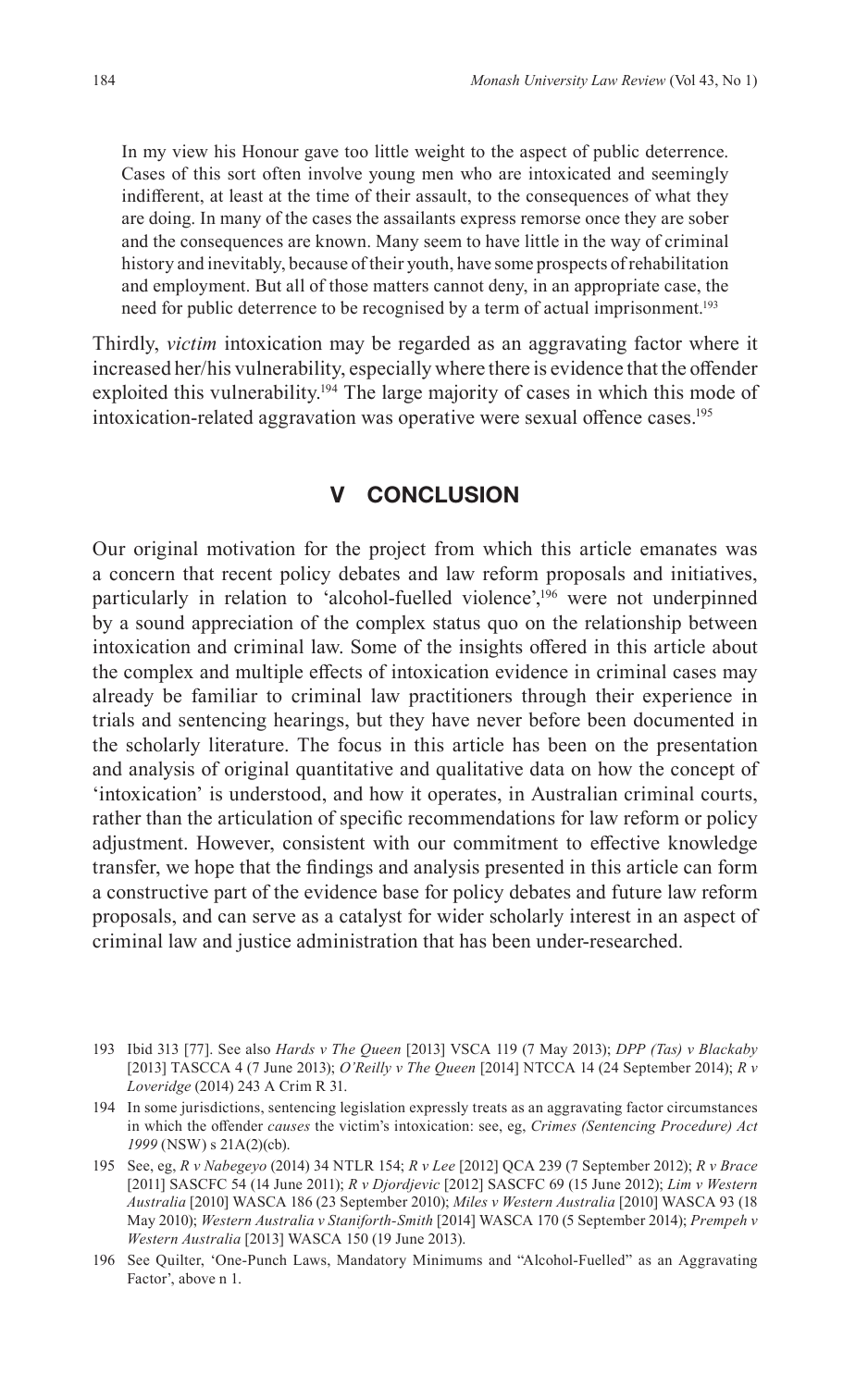This article confirms that decisions about intoxication are made at multiple points in the criminal justice system and the gross depiction of the criminal justice system as excessively generous to intoxicated defendants is inaccurate. Depending on the question to be answered, intoxication evidence may render it more or less likely that the conduct in question will be characterised as *criminal*, and, in the sentencing context, intoxication may serve to mitigate or aggravate the sentence. The variation and nuance we have documented here may clash with the dominant contemporary political narrative — that adverse moral judgment should (always) attach to criminal offending associated with alcohol and drug use. They are, however, a logical consequence of the complex relationship between intoxication and the enforcement of the criminal law. Future policy debates and law reform initiatives should recognise that there is no single characterisation that can account for the multiple points at which intoxication may need to be assessed, and the divergent ways in which it impacts on criminal case adjudication.

# **APPENDIX A**

# *HIGH COURT*

### *2013*

*Bugmy v The Queen* (2013) 249 CLR 571 *Munda v Western Australia* (2013) 249 CLR 600

## *2012*

*Cooper v The Queen* (2012) 293 ALR 17

## *2011*

*Roach v The Queen* (2011) 242 CLR 610

# *AUSTRALIAN CAPITAL TERRITORY*

## *2014*

*Booth v The Queen* [2014] ACTCA 38 (22 August 2014) *Byrne v The Queen* [2014] ACTCA 31 (15 August 2014) *Monfries v The Queen* (2014) 68 MVR 385 *O'Rafferty v The Queen* [2014] ACTCA 35 (21 August 2014) *R v Flowers* [2014] ACTCA 13 (8 May 2014) *R v Williams* (2014) 254 A Crim R 441

# *2013*

*McDougall v The Queen* [2013] ACTCA 14 (25 March 2013)

# *2010*

*Dal Cortivo v The Queen* (2010) 204 A Crim R 55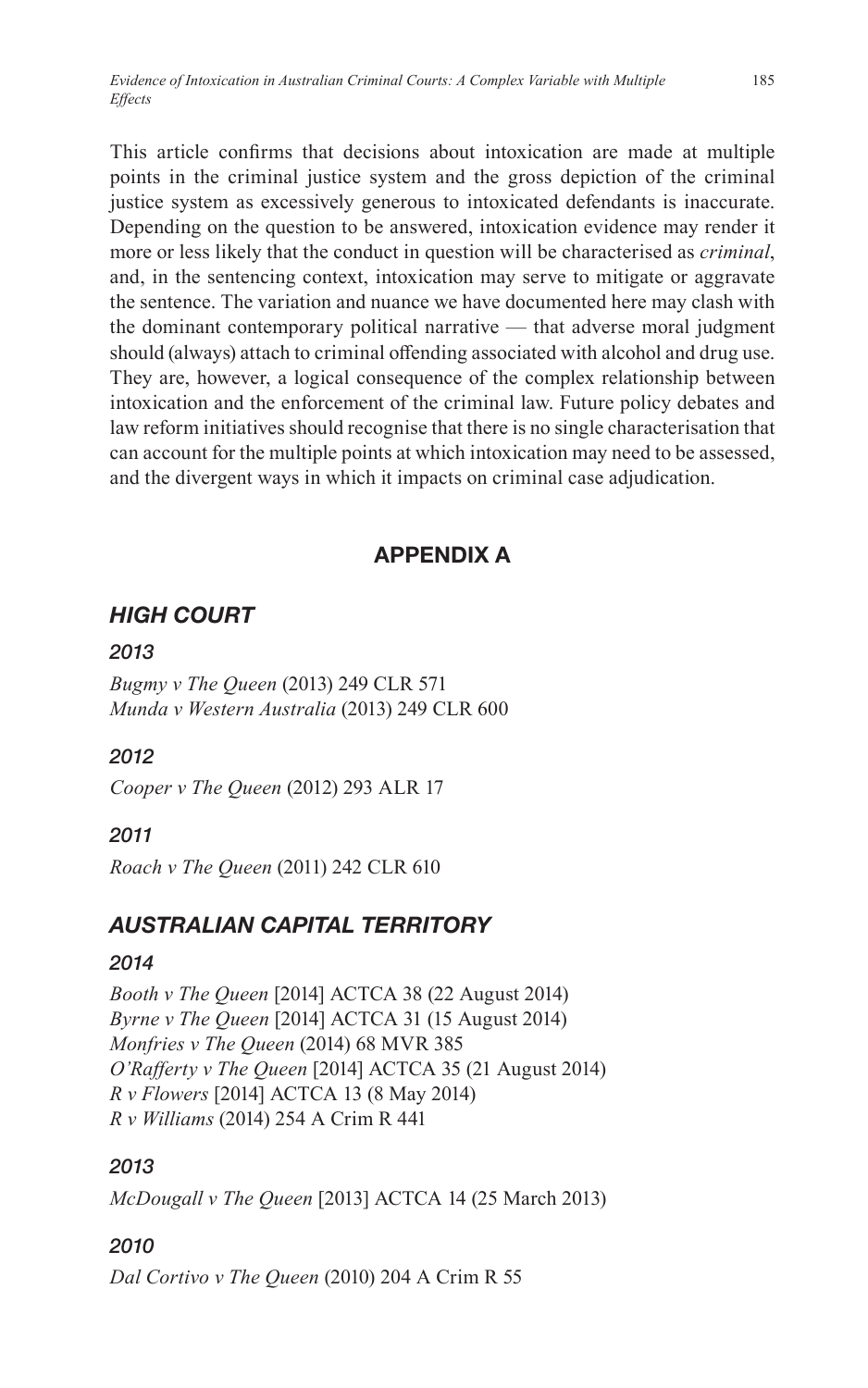### *NEW SOUTH WALES*

#### *2014*

*Aitken v The Queen* (2014) 68 MVR 334 *Ali v The Queen* [2014] NSWCCA 45 (9 April 2014) *Aslan v The Queen* [2014] NSWCCA 114 (20 June 2014) *Catley v The Queen* [2014] NSWCCA 249 (31 October 2014) *Craig v The Queen* [2014] NSWCCA 243 (31 October 2014) *Dia v The Queen* [2014] NSWCCA 9 (20 February 2014) *Goodridge v The Queen* [2014] NSWCCA 37 (26 March 2014) *Greenwood v The Queen* [2014] NSWCCA 64 (23 April 2014) *Keeley v The Queen* [2014] NSWCCA 139 (25 July 2014) *Matthews v The Queen* [2014] NSWCCA 151 (8 August 2014) *Milsom v The Queen* [2014] NSWCCA 142 (28 July 2014) *Nand v The Queen* [2014] NSWCCA 293 (5 December 2014) *R v Kyle* [2014] NSWCCA 300 (9 December 2014) *R v Loveridge* (2014) 243 A Crim R 31 *R v YS* [2014] NSWCCA 226 (23 October 2014) *Simpson v The Queen* [2014] NSWCCA 23 (4 March 2014) *Woodward v The Queen* (2014) 68 MVR 376

#### *2013*

*Adzioski v The Queen* [2013] NSWCCA 69 (5 April 2013) *Buksh v The Queen* [2013] NSWCCA 60 (11 April 2013) *Carpenter v The Queen* [2013] NSWCCA 130 (30 May 2013) *Chen v The Queen* [2013] NSWCCA 116 (22 May 2013) *George v The Queen* [2013] NSWCCA 263 (12 November 2013) *Melbom v The Queen* [2013] NSWCCA 210 (9 September 2013) *Nair v The Queen* [2013] NSWCCA 79 (18 April 2013) *Ngati v The Queen* [2013] NSWCCA 203 (30 August 2013) *Prince v The Queen* [2013] NSWCCA 274 (18 November 2013) *R v Ball* [2013] NSWCCA 126 (24 May 2013) *R v Stanley* [2013] NSWCCA 124 (28 May 2013) *R v Wright* (2013) 229 A Crim R 245 *Small v The Queen* (2013) 231 A Crim R 279 *Smith v The Queen* [2013] NSWCCA 64 (27 March 2013) *Smith v The Queen* [2013] NSWCCA 209 (9 September 2013) *Stewart v The Queen* [2013] NSWCCA 185 (9 August 2013) *SW v The Queen* [2013] NSWCCA 103 (7 June 2013) *Vulovic v The Queen* [2013] NSWCCA 340 (20 December 2013) *Ward v The Queen* [2013] NSWCCA 46 (1 March 2013) *Willmott v The Queen* [2013] NSWCCA 244 (5 November 2013) *Youssef v The Queen* [2013] NSWCCA 308 (6 December 2013) *Zuccarini v The Queen* [2013] NSWCCA 228 (14 October 2013) *ZZ v The Queen* [2013] NSWCCA 83 (19 April 2013)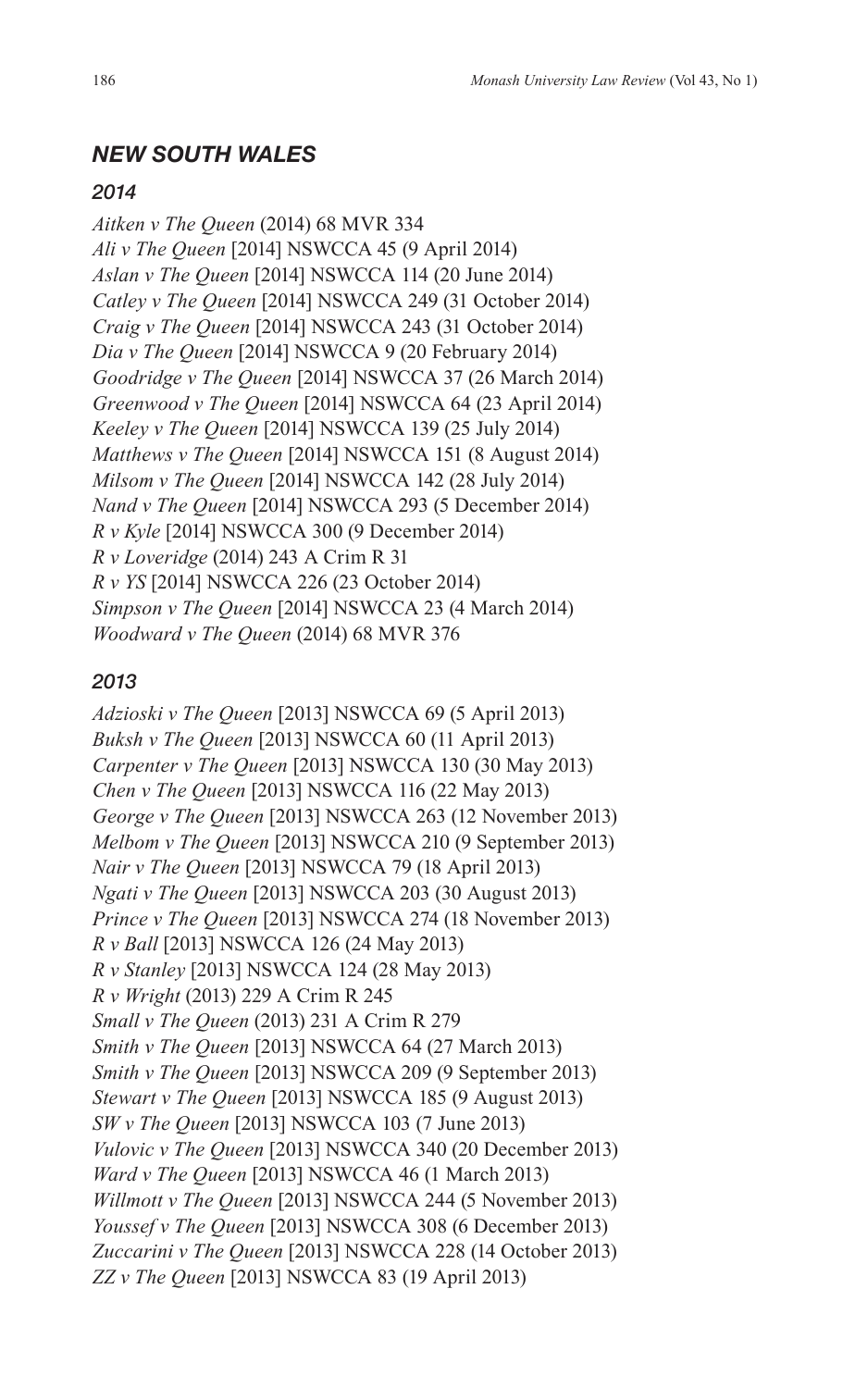*Evidence of Intoxication in Australian Criminal Courts: A Complex Variable with Multiple Effects*

## *2012*

*Beldon v The Queen* [2012] NSWCCA 194 (6 September 2012) *Blackwell v The Queen* [2012] NSWCCA 227 (1 November 2012) *Buckley v The Queen* [2012] NSWCCA 85 (7 May 2012) *Gommesen v The Queen* (2012) 62 MVR 196 *JB v The Queen* (2012) 83 NSWLR 153 *JM v The Queen* (2012) 223 A Crim R 55 *JT v The Queen* [2012] NSWCCA 133 (28 June 2012) *KR v The Queen* [2012] NSWCCA 32 (14 March 2012) *Lute v The Queen* (2012) 60 MVR 475 *Mendes v The Queen* (2012) 221 A Crim R 161 *R v Brown* [2012] NSWCCA 199 (18 September 2012) *R v Chandler* [2012] NSWCCA 135 (28 June 2012) *R v GWM* [2012] NSWCCA 240 (21 November 2012) *R v Millwood* [2012] NSWCCA 2 (6 February 2012) *R v Murrell* [2012] NSWCCA 90 (9 May 2012) *R v Nykolyn* [2012] NSWCCA 219 (17 August 2012) *Stewart v The Queen* [2012] NSWCCA 183 (29 August 2012) *Sullivan v The Queen* (2012) 221 A Crim R 490 *Tweeddale v The Queen* [2012] NSWCCA 99 (21 May 2012) *Webb v The Queen* (2012) 225 A Crim R 550 *Williams v The Queen* (2012) 229 A Crim R 67

## *2011*

*Abdel-Hady v The Queen* [2011] NSWCCA 196 (28 October 2011) *BIP v The Queen* [2011] NSWCCA 224 (14 October 2011) *Blackwell v The Queen* (2011) 81 NSWLR 119 *Burns v The Queen* (2011) 205 A Crim R 240 *CW v The Queen* [2011] NSWCCA 45 (22 March 2011) *Foster v The Queen* [2011] NSWCCA 285 (20 December 2011) *LB v The Queen* [2011] NSWCCA 220 (7 October 2011) *McClain v The Queen* [2011] NSWCCA 191 (30 June 2011) *MDZ v The Queen* [2011] NSWCCA 243 (15 November 2011) *Reberger v The Queen* [2011] NSWCCA 132 (10 June 2011) *Rotner v The Queen* [2011] NSWCCA 207 (8 September 2011) *R v AB* (2011) 59 MVR 356 *R v KB* [2011] NSWCCA 190 (2 September 2011) *R v West* [2011] NSWCCA 91 (12 April 2011) *Shepherd v The Queen* [2011] NSWCCA 245 (17 November 2011) *Smith v The Queen* [2011] NSWCCA 110 (13 May 2011) *Smith v The Queen* [2011] NSWCCA 290 (23 November 2011)

## *2010*

*Ali v The Queen* [2010] NSWCCA 35 (2 March 2010) *Bourke v The Queen* (2010) 199 A Crim R 38 *BP v The Queen* (2010) 201 A Crim R 379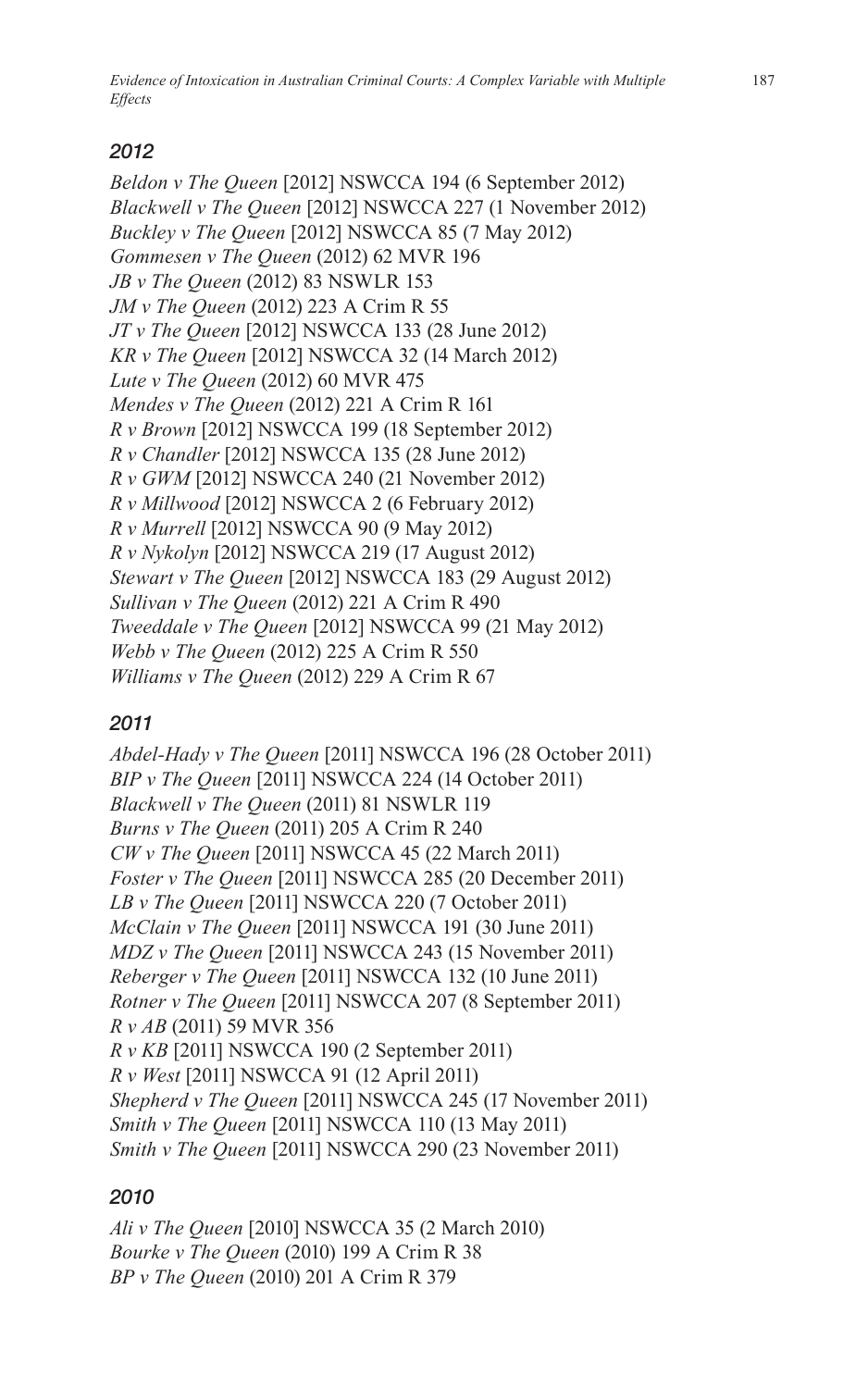*Butters v The Queen* [2010] NSWCCA 1 (4 February 2010) *Hutchison v The Queen* [2010] NSWCCA 122 (11 June 2010) *Jones v The Queen* [2010] NSWCCA 117 (4 June 2010) *Josefski v The Queen* (2010) 217 A Crim R 183 *King v The Queen* [2010] NSWCCA 202 (10 September 2010) *McDonald v The Queen* [2010] NSWCCA 220 (30 September 2010) *Still v The Queen* [2010] NSWCCA 131 (23 June 2010) *Woodbridge v The Queen* (2010) 208 A Crim R 503

# *NORTHERN TERRITORY*

# *2014*

*O'Reilly v The Queen* [2014] NTCCA 14 (24 September 2014) *R v Nabegeyo* (2014) 34 NTLR 154 *Wesley v The Queen* [2014] NTCCA 17 (17 October 2014)

# *2013*

*Green v The Queen* [2013] NTCCA 14 (31 October 2013) *Namatjira v The Queen* [2013] NTCCA 8 (19 July 2013)

# *2012*

*Goddard v The Queen* [2012] NTCCA 6 (8 March 2012)

# *2011*

*Blacker v The Queen* (2011) 252 FLR 338 *R v Wilson* (2011) 30 NTLR 51

# *2010*

*Mulkatana v The Queen* (2010) 28 NTLR 31

# *QUEENSLAND*

# *2014*

*Queensland Police Service v Terare* (2014) 245 A Crim R 211 *R v Baker* [2014] QCA 5 (7 February 2014) *R v Boubaris* [2014] QCA 199 (22 August 2014) *R v Castle; Ex parte A-G (Qld)* [2014] QCA 276 (7 November 2014) *R v Civic* [2014] QCA 322 (5 December 2014) *R v Davidson* [2014] QCA 348 (19 December 2014) *R v Douglas* (2014) 243 A Crim R 454 *R v Huni* [2014] QCA 324 (5 December 2014) *R v John* [2014] QCA 86 (24 April 2014) *R v Johnson* [2014] QCA 79 (15 April 2014) *R v Kleimeyer* [2014] QCA 56 (28 March 2014) *R v Levy; Ex parte A-G (Qld)* (2014) 244 A Crim R 296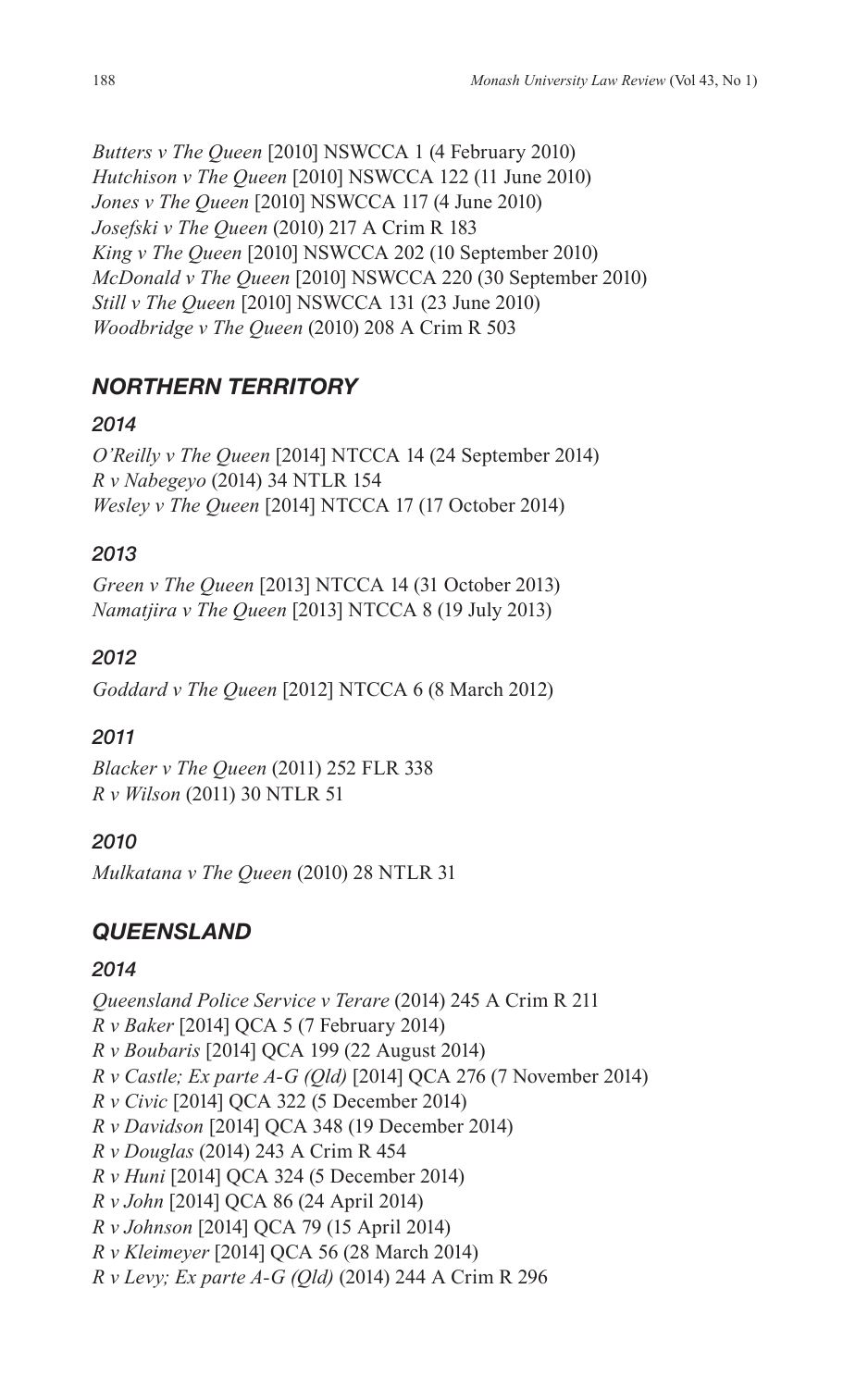*Evidence of Intoxication in Australian Criminal Courts: A Complex Variable with Multiple Effects*

*R v Nikora* (2014) 243 A Crim R 489 *R v Porter* [2014] QCA 14 (14 February 2014) *R v Williams; Ex parte A-G (Qld)* (2014) 247 A Crim R 250

## *2013*

*A-G (Qld) v Fardon* [2013] QCA 299 (10 October 2013) *Commissioner of Police v Stehbens* [2013] QCA 81 (16 April 2013) *R v Anthony* [2013] QCA 95 (3 May 2013) *R v Brown* [2013] QCA 185 (16 July 2013) *R v George* [2014] 2 Qd R 150 *R v Glenbar* (2013) 240 A Crim R 22 *R v Langlo & Nuggins* [2013] QCA 117 (21 May 2013) *R v McGuire* [2013] QCA 290 (4 October 2013) *R v Mitchell* [2013] QCA 248 (6 September 2013)

## *2012*

*A-G (Qld) v Bosanquet* [2012] QCA 367 (21 December 2012) *A-G (Qld) v Ellis* [2012] QCA 182 (29 June 2012) *Hocking v A-G (Qld)* [2012] QCA 65 (23 March 2012) *R v Bacon* [2012] QCA 340 (7 December 2012) *R v Davis* [2012] QCA 97 (17 April 2012) *R v Edwards* [2012] QCA 117 (4 May 2012) *R v Elomari* [2012] QCA 27 (28 February 2012) *R v Gulbis-Paris* [2012] QCA 348 (7 December 2012) *R v Hart* [2012] QCA 38 (6 March 2012) *R v Hill* [2012] QCA 59 (20 March 2012) *R v Kay* [2012] QCA 327 (30 November 2012) *R v Lee* [2012] QCA 313 (16 November 2012) *R v Logan* [2012] QCA 210 (17 August 2012) *R v Ma* [2012] QCA 317 (20 November 2012) *R v PAO* [2012] QCA 8 (10 February 2012) *R v Quinlan* [2012] QCA 132 (22 May 2012) *R v Sailor* [2012] QCA 246 (13 September 2012)

# *2011*

*LAB v A-G (Qld)* [2011] QCA 230 (13 September 2011) *R v Almotared* [2011] QCA 128 (17 June 2011) *R v Butler; R v Lawton; R v Marshall* [2011] QCA 265 (4 October 2011) *R v Chenery* [2011] QCA 271 (7 October 2011) *R v Derks* [2011] QCA 295 (21 October 2011) *R v Evans and Pearce* [2011] 2 Qd R 571 *R v GAM* [2011] QCA 288 (18 October 2011) *R v Grimaldi* [2011] QCA 114 (3 June 2011) *R v Handley* [2011] QCA 361 (13 December 2011) *R v Harold* [2011] QCA 99 (17 May 2011) *R v Hopper* [2011] QCA 296 (21 October 2011)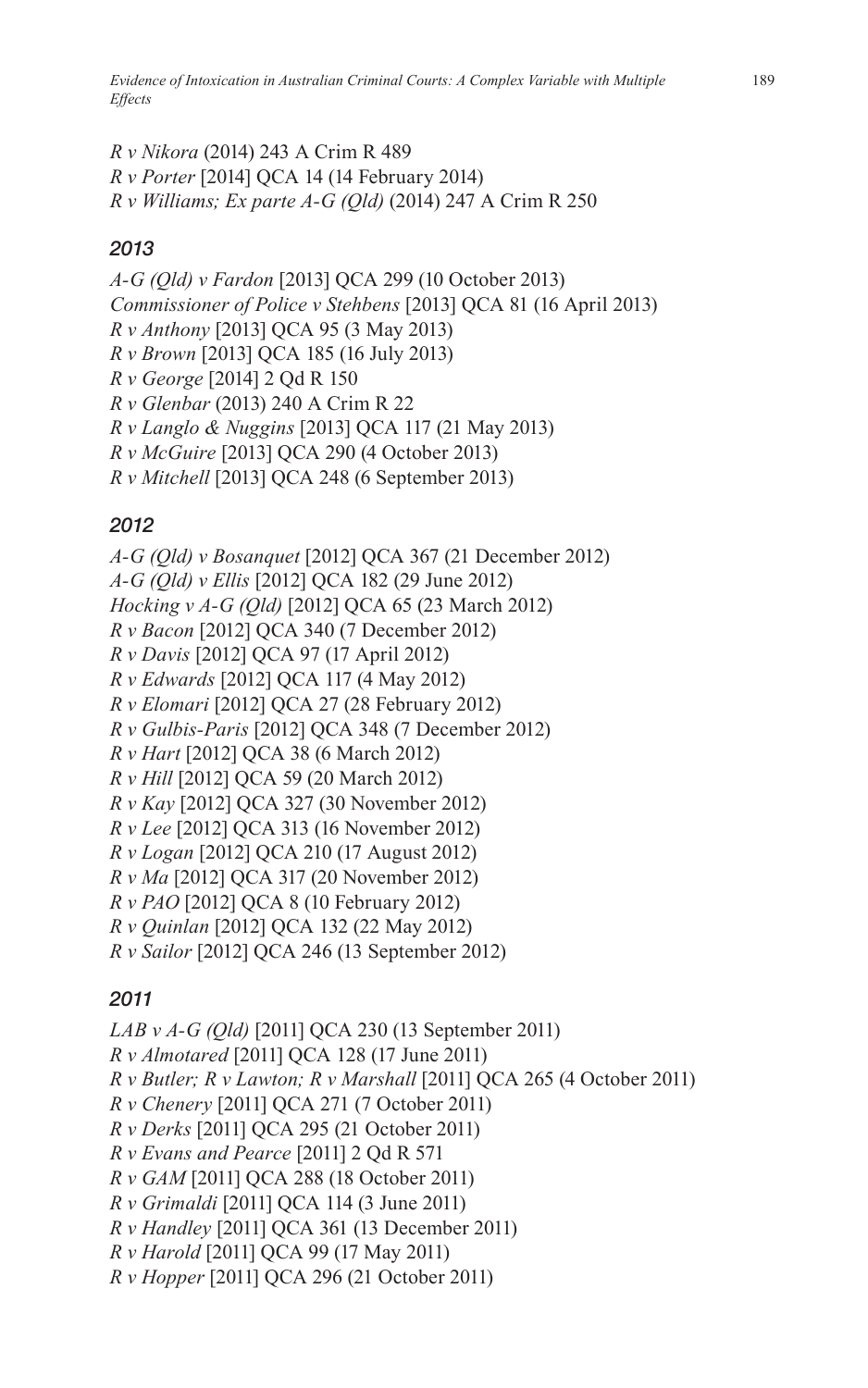```
R v Lacey & Lacey [2011] QCA 386 (23 December 2011)
R v Martin [2011] QCA 342 (29 November 2011)
R v O'Loughlin [2011] QCA 123 (10 June 2011)
R v Ray [2011] QCA 365 (13 December 2011)
R v Thomason; Ex parte A-G (Qld) [2011] QCA 9 (11 February 2011)
R v Toohey [2011] QCA 354 (9 December 2011)
R v TX [2011] 2 Qd R 247
```
# *2010*

```
R v Barden [2010] QCA 374 (23 December 2010)
R v Blackaby [2010] QCA 84 (16 April 2010)
R v CAW [2010] QCA 103 (7 May 2010)
R v Clough [No 2] [2011] 2 Qd R 222
R v Davy [2010] QCA 118 (21 May 2010)
R v Frank [2010] QCA 150 (18 June 2010)
R v Harold [2010] QCA 267 (8 October 2010)
R v Tapara [2010] QCA 320 (16 November 2010)
R v Taylor (2010) 203 A Crim R 302
R v Williamson [2010] QCA 277 (15 October 2010)
```
# *SOUTH AUSTRALIA*

# *2014*

*R v Carberry* [2014] SASCFC 78 (18 July 2014) *R v Ceruto* (2014) 66 MVR 94 *R v Humbles* [2014] SASCFC 91 (13 August 2014) *R v Lakin* (2014) 118 SASR 535 *R v Lindsay* (2014) 119 SASR 320 *R v Lutze* (2014) 121 SASR 144 *R v Marafioti* (2014) 118 SASR 511

# *2013*

*R v Compton; R v Barratt* (2013) 237 A Crim R 177 *R v Nedza* [2013] SASCFC 142 (18 December 2013) *R v Wymond*; *R v Evans* [2013] SASCFC 12 (14 March 2013)

# *2012*

*R v Belczacki* (2012) 112 SASR 95 *R v Djordjevic* [2012] SASCFC 69 (15 June 2012) *R v van Setten* [2012] SASCFC 90 (1 August 2012)

# *2011*

*R v Betts* [2011] SASCFC 27 (21 April 2011) *R v Brace* [2011] SASCFC 54 (14 June 2011) *R v Higgs* (2011) 111 SASR 42 *R v Ossitt* (2011) 274 LSJS 516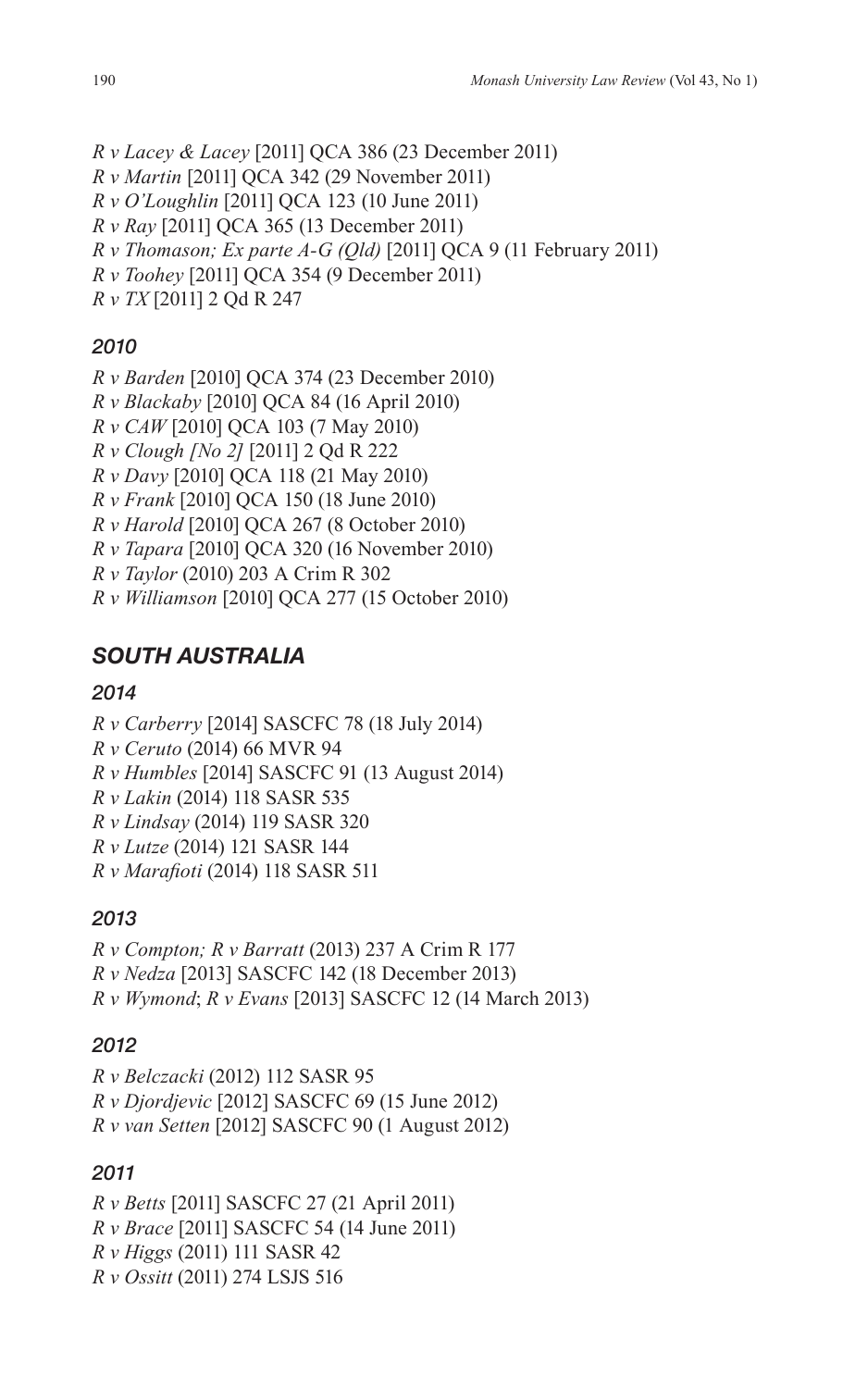*Evidence of Intoxication in Australian Criminal Courts: A Complex Variable with Multiple Effects*

*R v Sierke* [2011] SASCFC 53 (10 June 2011) *R v Smith* (2011) 277 LSJS 438 *R v Stott* (2011) 111 SASR 346 *R v Wait* [2011] SASCFC 91 (19 August 2011)

## *2010*

*R v Daniel* (2010) 273 LSJS 271 *R v Heyward & Minter* [2010] SASCFC 38 (28 September 2010) *R v Rahmanian* [2010] SASC 137 (12 May 2010)

## *TASMANIA*

### *2014*

*Tap v Tasmania* [2014] TASCCA 5 (14 November 2014)

### *2013*

*DPP (Tas) v Blackaby* [2013] TASCCA 4 (7 June 2013) *DPP (Tas) v CSS* [2013] TASCCA 10 (8 October 2013) *Smart v Tasmania* [2013] TASCCA 15 (23 December 2013)

### *2011*

*DPP (Tas) v Finnegan* [2011] TASCCA 3 (21 April 2011) *DPP (Tas) v Rogers* [2011] TASCCA 17 (9 November 2011) *DPP (Tas) v Smithurst* (2011) 60 MVR 34 *KMJ v Tasmania* (2011) 20 Tas R 425

### *2010*

*Barron v Tasmania* (2010) 20 Tas R 114 *DPP (Tas) v Broadby, Cockshutt and Woolley* (2010) 20 Tas R 399 *Gregson v Tasmania* [2010] TASCCA 4 (24 March 2010) *Moyle v Tasmania* (2010) 55 MVR 61 *Startup v Tasmania* [2010] TASCCA 5 (10 May 2010)

## *VICTORIA*

## *2014*

*AS v The Queen* [2014] VSCA 83 (7 May 2014) *Audsley v The Queen* (2014) 44 VR 506 *Bray (A Pseudonym) v The Queen* (2014) 46 VR 623 *Buchanan (A Pseudonym) v Secretary to the Department of Health* (2014) 43 VR 210 *DPP (Vic) v Sullivan* [2014] VSCA 222 (17 September 2014) *DPP (Vic) v Zarb* (2014) 46 VR 832 *Hothnyang v The Queen* [2014] VSCA 64 (11 April 2014) *Pasznyk v The Queen* (2014) 43 VR 169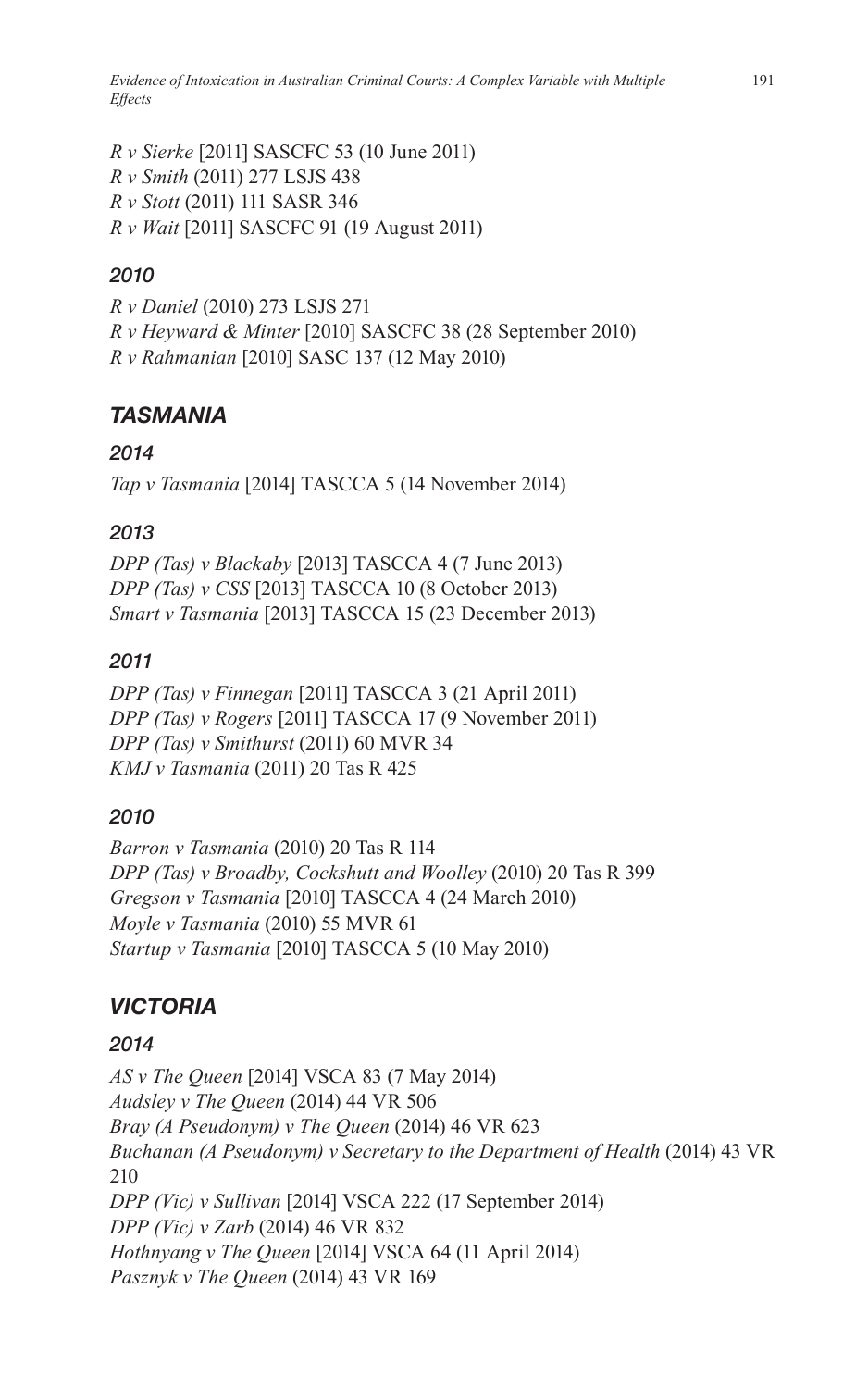*Rana v The Queen* [2014] VSCA 198 (4 September 2014) *Saw Wah v The Queen* (2014) 45 VR 440 *Singh v The Queen* [2014] VSCA 250 (7 October 2014) *Ulutui v The Queen* (2014) 41 VR 676 *West v The Queen* [2014] VSCA 36 (13 March 2014)

## *2013*

*Amato v The Queen* [2013] VSCA 346 (3 December 2013) *Arthars v The Queen; Plater v R* (2013) 39 VR 613 *Crocker v The Queen* (2013) 39 VR 668 *Dong v The Queen* [2013] VSCA 354 (5 December 2013) *Gosland v The Queen; McDonald v The Queen* [2013] VSCA 269 (24 September 2013) *Hards v The Queen* [2013] VSCA 119 (7 May 2013) *Nash v The Queen* (2013) 40 VR 134 *Niaros v The Queen* [2013] VSCA 249 (13 September 2013) *Tunja v The Queen* (2013) 41 VR 208

## *2012*

*Acar v The Queen* [2012] VSCA 8 (2 February 2012) *Dosen v The Queen* [2012] VSCA 307 (14 December 2012) *DPP (Vic) v Edwards* (2012) 44 VR 114 *DPP (Vic) v Werry* (2012) 37 VR 524 *Eade v The Queen; Vanstone v The Queen* (2012) 35 VR 526 *Hegarty v The Queen* [2012] VSCA 252 (11 October 2012) *IK v Secretary to the Department of Justice* [2012] VSCA 12 (10 February 2012) *Morrison v The Queen* [2012] VSCA 222 (14 September 2012) *NJ v The Queen* (2012) 36 VR 522 *Phillips v The Queen* (2012) 37 VR 594 *Roberts v The Queen* (2012) 226 A Crim R 452 *RSJ v The Queen* [2012] VSCA 148 (29 June 2012) *Shaw v The Queen* [2012] VSCA 78 (2 May 2012)

# *2011*

*Ashdown v The Queen* (2011) 37 VR 341 *Baltas v The Queen* [2011] VSCA 169 (10 June 2011) *Bennett v The Queen* [2011] VSCA 253 (25 August 2011) *DPP (Vic) v Gerrard* (2011) 211 A Crim R 171 *Gorladenchearau v The Queen* (2011) 34 VR 149 *Halamboulis v The Queen; DPP (Vic) v Halamboulis* [2011] VSCA 449 (22 December 2011) *Jacobs v The Queen; Ross v The Queen* [2011] VSCA 238 (18 August 2011) *Johnson v The Queen* [2011] VSCA 360 (14 November 2011) *Johnstone v The Queen* (2011) 31 VR 320 *Kavanagh v The Queen* [2011] VSCA 234 (18 August 2011) *Khan v The Queen* [2011] VSCA 286 (23 September 2011)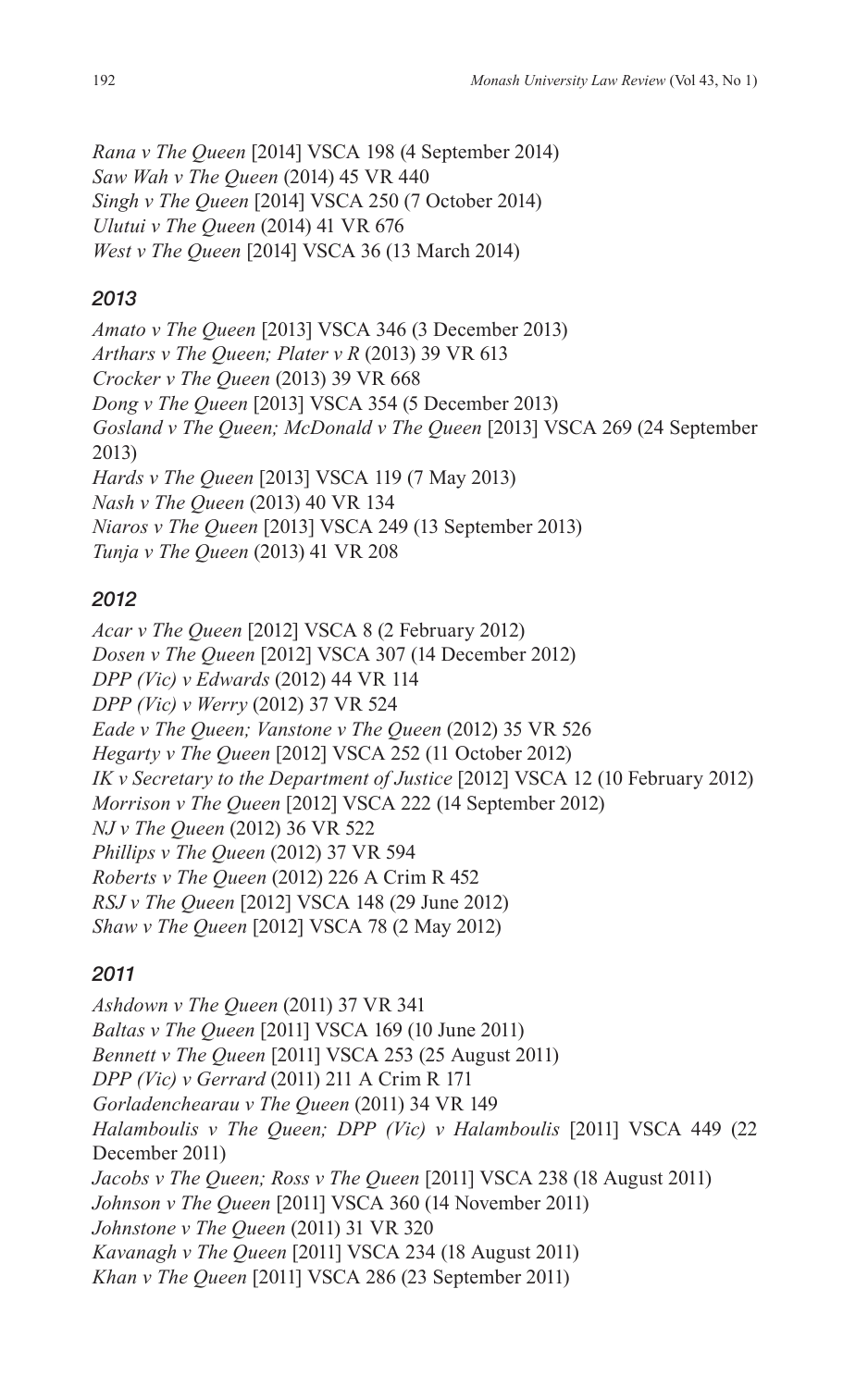*Evidence of Intoxication in Australian Criminal Courts: A Complex Variable with Multiple Effects*

*Mitic v The Queen* [2011] VSCA 373 (30 November 2011) *Neal v The Queen* (2011) 32 VR 454 *Rintoull v The Queen* [2011] VSCA 245 (23 August 2011) *Sharma v The Queen* [2011] VSCA 356 (21 November 2011) *Sibanda v The Queen* (2011) 33 VR 67

### *2010*

*Aidid v The Queen; MA v The Queen* (2010) 25 VR 593 *Babic v The Queen* (2010) 28 VR 297 *Hasan v The Queen* (2010) 31 VR 28 *Hudson v The Queen* (2010) 30 VR 610 *MG v The Queen* (2010) 29 VR 305 *R v Simon* [2010] VSCA 66 (31 March 2010) *Tancredi v The Queen; Pamvouxoglou v The Queen* [2010] VSCA 157 (8 June 2010) *Wills v The Queen* [2010] VSCA 235 (14 September 2010)

## *WESTERN AUSTRALIA*

#### *2014*

*Blurton v Western Australia* [2014] WASCA 61 (21 March 2014) *Dixon v Western Australia [No 2]* [2014] WASCA 1 (8 January 2014) *Millar v Western Australia* [2014] WASCA 2 (8 January 2014) *Moir v Western Australia* [2014] WASCA 25 (4 February 2014) *Pearce v Western Australia* [2014] WASCA 156 (28 August 2014) *Western Australia v Camus* (2014) 240 A Crim R 384 *Western Australia v Hassell* [2014] WASCA 158 (27 August 2014) *Western Australia v Staniforth-Smith* [2014] WASCA 170 (5 September 2014) *Western Australia v Walley* [2014] WASCA 85 (23 April 2014)

### *2013*

*Colbung v Western Australia* [2013] WASCA 257 (6 November 2013) *Field v Western Australia* [2013] WASCA 209 (6 September 2013) *Goodwyn v Western Australia* (2013) 45 WAR 328 *Heaton v Western Australia* (2013) 234 A Crim R 409 *Munmurrie v Western Australia* [2013] WASCA 167 (25 July 2013) *Oubid v Western Australia* [2013] WASCA 79 (21 March 2013) *Peters v Western Australia [No 2]* (2013) 65 MVR 13 *Pool v Western Australia* [2013] WASCA 274 (2 December 2013) *Prempeh v Western Australia* [2013] WASCA 150 (19 June 2013) *Toki v Western Australia* [2013] WASCA 214 (17 September 2013) *Western Australia v Lee* [2013] WASCA 246 (22 October 2013)

### *2012*

*Kaschull v Western Australia* [2012] WASCA 245 (29 November 2012) *Liu v Western Australia* [2012] WASCA 218 (31 October 2012)